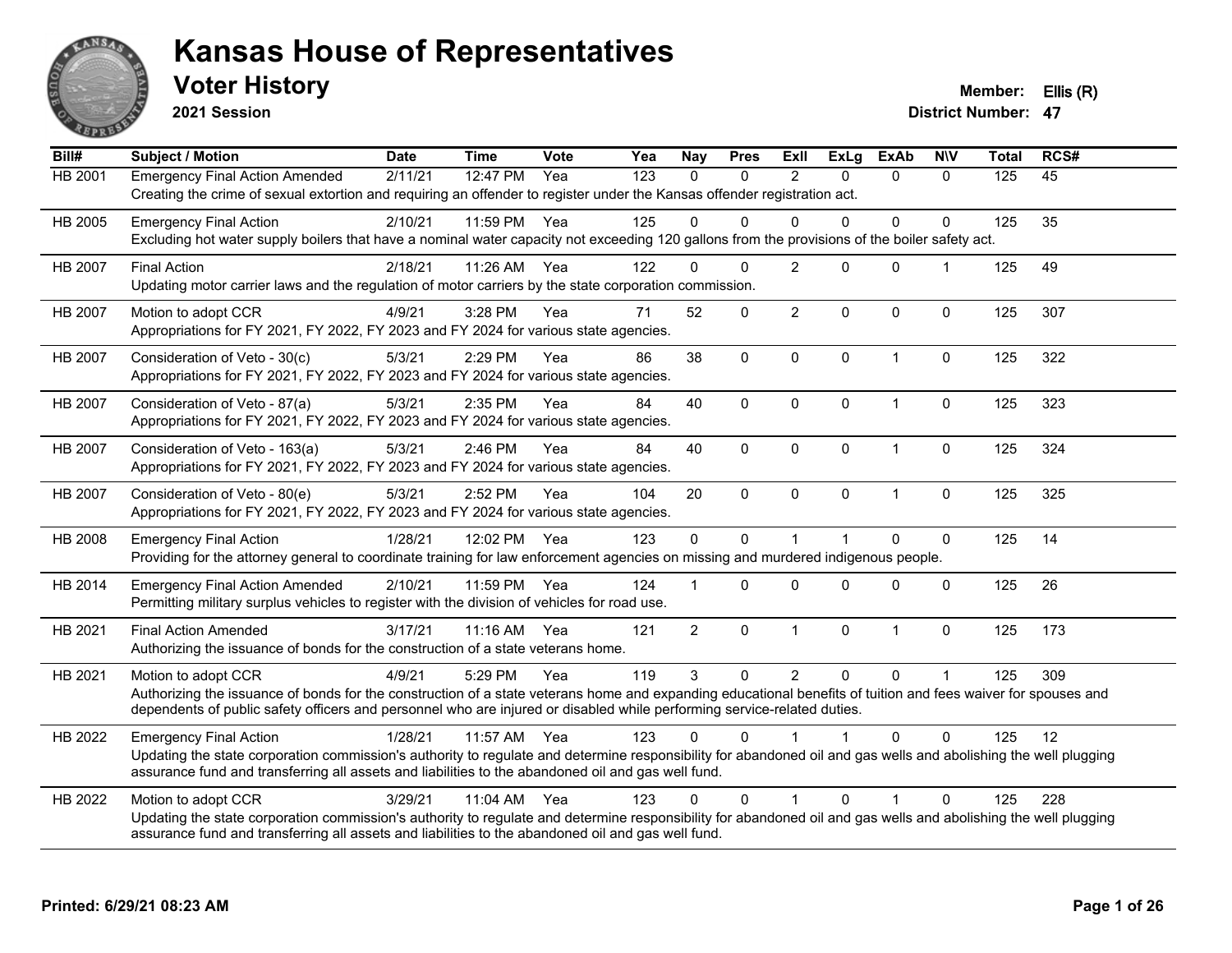

**2021 Session**

| Bill#          | <b>Subject / Motion</b>                                                                                                                                                                                                                                                                                                                                                                                                                                                                                                                                                                                                                                                         | <b>Date</b> | <b>Time</b> | Vote | Yea | <b>Nay</b>     | <b>Pres</b>  | ExII           | <b>ExLg</b>             | <b>ExAb</b>    | <b>NIV</b>   | Total | RCS# |
|----------------|---------------------------------------------------------------------------------------------------------------------------------------------------------------------------------------------------------------------------------------------------------------------------------------------------------------------------------------------------------------------------------------------------------------------------------------------------------------------------------------------------------------------------------------------------------------------------------------------------------------------------------------------------------------------------------|-------------|-------------|------|-----|----------------|--------------|----------------|-------------------------|----------------|--------------|-------|------|
| <b>HB 2026</b> | <b>Emergency Final Action</b><br>Creating a drug abuse treatment program for people on diversion and allowing county and district attorneys to enter into agreements with chief judges and community<br>corrections for supervision.                                                                                                                                                                                                                                                                                                                                                                                                                                            | 1/28/21     | 12:00 PM    | Yea  | 123 | $\mathbf{0}$   | $\mathbf{0}$ | $\mathbf 1$    |                         | 0              | $\Omega$     | 125   | 13   |
| HB 2026        | Motion to adopt CCR<br>Creating a drug abuse treatment program for people on diversion and allowing county and district attorneys to enter into agreements with chief judges and community<br>corrections for supervision, clarifying jurisdiction and supervision of offenders in a certified drug abuse treatment program, authorizing the Kansas sentencing<br>commission to change risk assessment cut-off levels for participation in the certified drug abuse treatment program, modifying the criminal penalties for tampering with<br>electronic monitoring equipment and increasing the criminal penalties for riot and incitement to riot in a correctional facility. | 5/5/21      | $2:18$ PM   | Yea  | 121 | $\Omega$       | $\Omega$     | 2              | $\Omega$                | $\overline{2}$ | $\Omega$     | 125   | 330  |
| HB 2029        | <b>Emergency Final Action</b><br>Counting any crime with a domestic violence designation as a prior conviction under domestic battery.                                                                                                                                                                                                                                                                                                                                                                                                                                                                                                                                          | 2/3/21      | 12:37 PM    | Yea  | 118 | $\overline{7}$ | $\Omega$     | $\Omega$       | 0                       | $\mathbf{0}$   | $\Omega$     | 125   | 19   |
| HB 2030        | <b>Emergency Final Action</b><br>Extending terminal medical release to inmates in the custody of the department of corrections with a condition likely to cause death within 120 days.                                                                                                                                                                                                                                                                                                                                                                                                                                                                                          | 2/10/21     | 11:59 PM    | Yea  | 96  | 29             | $\Omega$     | $\mathbf 0$    | $\mathbf{0}$            | $\mathbf{0}$   | $\mathbf{0}$ | 125   | 29   |
| HB 2039        | <b>Final Action Amended</b><br>Requiring students to pass an American civics test in order to graduate with a high school diploma.                                                                                                                                                                                                                                                                                                                                                                                                                                                                                                                                              | 3/4/21      | 1:34 PM     | Yea  | 69  | 54             | $\Omega$     |                | 0                       | 1              | $\Omega$     | 125   | 143  |
| HB 2039        | Motion to adopt CCR<br>Requiring administration of a basic civics test as part of the course in United States history and government that is necessary for high school graduation and requiring<br>students to take and pass a personal financial literacy course for high school graduation beginning in school year 2024-2025.                                                                                                                                                                                                                                                                                                                                                | 4/9/21      | 3:45 PM     | Yea  | 72  | 51             | $\mathbf 0$  | $\overline{2}$ | $\mathbf 0$             | 0              | $\Omega$     | 125   | 308  |
| HB 2045        | <b>Final Action Amended</b><br>Revising two tax credits - first by updating the Kansas angel investor tax credit act with respect to the definition of qualified securities, tax credit limitations and amounts,<br>investor requirements and extending the date that credits may be allowed, and second by increasing the tax credit for expenses incurred to make a residence accessible<br>to persons with a disability.                                                                                                                                                                                                                                                     | 3/3/21      | 11:38 AM    | Yea  | 112 | 11             | $\mathbf{1}$ | 1              | $\Omega$                | $\Omega$       | $\mathbf{0}$ | 125   | 117  |
| HB 2049        | <b>Emergency Final Action on Substitute</b><br>Bill<br>Substitute for HB 2049 by Committee on Judiciary - Prohibiting a public agency from charging a fee for records requested for an audit by the legislative division of post<br>audit.                                                                                                                                                                                                                                                                                                                                                                                                                                      | 2/3/21      | 12:39 PM    | Yea  | 124 | $\mathbf 1$    | $\Omega$     | $\Omega$       | $\Omega$                | $\Omega$       | $\Omega$     | 125   | 20   |
| HB 2050        | <b>Final Action</b><br>Removing the requirement that certain entities submit certain documents to the division of post audit.                                                                                                                                                                                                                                                                                                                                                                                                                                                                                                                                                   | 2/11/21     | 11:20 AM    | Yea  | 122 | $\Omega$       | $\Omega$     | 3              | $\Omega$                | $\Omega$       | $\mathbf{0}$ | 125   | 37   |
| HB 2052        | <b>Final Action Amended</b><br>Authorizing legislative assistants and committee assistants to accept gifts from legislators.                                                                                                                                                                                                                                                                                                                                                                                                                                                                                                                                                    | 2/25/21     | 11:24 AM    | Yea  | 119 | 5              | $\Omega$     | $\mathbf{1}$   | $\Omega$                | 0              | $\mathbf 0$  | 125   | 73   |
| HB 2056        | <b>Emergency Final Action</b><br>Regulating the sale and distribution of kratom products as a part of and supplemental to the Kansas food, drug and cosmetic act.                                                                                                                                                                                                                                                                                                                                                                                                                                                                                                               | 5/6/21      | 3:37 PM     | Yea  | 97  | 24             | $\Omega$     | $\Omega$       | $\overline{\mathbf{1}}$ | $\overline{2}$ | $\mathbf{1}$ | 125   | 343  |
| HB 2057        | <b>Final Action</b><br>Allowing an alcoholic liquor manufacturer to obtain a drinking establishment license under certain conditions.                                                                                                                                                                                                                                                                                                                                                                                                                                                                                                                                           | 3/3/21      | 11:40 AM    | Yea  | 124 | 0              | $\Omega$     |                | 0                       | 0              | $\mathbf 0$  | 125   | 118  |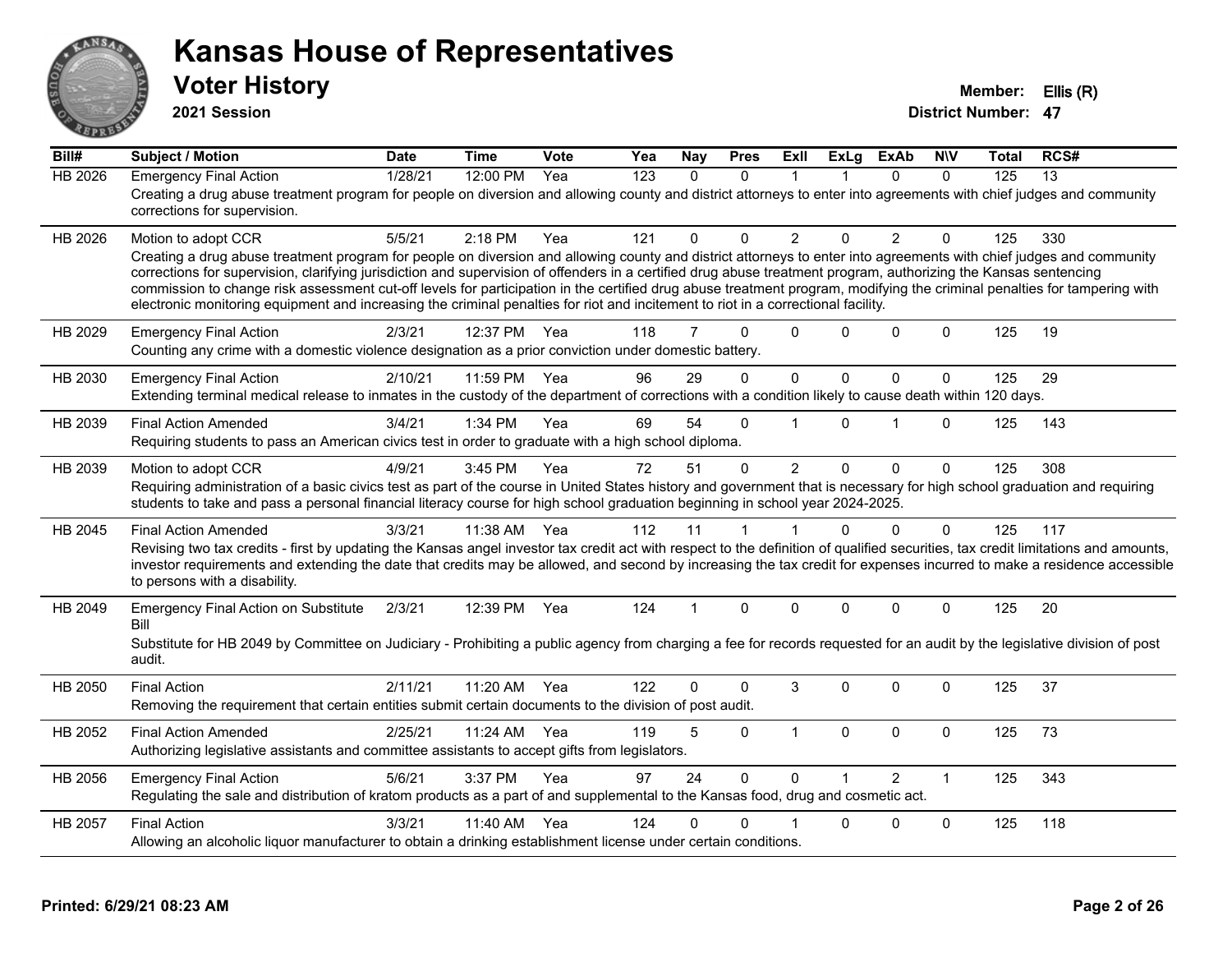

**2021 Session**

| Bill#          | <b>Subject / Motion</b>                                                                                                                                                      | <b>Date</b> | <b>Time</b>  | Vote | Yea | <b>Nay</b>      | <b>Pres</b> | Exll           | <b>ExLg</b> | <b>ExAb</b>    | <b>NIV</b>           | <b>Total</b> | RCS# |
|----------------|------------------------------------------------------------------------------------------------------------------------------------------------------------------------------|-------------|--------------|------|-----|-----------------|-------------|----------------|-------------|----------------|----------------------|--------------|------|
| <b>HB 2058</b> | <b>Final Action Amended</b>                                                                                                                                                  | 3/4/21      | 1:39 PM      | Yea  | 85  | $\overline{38}$ | $\Omega$    |                | $\Omega$    |                | $\Omega$             | 125          | 144  |
|                | Allowing reciprocity to recognize out-of-state licenses to carry a concealed handgun.                                                                                        |             |              |      |     |                 |             |                |             |                |                      |              |      |
| HB 2058        | Motion to Concur                                                                                                                                                             | 4/8/21      | 9:24 PM      | Yea  | 80  | 43              | $\Omega$    |                | $\Omega$    | $\overline{1}$ | $\Omega$             | 125          | 293  |
|                | Providing reciprocity for licenses to carry concealed handguns and creating a new class of concealed carry license for individuals 18 to 20 years of age, and creating the   |             |              |      |     |                 |             |                |             |                |                      |              |      |
|                | Kansas protection of firearm rights act to restore the right to possess a firearm upon expungement of certain convictions.                                                   |             |              |      |     |                 |             |                |             |                |                      |              |      |
| HB 2058        | Consideration of Veto                                                                                                                                                        | 5/3/21      | 12:15 PM Yea |      | 84  | 39              | $\Omega$    | 0              | U           |                |                      | 125          | 320  |
|                | Providing reciprocity for licenses to carry concealed handguns and creating a new class of concealed carry license for individuals 18 to 20 years of age, and creating the   |             |              |      |     |                 |             |                |             |                |                      |              |      |
|                | Kansas protection of firearm rights act to restore the right to possess a firearm upon expungement of certain convictions.                                                   |             |              |      |     |                 |             |                |             |                |                      |              |      |
| HB 2062        | <b>Emergency Final Action</b>                                                                                                                                                | 2/10/21     | 11:59 PM     | Yea  | 125 |                 | $\mathbf 0$ | $\Omega$       | $\Omega$    | $\mathbf 0$    | $\mathbf 0$          | 125          | 31   |
|                | Providing certain exceptions to the confidentiality of state child death review board documents.                                                                             |             |              |      |     |                 |             |                |             |                |                      |              |      |
| HB 2063        | <b>Emergency Final Action Amended</b>                                                                                                                                        | 2/10/21     | 11:59 PM Yea |      | 125 | $\Omega$        | $\mathbf 0$ | $\Omega$       | $\Omega$    | $\Omega$       | $\Omega$             | 125          | 28   |
|                | Providing certain KP&F tier II spousal and children's benefits for death resulting from a service-connected disability and enacting the Michael Wells memorial act.          |             |              |      |     |                 |             |                |             |                |                      |              |      |
| HB 2064        | <b>Emergency Final Action Amended</b>                                                                                                                                        | 2/10/21     | 11:59 PM     | Yea  | 125 | $\Omega$        | $\mathbf 0$ | $\mathbf{0}$   | $\Omega$    | $\Omega$       | $\Omega$             | 125          | 33   |
|                | Making DROP elections revocable and allowing DROP members who first elected a DROP period of less than five years to extend such DROP period.                                |             |              |      |     |                 |             |                |             |                |                      |              |      |
| HB 2064        | Motion to adopt CCR                                                                                                                                                          | 4/9/21      | 5:35 PM      | Yea  | 118 |                 | $\Omega$    | 2              | 0           | $\Omega$       |                      | 125          | 310  |
|                | Creating the Kansas promise scholarship act to provide postsecondary educational scholarships for certain two-year associate degree programs, career and technical           |             |              |      |     |                 |             |                |             |                |                      |              |      |
|                | education certificates and other stand-alone programs.                                                                                                                       |             |              |      |     |                 |             |                |             |                |                      |              |      |
| HB 2066        | Final Action Sub Bill Amended                                                                                                                                                | 3/3/21      | 11:45 AM Yea |      | 103 | 21              | $\Omega$    |                | $\Omega$    | $\Omega$       | $\Omega$             | 125          | 119  |
|                | Substitute for HB 2066 by Committee on Commerce, Labor and Economic Development - Expanding the military spouse and service member's expedited licensure law                 |             |              |      |     |                 |             |                |             |                |                      |              |      |
|                | to all applicants who have established or intend to establish residency in Kansas.                                                                                           |             |              |      |     |                 |             |                |             |                |                      |              |      |
| HB 2066        | Motion to adopt CCR                                                                                                                                                          | 4/8/21      | 5:08 PM      | Yea  | 105 | 17              | $\mathbf 0$ |                | $\Omega$    | $\overline{2}$ | $\Omega$             | 125          | 287  |
|                | Substitute for HB 2066 by Committee on Commerce, Labor and Economic Development - Expanding the military spouse and service memberGÇÖs expedited licensure                   |             |              |      |     |                 |             |                |             |                |                      |              |      |
|                | law to all applicants who have established or intend to establish residency in Kansas.                                                                                       |             |              |      |     |                 |             |                |             |                |                      |              |      |
| HB 2070        | <b>Final Action</b>                                                                                                                                                          | 2/18/21     | 11:27 AM Yea |      | 119 | $\mathcal{S}$   | $\Omega$    | $\overline{2}$ | $\Omega$    | $\Omega$       | $\blacktriangleleft$ | 125          | 50   |
|                | Allowing certain private not-for-profit postsecondary educational institutions to recoup credit card fees by permitting a surcharge for credit card transactions in the same |             |              |      |     |                 |             |                |             |                |                      |              |      |
|                | manner as municipal universities, community colleges, technical colleges and vocational educational schools.                                                                 |             |              |      |     |                 |             |                |             |                |                      |              |      |
| HB 2071        | <b>Emergency Final Action</b>                                                                                                                                                | 2/3/21      | 12:32 PM     | Yea  | 125 | 0               | $\Omega$    | $\Omega$       | $\Omega$    | $\mathbf 0$    | $\Omega$             | 125          | 17   |
|                | Increasing the criminal penalties for stalking a minor.                                                                                                                      |             |              |      |     |                 |             |                |             |                |                      |              |      |
| HB 2071        | Motion to Concur                                                                                                                                                             | 4/6/21      | 2:33 PM      | Yea  | 119 | 0               | $\mathbf 0$ | $\mathbf{1}$   | $\Omega$    | 5              | $\mathbf 0$          | 125          | 261  |
|                | Increasing the criminal penalties for stalking a minor.                                                                                                                      |             |              |      |     |                 |             |                |             |                |                      |              |      |
|                |                                                                                                                                                                              |             |              |      |     |                 |             |                |             |                |                      |              |      |
| HB 2072        | <b>Final Action</b>                                                                                                                                                          | 2/10/21     | 11:59 PM     | Yea  | 123 | $\Omega$        | $\mathbf 0$ | $\mathbf 0$    | 0           | $\overline{2}$ | $\Omega$             | 125          | 24   |
|                | Updating the version of risk-based capital instructions in effect.                                                                                                           |             |              |      |     |                 |             |                |             |                |                      |              |      |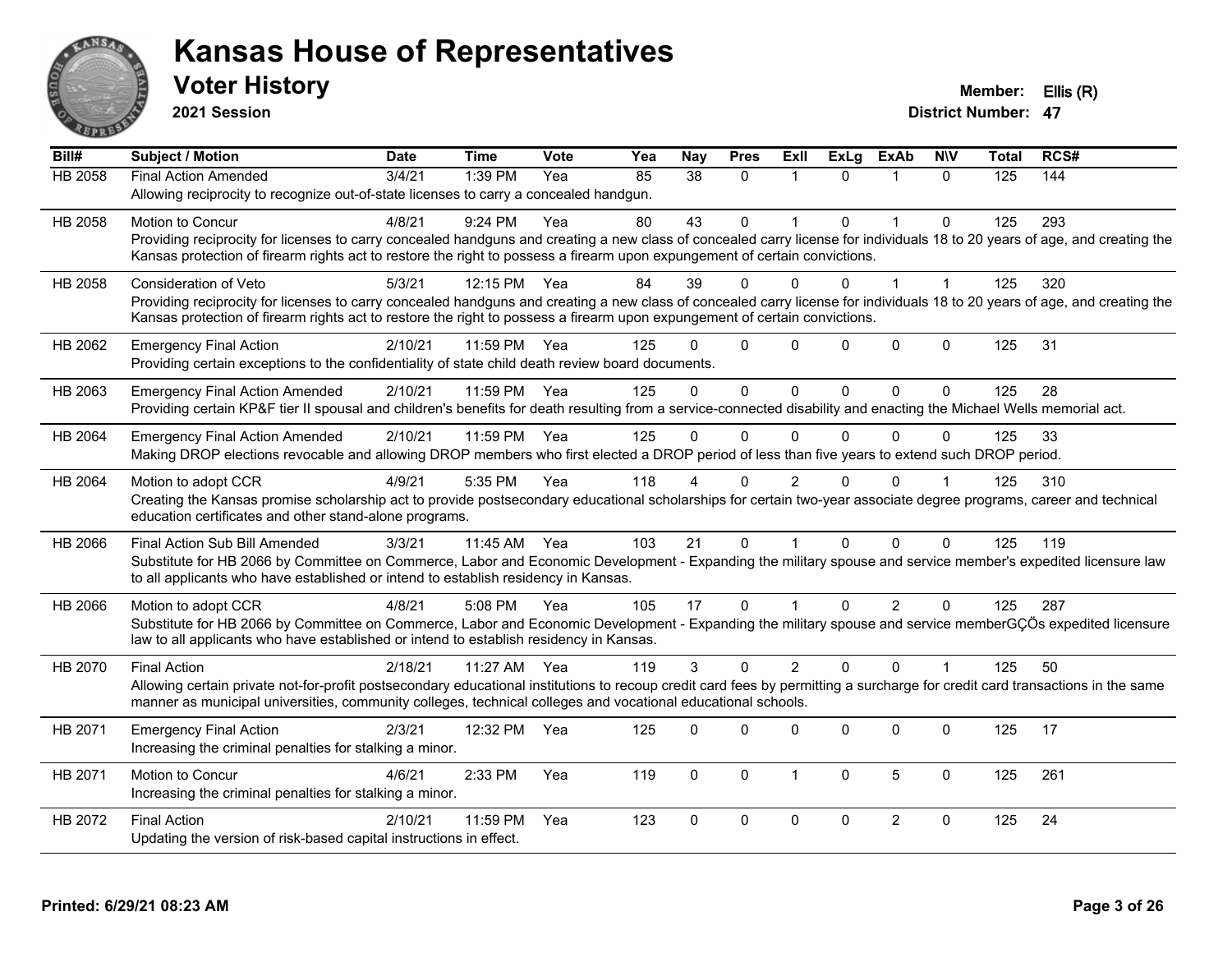

**2021 Session**

| Bill#          | <b>Subject / Motion</b>                                                                                                                                                                                                                                                                                                                                                                                                                                                                                                                                       | <b>Date</b> | Time       | Vote | Yea              | <b>Nay</b>     | <b>Pres</b>  | Exll           | <b>ExLg</b> | ExAb           | <b>NIV</b>   | Total            | RCS#             |
|----------------|---------------------------------------------------------------------------------------------------------------------------------------------------------------------------------------------------------------------------------------------------------------------------------------------------------------------------------------------------------------------------------------------------------------------------------------------------------------------------------------------------------------------------------------------------------------|-------------|------------|------|------------------|----------------|--------------|----------------|-------------|----------------|--------------|------------------|------------------|
| <b>HB 2072</b> | Motion to Concur                                                                                                                                                                                                                                                                                                                                                                                                                                                                                                                                              | 3/29/21     | 11:01 AM   | Yea  | $\overline{113}$ | 9              | $\mathbf{0}$ |                | $\Omega$    | 1              | $\mathbf 1$  | $\overline{125}$ | $\overline{227}$ |
|                | Senate Substitute for HB 2072 by Committee on Financial Institutions and Insurance - Providing for the Kansas corporation commission to authorize the securitization of<br>certain public utility generating facilities, qualified extraordinary costs and issuance of securitized utility tariff bonds.                                                                                                                                                                                                                                                      |             |            |      |                  |                |              |                |             |                |              |                  |                  |
| HB 2074        | <b>Emergency Final Action</b>                                                                                                                                                                                                                                                                                                                                                                                                                                                                                                                                 | 2/11/21     | 12:46 PM   | Yea  | 123              | $\Omega$       | $\Omega$     | 2              | $\Omega$    | $\Omega$       | $\Omega$     | 125              | 44               |
|                | Updating producer licensing statutes pertaining to appointment, fees, licensing, renewal dates, continuing education, suspension, revocation and denial of licensure and<br>reinstatement.                                                                                                                                                                                                                                                                                                                                                                    |             |            |      |                  |                |              |                |             |                |              |                  |                  |
| HB 2074        | Motion to adopt CCR                                                                                                                                                                                                                                                                                                                                                                                                                                                                                                                                           | 4/9/21      | 11:39 AM   | Yea  | 103              | 20             | $\mathbf 0$  | 2              | $\Omega$    | $\Omega$       | 0            | 125              | 301              |
|                | Senate Substitute for HB 2074 by Committee on Financial Institutions and Insurance - Enacting the technology-enabled fiduciary financial institution act, providing<br>requirements, fiduciary powers, duties, functions and limitations for such financial institutions and the administration thereof by the state bank commissioner, creating an<br>income and privilege tax credit for certain qualified distributions from technology-enabled fiduciary financial institutions and the joint committee on fiduciary financial<br>institutions oversight. |             |            |      |                  |                |              |                |             |                |              |                  |                  |
| HB 2075        | <b>Emergency Final Action</b><br>Allowing venue for an adoption when the state is the agency to be where the state agency or its subcontracting agency has an office.                                                                                                                                                                                                                                                                                                                                                                                         | 2/10/21     | 11:59 PM   | Yea  | 125              | $\Omega$       | $\Omega$     | $\Omega$       | $\Omega$    | $\Omega$       | $\mathbf 0$  | 125              | 30               |
| HB 2076        | <b>Final Action Amended</b>                                                                                                                                                                                                                                                                                                                                                                                                                                                                                                                                   | 2/18/21     | 11:29 AM   | Yea  | 122              | $\Omega$       | 0            | $\overline{2}$ | $\Omega$    | $\Omega$       | $\mathbf{1}$ | 125              | 51               |
|                | Clarifying that bond agents seeking discharge as a surety are required to return the person released on bond to the court in the county where the complaint subject to<br>the bond was filed.                                                                                                                                                                                                                                                                                                                                                                 |             |            |      |                  |                |              |                |             |                |              |                  |                  |
| HB 2077        | <b>Emergency Final Action Amended</b><br>Extending the Kansas criminal justice reform commission, limiting the commission's scope of study and adding a public defender.                                                                                                                                                                                                                                                                                                                                                                                      | 2/3/21      | 12:29 PM   | Yea  | 120              | 5              | $\Omega$     | $\Omega$       | 0           | $\Omega$       | $\Omega$     | 125              | 16               |
| HB 2077        | Motion to adopt CCR                                                                                                                                                                                                                                                                                                                                                                                                                                                                                                                                           | 5/5/21      | 2:23 PM    | Yea  | 115              | 6              | $\mathbf{0}$ | $\overline{2}$ | 0           | $\overline{2}$ | $\Omega$     | 125              | 331              |
|                | Extending the Kansas closed case task force, providing for staff assistance and renaming the task force the Alvin Sykes cold case DNA task force, extending the Kansas<br>criminal justice reform commission, limiting the commission's scope of study and adding a public defender, and authorizing the crime victims compensation board to<br>waive application time restrictions for certain victims to receive compensation for mental health counseling and adding certain children to the definition of victim.                                         |             |            |      |                  |                |              |                |             |                |              |                  |                  |
| HB 2078        | <b>Final Action Amended</b>                                                                                                                                                                                                                                                                                                                                                                                                                                                                                                                                   | 2/25/21     | 11:36 AM   | Nay  | 107              | 17             | $\Omega$     |                | 0           | $\Omega$       | $\Omega$     | 125              | 74               |
|                | Suspending statutory speedy trial rights until May 1, 2024, in all criminal cases and providing guidelines for prioritizing trials.                                                                                                                                                                                                                                                                                                                                                                                                                           |             |            |      |                  |                |              |                |             |                |              |                  |                  |
| HB 2078        | Motion to Concur                                                                                                                                                                                                                                                                                                                                                                                                                                                                                                                                              | 3/22/21     | $11:14$ AM | Yea  | 114              | $\overline{7}$ | $\Omega$     | $\Omega$       | 0           | 4              | $\Omega$     | 125              | 187              |
|                | Suspending statutory speedy trial rights until May 1, 2023, in all criminal cases, providing guidelines for prioritizing trials and requiring the office of judicial administration<br>to prepare and submit a report to the legislature in 2022 and 2023.                                                                                                                                                                                                                                                                                                    |             |            |      |                  |                |              |                |             |                |              |                  |                  |
| HB 2079        | <b>Emergency Final Action Amended</b>                                                                                                                                                                                                                                                                                                                                                                                                                                                                                                                         | 2/3/21      | 12:46 PM   | Nav  | 70               | 54             |              | $\Omega$       | $\Omega$    | $\Omega$       | $\Omega$     | 125              | 22               |
|                | Transferring duties concerning address confidentiality program (safe at home) and the registration for charitable organizations from the secretary of state to the attorney<br>general.                                                                                                                                                                                                                                                                                                                                                                       |             |            |      |                  |                |              |                |             |                |              |                  |                  |
| HB 2079        | Motion to adopt CCR                                                                                                                                                                                                                                                                                                                                                                                                                                                                                                                                           | 5/5/21      | 2:32 PM    | Yea  | 78               | 42             | 1            | $\overline{2}$ | 0           | $\overline{2}$ | $\Omega$     | 125              | 332              |
|                | Transferring duties concerning address confidentiality program (safe at home) and the registration of charitable organizations from the secretary of state to the attorney<br>general, enacting the Kansas fights addiction act to establish a grant program for the purpose of preventing, reducing, treating and mitigating the effects of substance<br>abuse and addiction and requiring posting of a human trafficking awareness notice approved by the attorney general in certain businesses and public places.                                         |             |            |      |                  |                |              |                |             |                |              |                  |                  |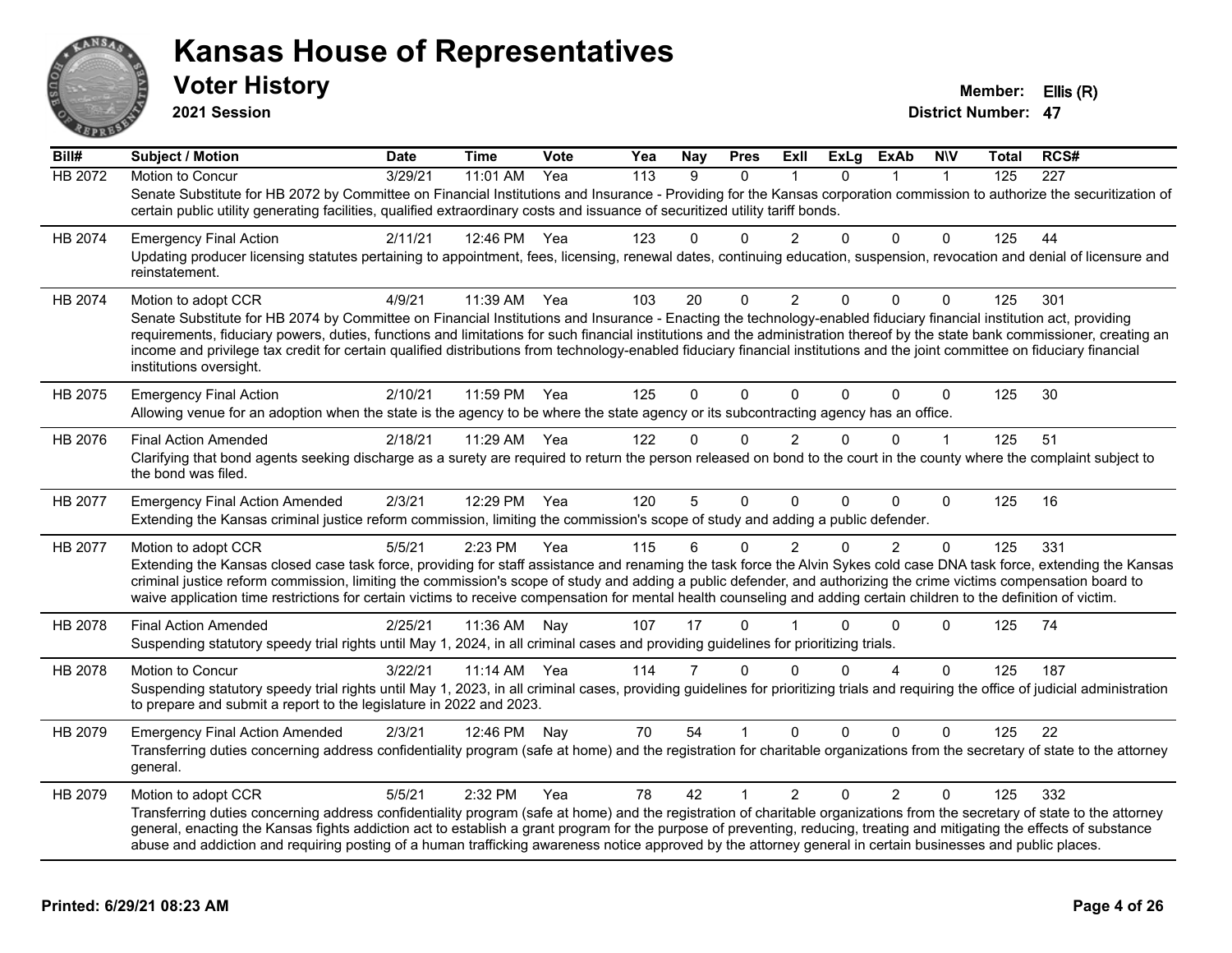

**2021 Session**

| Bill#          | <b>Subject / Motion</b>                                                                                                                                                                                                                                                                                                                                | <b>Date</b> | <b>Time</b> | Vote | Yea | Nay            | <b>Pres</b> | ExII           | <b>ExLg</b> | <b>ExAb</b>    | <b>NIV</b>           | <b>Total</b> | RCS# |
|----------------|--------------------------------------------------------------------------------------------------------------------------------------------------------------------------------------------------------------------------------------------------------------------------------------------------------------------------------------------------------|-------------|-------------|------|-----|----------------|-------------|----------------|-------------|----------------|----------------------|--------------|------|
| HB 2081        | <b>Emergency Final Action Amended</b><br>Modifying how certain prior convictions are counted for the special sentencing rule related to possession of a controlled substance and providing concurrent or<br>consecutive sentencing for persons convicted of new crimes while on release for a felony.                                                  | 2/10/21     | 11:59 PM    | Nay  | 69  | 56             | 0           | $\Omega$       | $\Omega$    | $\Omega$       | $\mathbf{0}$         | 125          | 32   |
| HB 2082        | <b>Emergency Final Action</b><br>Authorizing the crime victims compensation board to waive application time restrictions for a victim of a sexually violent crime to receive compensation for mental health<br>counseling and adding certain children to the definition of victim.                                                                     | 2/3/21      | 12:41 PM    | Yea  | 125 | $\Omega$       | $\Omega$    | $\Omega$       | $\Omega$    | $\Omega$       | $\Omega$             | 125          | 21   |
| HB 2085        | <b>Final Action</b><br>Creating the students' right to know act to provide information on postsecondary education options.                                                                                                                                                                                                                             | 3/4/21      | 1:41 PM     | Yea  | 123 | $\mathbf 0$    | $\mathbf 0$ | $\mathbf{1}$   | $\Omega$    | $\overline{1}$ | $\Omega$             | 125          | 145  |
| <b>HB 2087</b> | <b>Final Action Amended</b><br>Limiting the review of certain rules and regulations by the director of the budget.                                                                                                                                                                                                                                     | 2/18/21     | 11:30 AM    | Yea  | 109 | 13             | $\Omega$    | $\overline{2}$ | $\Omega$    | $\Omega$       | $\mathbf{1}$         | 125          | 52   |
| HB 2088        | <b>Final Action Amended</b><br>Requiring visual observation of an alleged victim of child abuse or neglect as part of an investigation.                                                                                                                                                                                                                | 3/4/21      | 1:42 PM     | Yea  | 121 | $\overline{2}$ | $\pmb{0}$   | $\mathbf{1}$   | $\Omega$    | $\mathbf{1}$   | $\mathbf 0$          | 125          | 146  |
| HB 2089        | Final Action Sub Bill<br>Substitute for HB 2089 by Committee on Federal and State Affairs - Standardizing firearm safety education training programs in school districts.                                                                                                                                                                              | 3/18/21     | 11:26 AM    | Yea  | 75  | 47             | $\Omega$    | $\mathbf{1}$   | $\Omega$    | $\overline{2}$ | $\Omega$             | 125          | 180  |
| HB 2089        | Motion to Concur<br>Substitute for HB 2089 by Committee on Federal and State Affairs - Standardizing firearm safety education training programs in school districts.                                                                                                                                                                                   | 4/8/21      | 9:28 PM     | Yea  | 79  | 44             | $\Omega$    |                | $\Omega$    | 1              | $\mathbf{0}$         | 125          | 294  |
| HB 2090        | <b>Emergency Final Action Amended</b><br>Creating a procedure for appointment of acting official when an elected official's military service causes a vacancy.                                                                                                                                                                                         | 2/3/21      | 12:34 PM    | Yea  | 125 | 0              | 0           | $\Omega$       | $\Omega$    | $\Omega$       | $\Omega$             | 125          | 18   |
| HB 2093        | <b>Final Action Amended</b><br>Increasing criminal penalties for fleeing or attempting to elude a police officer when operating a stolen vehicle, committing certain driving violations or causing a collision<br>involving another driver and making fleeing or attempting to elude a police officer evidence of intent to commit theft of a vehicle. | 2/25/21     | 11:38 AM    | Yea  | 124 | 0              | 0           |                | $\Omega$    | $\Omega$       | $\mathbf{0}$         | 125          | 75   |
| HB 2094        | <b>Final Action Sub Bill</b><br>Substitute for HB 2094 by Committee on Appropriations - Expanding educational benefits of tuition and fees waiver for spouses and dependents of public safety officers<br>and personnel who are injured or disabled while performing service-related duties.                                                           | 3/17/21     | 11:17 AM    | Yea  | 117 | 6              | $\Omega$    |                | $\Omega$    |                | $\Omega$             | 125          | 174  |
| HB 2096        | <b>Final Action</b><br>Authorizing department of corrections employees, local correctional or detention officers, judicial branch employees, municipal court employees and administrative<br>hearing officers to have identifying information restricted from public access on public websites that identify home addresses or home ownership.         | 2/18/21     | 11:32 AM    | Yea  | 122 | $\Omega$       | $\Omega$    | 2              | $\Omega$    | $\Omega$       | $\blacktriangleleft$ | 125          | 53   |
| HB 2097        | <b>Final Action</b><br>Decoupling the KIT and KIR workforce training programs from the high performance incentive fund program.                                                                                                                                                                                                                        | 3/3/21      | 11:47 AM    | Yea  | 124 | 0              | 0           |                | $\Omega$    | $\Omega$       | $\mathbf{0}$         | 125          | 120  |
| HB 2101        | <b>Emergency Final Action Amended</b><br>Extending transfers from the expanded lottery act revenues fund to the university engineering initiative.                                                                                                                                                                                                     | 2/25/21     | 12:56 PM    | Nay  | 112 | 12             | 0           | -1             | $\Omega$    | $\Omega$       | $\mathbf{0}$         | 125          | 83   |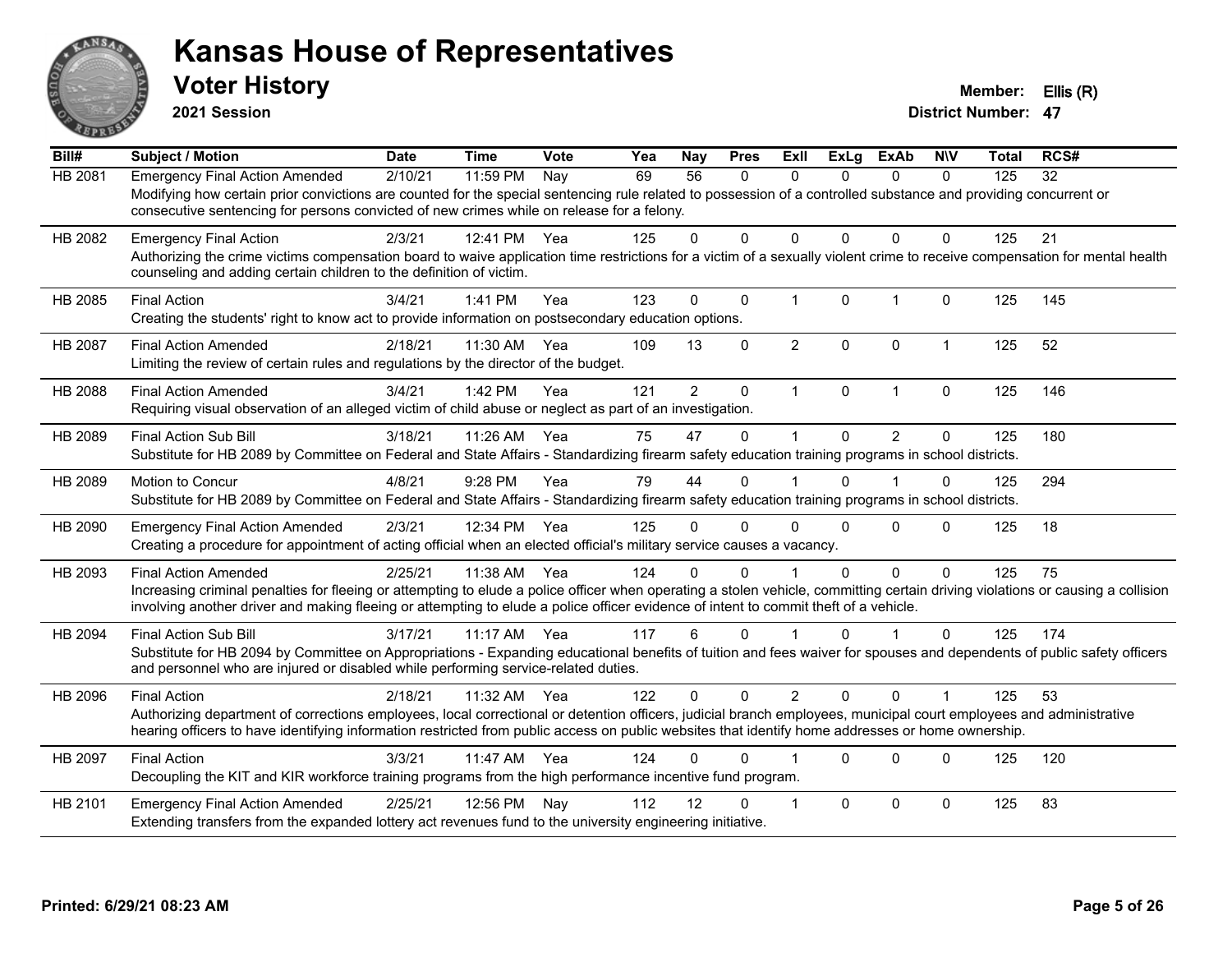

#### **Voter History Member: Ellis (R) Kansas House of Representatives**

**2021 Session**

| Bill#          | <b>Subject / Motion</b>                                                                                                                                                                                                                                                                                                                                                                                                                                                                                                                                                                                                                                                                                                                                                                                                                                                                                                                                                                                                                                                                                                                                                                                                                                                                                     | <b>Date</b> | <b>Time</b>  | <b>Vote</b> | Yea | <b>Nay</b>     | <b>Pres</b>  | Exll           | <b>ExLg</b> | <b>ExAb</b>  | <b>NIV</b>   | <b>Total</b>   | RCS# |
|----------------|-------------------------------------------------------------------------------------------------------------------------------------------------------------------------------------------------------------------------------------------------------------------------------------------------------------------------------------------------------------------------------------------------------------------------------------------------------------------------------------------------------------------------------------------------------------------------------------------------------------------------------------------------------------------------------------------------------------------------------------------------------------------------------------------------------------------------------------------------------------------------------------------------------------------------------------------------------------------------------------------------------------------------------------------------------------------------------------------------------------------------------------------------------------------------------------------------------------------------------------------------------------------------------------------------------------|-------------|--------------|-------------|-----|----------------|--------------|----------------|-------------|--------------|--------------|----------------|------|
| <b>HB 2102</b> | <b>Emergency Final Action</b><br>Updating egg repackaging requirements for retailers.                                                                                                                                                                                                                                                                                                                                                                                                                                                                                                                                                                                                                                                                                                                                                                                                                                                                                                                                                                                                                                                                                                                                                                                                                       | 2/10/21     | 11:59 PM     | Yea         | 123 | $\overline{2}$ | $\Omega$     | $\Omega$       | $\Omega$    | $\Omega$     | $\mathbf{0}$ | $\frac{1}{25}$ | 25   |
| HB 2102        | Mot to Concur in Conference<br>Senate Substitute for HB 2102 by Committee on Agriculture and Natural Resources - Updating egg repackaging requirements for retailers.                                                                                                                                                                                                                                                                                                                                                                                                                                                                                                                                                                                                                                                                                                                                                                                                                                                                                                                                                                                                                                                                                                                                       | 4/9/21      | 2:22 PM      | Yea         | 122 |                | $\mathbf 0$  | $\overline{2}$ | $\Omega$    | $\mathbf 0$  | $\Omega$     | 125            | 303  |
| HB 2103        | <b>Emergency Final Action</b><br>Establishing the Kansas pesticide waste disposal program and permitting up to \$50,000 to be transferred annually from the Kansas agricultural remediation fund to a<br>new Kansas pesticide waste disposal fund.                                                                                                                                                                                                                                                                                                                                                                                                                                                                                                                                                                                                                                                                                                                                                                                                                                                                                                                                                                                                                                                          | 2/11/21     | 12:38 PM     | Yea         | 123 | $\Omega$       | $\Omega$     | $\overline{2}$ | $\Omega$    | $\Omega$     | $\Omega$     | 125            | 39   |
| HB 2104        | <b>Final Action Amended</b><br>Modifying the sales tax exemption for construction materials by allowing certain educational institutions a sales tax exemption for purchases thereof.                                                                                                                                                                                                                                                                                                                                                                                                                                                                                                                                                                                                                                                                                                                                                                                                                                                                                                                                                                                                                                                                                                                       | 2/18/21     | 11:35 AM Yea |             | 114 | 8              | 0            | $\overline{2}$ | $\Omega$    | $\mathbf{0}$ | 1            | 125            | 54   |
| HB 2104        | Motion to Adopt CCR<br>Senate Substitute for HB 2104 by Committee on Assessment ant Taxation - Extending certain budget due dates for schools and notice and hearing requirements when<br>exceeding the revenue neutral rate for property tax purposes, changing time to request full and complete opinion from the state board tax appeals, requiring the state<br>board of tax appeals to serve orders and notices by electronic means if requested by the party, prohibiting valuation increases of certain property in appeals, requiring<br>appraisal directives to require compliance with uniform standards of professional appraisal practice, providing for notice and opportunity to be heard prior to removal<br>from county appraiser eligibility list, providing notification when person no longer holds office of county appraiser, placing the burden of proof on the county appraiser in<br>certain valuation and classification appeal hearings before the district court, requiring appraisal courses for appraisers to be courses approved by the Kansas real estate<br>appraisal board, extending the time a state board of tax appeals member may continue to serve after such member's term expires and authorizing appointment of a<br>member pro tempore under certain conditions. | 4/6/21      | 2:57 PM      | Yea         | 77  | 42             | $\mathbf 0$  |                | $\Omega$    | 5            | $\mathbf{0}$ | 125            | 262  |
| HB 2106        | <b>Emergency Final Action</b><br>Extending the dates when corporate tax returns are required to be filed.                                                                                                                                                                                                                                                                                                                                                                                                                                                                                                                                                                                                                                                                                                                                                                                                                                                                                                                                                                                                                                                                                                                                                                                                   | 3/4/21      | 4:36 PM      | Yea         | 123 | $\Omega$       | $\mathbf 0$  | $\mathbf{1}$   | $\Omega$    | $\mathbf{1}$ | $\mathbf{0}$ | 125            | 160  |
| HB 2109        | <b>Emergency Final Action</b><br>Increasing the county population threshold for a county to be required to have a lawyer representative, increasing the number of lawyer members and decreasing the<br>number of non-lawyer members on the board of indigents' defense services.                                                                                                                                                                                                                                                                                                                                                                                                                                                                                                                                                                                                                                                                                                                                                                                                                                                                                                                                                                                                                            | 2/11/21     | 12:41 PM Yea |             | 87  | 36             | 0            | $\overline{2}$ | $\Omega$    | 0            | $\Omega$     | 125            | 41   |
| HB 2112        | <b>Emergency Final Action</b><br>Permitting online advertisement and sales of abandoned property by self-storage rental unit operators; providing for the designation by occupants of an alternate contact<br>and limiting claims for loss or damage of stored property to the property value limit provided in the rental agreement.                                                                                                                                                                                                                                                                                                                                                                                                                                                                                                                                                                                                                                                                                                                                                                                                                                                                                                                                                                       | 2/10/21     | 11:59 PM     | Yea         | 120 | 5              | $\mathbf{0}$ | $\mathbf{0}$   | $\Omega$    | $\mathbf{0}$ | $\Omega$     | 125            | 27   |
| HB 2114        | <b>Emergency Final Action Amended</b><br>Establishing the Kansas senior care task force.                                                                                                                                                                                                                                                                                                                                                                                                                                                                                                                                                                                                                                                                                                                                                                                                                                                                                                                                                                                                                                                                                                                                                                                                                    | 2/18/21     | 12:38 PM     | Yea         | 113 | 8              | $\Omega$     | $\overline{2}$ | $\Omega$    | $\mathbf{1}$ | $\mathbf{1}$ | 125            | 60   |
| HB 2114        | Motion to adopt CCR<br>Establishing the senior care task force, a definition of financial exploitation and Kansas elder and dependent adult abuse multidisciplinary team coordinator and teams,<br>requiring additional mandatory reporters, increasing investigation days for reports of abuse, neglect and financial exploitation of certain adults and directing the<br>department for children and families to inform certain chief administrative officers of substantiated findings of such reports.                                                                                                                                                                                                                                                                                                                                                                                                                                                                                                                                                                                                                                                                                                                                                                                                  | 4/9/21      | 5:41 PM      | Yea         | 115 |                | $\mathbf 0$  | $\overline{2}$ | $\Omega$    | $\Omega$     |              | 125            | 311  |
| HB 2115        | <b>Final Action Amended</b><br>Establishing the joint committee on child welfare system oversight.                                                                                                                                                                                                                                                                                                                                                                                                                                                                                                                                                                                                                                                                                                                                                                                                                                                                                                                                                                                                                                                                                                                                                                                                          | 2/18/21     | 11:38 AM     | Yea         | 118 | 4              | $\Omega$     | $\overline{2}$ | ∩           | $\mathbf 0$  | 1            | 125            | 55   |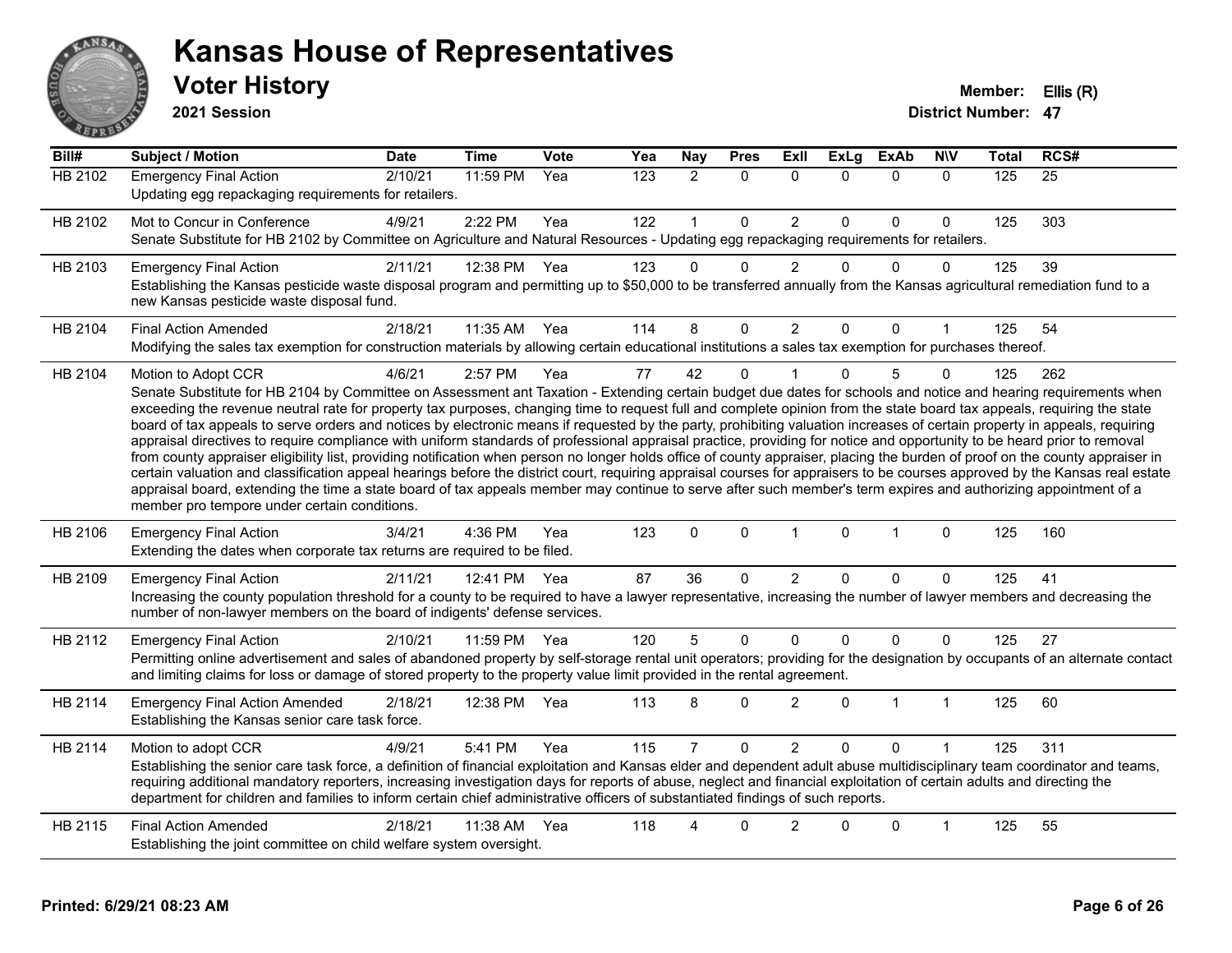

**2021 Session**

| Bill#          | Subject / Motion                                                                                                                                                                                                                                                                                                                           | <b>Date</b> | <b>Time</b>  | <b>Vote</b> | Yea              | <b>Nay</b>   | <b>Pres</b>    | Exll           | <b>ExLg</b>  | <b>ExAb</b>    | <b>NIV</b>     | <b>Total</b> | RCS# |  |
|----------------|--------------------------------------------------------------------------------------------------------------------------------------------------------------------------------------------------------------------------------------------------------------------------------------------------------------------------------------------|-------------|--------------|-------------|------------------|--------------|----------------|----------------|--------------|----------------|----------------|--------------|------|--|
| <b>HB 2116</b> | <b>Emergency Final Action</b>                                                                                                                                                                                                                                                                                                              | 3/4/21      | 4:43 PM      | Yea         | $\overline{123}$ | $\mathbf{0}$ | $\mathbf{0}$   | $\mathbf 1$    | $\Omega$     | 1              | $\mathbf{0}$   | 125          | 165  |  |
|                | Exempting the caregiver of a child in state out-of-home placement from the child care assistance 20-hour-per-week work requirement.                                                                                                                                                                                                        |             |              |             |                  |              |                |                |              |                |                |              |      |  |
| HB 2119        | <b>EFA Sub Bill Amended</b>                                                                                                                                                                                                                                                                                                                | 3/30/21     | 7:56 PM      | Nay         | 65               | 58           | $\mathbf 0$    |                | $\Omega$     |                | $\Omega$       | 125          | 255  |  |
|                | Substitute for HB 2119 by Committee on K-12 Education Budget - Making and concerning appropriations for the department of education for fiscal years ending June 30,                                                                                                                                                                       |             |              |             |                  |              |                |                |              |                |                |              |      |  |
|                | 2021, June 30, 2022, and June 30, 2023, creating and expanding school choice programs, restricting remote learning and remote enrollment and extending the                                                                                                                                                                                 |             |              |             |                  |              |                |                |              |                |                |              |      |  |
|                | statewide property tax levy for schools.                                                                                                                                                                                                                                                                                                   |             |              |             |                  |              |                |                |              |                |                |              |      |  |
| HB 2120        | <b>Emergency Final Action</b>                                                                                                                                                                                                                                                                                                              | 2/11/21     | 12:50 PM     | Yea         | 110              | 13           | $\mathbf 0$    | $\overline{c}$ | $\mathbf{0}$ | 0              | $\mathbf 0$    | 125          | 46   |  |
|                | Removing the spousal exception from the crime of sexual battery.                                                                                                                                                                                                                                                                           |             |              |             |                  |              |                |                |              |                |                |              |      |  |
| HB 2121        | <b>Emergency Final Action Amended</b>                                                                                                                                                                                                                                                                                                      | 2/11/21     | 12:43 PM     | Yea         | 101              | 22           | $\mathbf 0$    | $\overline{2}$ | 0            | $\Omega$       | $\mathbf 0$    | 125          | 42   |  |
|                | Adding definitions related to defendants who abscond from supervision in the criminal procedure code and for parole.                                                                                                                                                                                                                       |             |              |             |                  |              |                |                |              |                |                |              |      |  |
| HB 2121        | Motion to adopt CCR                                                                                                                                                                                                                                                                                                                        | 5/5/21      | 2:39 PM      | Yea         | 121              | $\Omega$     | $\Omega$       | $\overline{2}$ | $\Omega$     | $\overline{2}$ | $\Omega$       | 125          | 333  |  |
|                | Increasing the criminal penalty for mistreatment of a dependent adult or elder person when the victim is a resident of an adult care home, adding definitions related to                                                                                                                                                                   |             |              |             |                  |              |                |                |              |                |                |              |      |  |
|                | defendants who abscond from supervision in the criminal procedure code and for parole and clarifying that bond agents seeking discharge as a surety are required to                                                                                                                                                                        |             |              |             |                  |              |                |                |              |                |                |              |      |  |
|                | return the person released on bond to the court in the county where the complaint subject to the bond was filed, requiring the department of corrections to develop<br>guidance to be used by parole officers when responding to violations of parole and postrelease supervision and that incentivize compliant behavior, and authorizing |             |              |             |                  |              |                |                |              |                |                |              |      |  |
|                | court services officers and community corrections officers to provide a certification of identification to offenders for use to obtain a new driver's license.                                                                                                                                                                             |             |              |             |                  |              |                |                |              |                |                |              |      |  |
|                |                                                                                                                                                                                                                                                                                                                                            |             |              |             |                  |              |                |                |              | 1              |                |              |      |  |
| HB 2124        | <b>Emergency Final Action</b><br>Clarifying the authority of healing arts school clinics to provide healing arts services.                                                                                                                                                                                                                 | 2/18/21     | 12:39 PM     | Yea         | 121              | $\Omega$     | $\Omega$       | $\overline{2}$ | $\Omega$     |                |                | 125          | 61   |  |
|                |                                                                                                                                                                                                                                                                                                                                            |             |              |             |                  |              |                |                |              |                |                |              |      |  |
| HB 2125        | <b>Emergency Final Action Amended</b>                                                                                                                                                                                                                                                                                                      | 2/18/21     | 12:46 PM Yea |             | 118              | 3            | $\mathbf{0}$   | $\overline{2}$ | $\Omega$     | 1              |                | 125          | 64   |  |
|                | Allowing a copy of a will to be filed and admitted to probate and allowing a will or a copy of a will filed within six months after the death of the testator to be admitted to<br>probate at any time.                                                                                                                                    |             |              |             |                  |              |                |                |              |                |                |              |      |  |
|                |                                                                                                                                                                                                                                                                                                                                            |             |              |             |                  |              |                |                |              |                |                |              |      |  |
| HB 2126        | <b>Final Action Amended</b>                                                                                                                                                                                                                                                                                                                | 3/4/21      | 1:44 PM      | Yea         | 85               | 37           | $\overline{1}$ | $\mathbf{1}$   | $\Omega$     | $\mathbf 1$    | $\mathbf 0$    | 125          | 147  |  |
|                | Providing immunity from civil liability for COVID-19 claims for adult care facilities.                                                                                                                                                                                                                                                     |             |              |             |                  |              |                |                |              |                |                |              |      |  |
| HB 2128        | <b>Final Action Amended</b>                                                                                                                                                                                                                                                                                                                | 3/2/21      | 10:32 AM     | Yea         | 124              | $\Omega$     | $\mathbf{0}$   | $\mathbf{1}$   | $\mathbf{0}$ | $\mathbf 0$    | $\mathbf 0$    | 125          | 92   |  |
|                | Clarifying jurisdiction and supervision of offenders in a certified drug abuse treatment program.                                                                                                                                                                                                                                          |             |              |             |                  |              |                |                |              |                |                |              |      |  |
| HB 2134        | <b>Emergency Final Action</b>                                                                                                                                                                                                                                                                                                              | 2/11/21     | 12:39 PM Yea |             | 123              | $\Omega$     | $\Omega$       | $\overline{2}$ | $\Omega$     | $\Omega$       | $\mathbf 0$    | 125          | 40   |  |
|                | Updating the national association of insurance commissioners credit for reinsurance model law and codifying the credit for reinsurance model regulation.                                                                                                                                                                                   |             |              |             |                  |              |                |                |              |                |                |              |      |  |
| HB 2134        | Motion to adopt CCR                                                                                                                                                                                                                                                                                                                        | 5/7/21      | 6:51 PM      | Yea         | 107              | 9            | $\Omega$       |                | $\Omega$     | 6              | $\overline{2}$ | 125          | 352  |  |
|                | Making appropriations for the Kansas state department of education for FY 2021, FY 2022 and FY 2023; requiring a Kansas foster care children annual academic report                                                                                                                                                                        |             |              |             |                  |              |                |                |              |                |                |              |      |  |
|                | card; authorizing limited remote learning; providing the criteria for identification of students eligible to receive at-risk programs and services; requiring boards of                                                                                                                                                                    |             |              |             |                  |              |                |                |              |                |                |              |      |  |
|                | education to allocate sufficient school district moneys to improve student academic performance; authorizing school districts to pay tuition and fees for concurrent and                                                                                                                                                                   |             |              |             |                  |              |                |                |              |                |                |              |      |  |
|                | dual enrollment programs; expanding student eligibility under the tax credit for low income students scholarship program; extending the high-density at-risk weighting;<br>providing ACT college entrance exams and workkeys assessments to certain nonpublic school students.                                                             |             |              |             |                  |              |                |                |              |                |                |              |      |  |
|                |                                                                                                                                                                                                                                                                                                                                            |             |              |             |                  |              |                |                |              |                |                |              |      |  |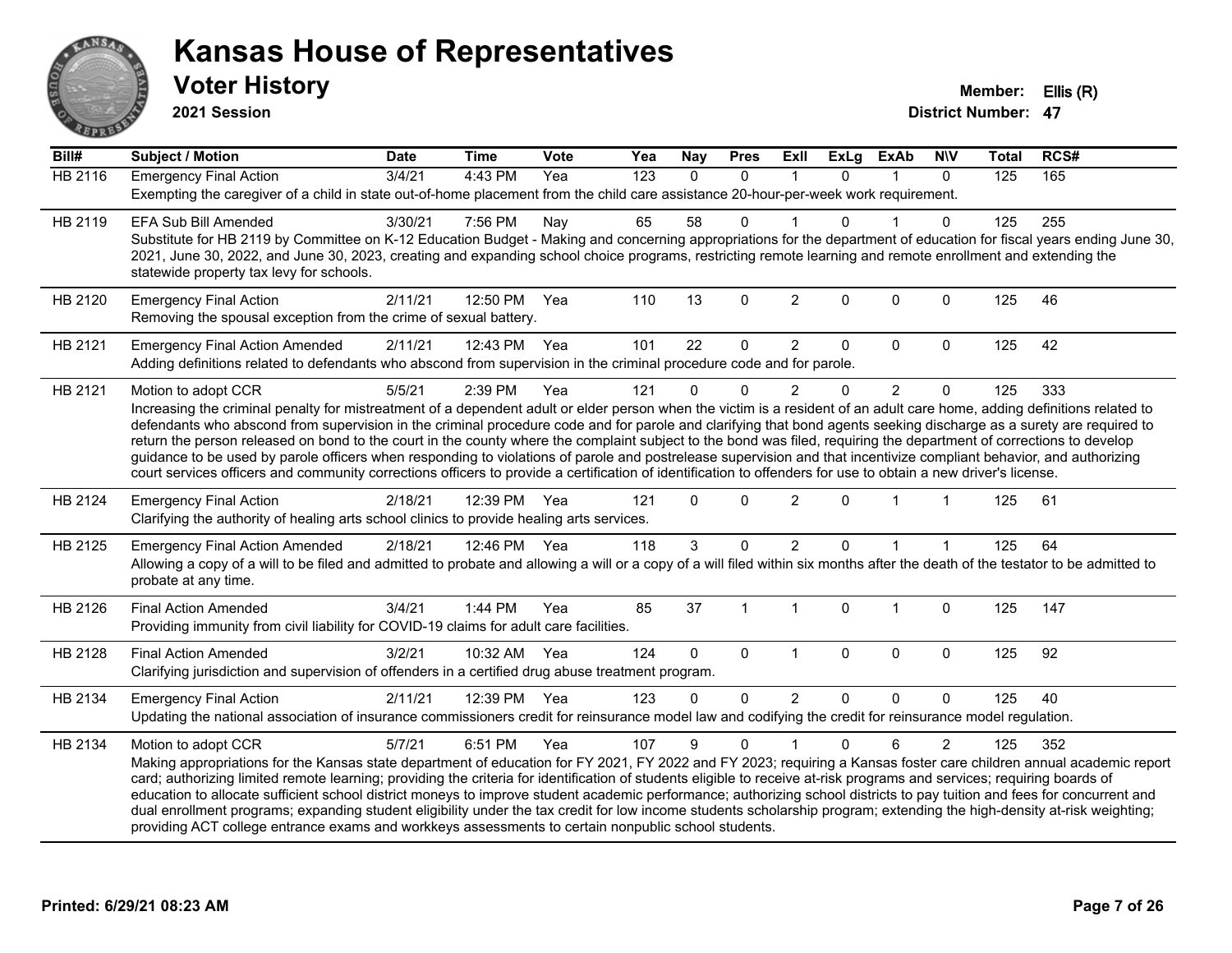

**2021 Session**

| Bill#   | <b>Subject / Motion</b>                                                                                                                                                                                                           | <b>Date</b> | <b>Time</b> | Vote | Yea | Nay            | <b>Pres</b> | <b>ExII</b>    | <b>ExLg</b> | <b>ExAb</b>  | <b>NIV</b>           | <b>Total</b> | RCS# |
|---------|-----------------------------------------------------------------------------------------------------------------------------------------------------------------------------------------------------------------------------------|-------------|-------------|------|-----|----------------|-------------|----------------|-------------|--------------|----------------------|--------------|------|
| HB 2136 | <b>Final Action Amended</b>                                                                                                                                                                                                       | 2/25/21     | 11:40 AM    | Yea  | 124 | $\Omega$       | $\Omega$    |                | $\Omega$    | $\Omega$     | $\Omega$             | 125          | 76   |
|         | Updating certain statutes relating to the regulation of the business of insurance; granting the commissioner of insurance certain investigative powers.                                                                           |             |             |      |     |                |             |                |             |              |                      |              |      |
| HB 2137 | <b>Final Action Amended</b>                                                                                                                                                                                                       | 3/2/21      | 10:33 AM    | Yea  | 122 | $\overline{2}$ | 0           |                | 0           | $\Omega$     | $\Omega$             | 125          | 93   |
|         | Authorizing certain licensees under the Kansas liquor control act and the club and drinking establishment act to sell and serve cereal malt beverages.                                                                            |             |             |      |     |                |             |                |             |              |                      |              |      |
| HB 2137 | Motion to adopt CCR                                                                                                                                                                                                               | 5/7/21      | 4:41 PM     | Yea  | 101 | 18             | 0           |                | 0           | 5            | $\Omega$             | 125          | 351  |
|         | Making amendments regarding licensure to sell alcoholic liquor and cereal malt beverages, authorizing transfers of bulk alcoholic liquor by certain licensees and                                                                 |             |             |      |     |                |             |                |             |              |                      |              |      |
|         | authorizing the sale of alcoholic liquor and cereal malt beverages on specified days and times and subject to certain conditions by licensees under the Kansas liquor<br>control act and the club and drinking establishment act. |             |             |      |     |                |             |                |             |              |                      |              |      |
|         |                                                                                                                                                                                                                                   |             |             |      |     |                |             |                |             |              |                      |              |      |
| HB 2138 | <b>Final Action</b>                                                                                                                                                                                                               | 3/3/21      | 11:48 AM    | Yea  | 120 | 4              | $\Omega$    |                | $\Omega$    | $\Omega$     | $\mathbf{0}$         | 125          | 121  |
|         | Club and drinking establishment liquor license eligibility; spouse is a law enforcement officer in another county.                                                                                                                |             |             |      |     |                |             |                |             |              |                      |              |      |
| HB 2143 | <b>Emergency Final Action</b>                                                                                                                                                                                                     | 3/4/21      | 4:39 PM     | Yea  | 119 |                | $\Omega$    |                | $\Omega$    | $\mathbf{1}$ | $\Omega$             | 125          | 162  |
|         | Making exemption permanent for certain cash rebates on sales or leases of new motor vehicles for sales tax purposes.                                                                                                              |             |             |      |     |                |             |                |             |              |                      |              |      |
| HB 2143 | Motion to adopt CCR                                                                                                                                                                                                               | 4/9/21      | 6:16 PM     | Yea  | 118 | 3              | $\Omega$    | $\overline{2}$ | $\Omega$    | $\mathbf{0}$ | $\overline{2}$       | 125          | 315  |
|         | Making exemption permanent for certain cash rebates on sales or leases of new motor vehicles for sales tax purposes.                                                                                                              |             |             |      |     |                |             |                |             |              |                      |              |      |
| HB 2145 | <b>Final Action</b>                                                                                                                                                                                                               | 3/2/21      | 10:35 AM    | Yea  | 124 | $\Omega$       | $\Omega$    |                | $\Omega$    | 0            | $\Omega$             | 125          | 94   |
|         | Exempting the retail sale of electricity by public utilities for electric vehicle charging stations from the jurisdiction of the state corporation commission.                                                                    |             |             |      |     |                |             |                |             |              |                      |              |      |
| HB 2150 | <b>Final Action Amended</b>                                                                                                                                                                                                       | 3/25/21     | $11:18$ AM  | Yea  | 118 | 4              | 0           |                | U           | 2            | n                    | 125          | 209  |
|         | Creating a definition of financial exploitation, requiring additional mandatory reporters and increasing investigation days in the abuse, neglect and financial exploitation of                                                   |             |             |      |     |                |             |                |             |              |                      |              |      |
|         | certain adults.                                                                                                                                                                                                                   |             |             |      |     |                |             |                |             |              |                      |              |      |
| HB 2151 | <b>Emergency Final Action</b>                                                                                                                                                                                                     | 2/18/21     | 12:44 PM    | Yea  | 121 | $\Omega$       | $\Omega$    | $\overline{2}$ | $\Omega$    | 1            | $\blacktriangleleft$ | 125          | 63   |
|         | Creating Kansas elder and dependent adult abuse multidisciplinary teams and a coordinator.                                                                                                                                        |             |             |      |     |                |             |                |             |              |                      |              |      |
| HB 2153 | <b>Final Action</b>                                                                                                                                                                                                               | 3/3/21      | 11:50 AM    | Yea  | 124 | 0              | $\Omega$    |                | $\Omega$    | $\Omega$     | $\mathbf{0}$         | 125          | 122  |
|         | Increasing the criminal penalty for mistreatment of a dependent adult or elder person when the victim is a resident of an adult care home.                                                                                        |             |             |      |     |                |             |                |             |              |                      |              |      |
| HB 2155 | <b>Emergency Final Action</b>                                                                                                                                                                                                     | 2/18/21     | 12:43 PM    | Yea  | 85  | 36             | $\Omega$    | $\overline{2}$ | $\Omega$    |              | -1                   | 125          | 62   |
|         | Providing for department of health and environment response operations for water and soil pollutant release, discharge or escape.                                                                                                 |             |             |      |     |                |             |                |             |              |                      |              |      |
| HB 2158 | <b>Final Action</b>                                                                                                                                                                                                               | 2/18/21     | 11:40 AM    | Yea  | 121 |                | $\Omega$    | 2              | U           | $\Omega$     |                      | 125          | 56   |
|         | Making permanent provisions for the advisory committee on trauma and the statewide trauma system regional council to conduct closed meetings and keep privileged                                                                  |             |             |      |     |                |             |                |             |              |                      |              |      |
|         | records regarding trauma cases.                                                                                                                                                                                                   |             |             |      |     |                |             |                |             |              |                      |              |      |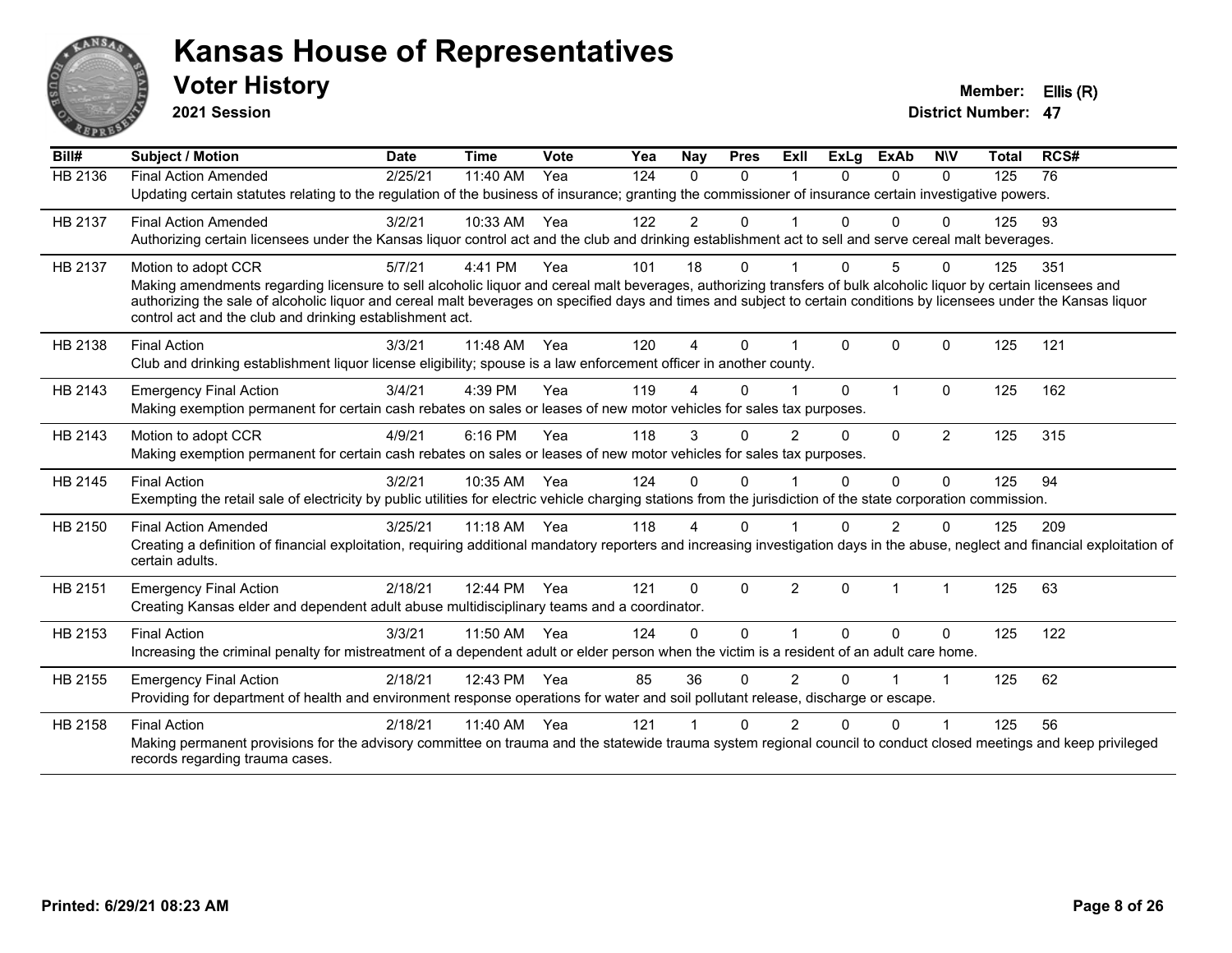

**2021 Session**

| Bill#          | Subject / Motion                                                                                                                                                                                                                                                                                                                                                                                                                                                                                                                                                                                                                                                                                                                                                                                      | <b>Date</b> | <b>Time</b>  | Vote | Yea              | <b>Nay</b>   | <b>Pres</b>  | Exll                 | <b>ExLg</b>  | <b>ExAb</b>    | <b>NIV</b>   | <b>Total</b> | RCS# |
|----------------|-------------------------------------------------------------------------------------------------------------------------------------------------------------------------------------------------------------------------------------------------------------------------------------------------------------------------------------------------------------------------------------------------------------------------------------------------------------------------------------------------------------------------------------------------------------------------------------------------------------------------------------------------------------------------------------------------------------------------------------------------------------------------------------------------------|-------------|--------------|------|------------------|--------------|--------------|----------------------|--------------|----------------|--------------|--------------|------|
| <b>HB 2158</b> | Motion to adopt CCR                                                                                                                                                                                                                                                                                                                                                                                                                                                                                                                                                                                                                                                                                                                                                                                   | 5/5/21      | 2:45 PM      | Yea  | $\overline{121}$ | $\Omega$     | $\Omega$     | $\mathcal{P}$        | $\Omega$     | $\mathcal{P}$  | $\Omega$     | 125          | 334  |
|                | Establishing the joint committee on child welfare system oversight, providing certain exceptions to the confidentiality of state child death review board documents,<br>requiring visual observation of an alleged victim of child abuse or neglect as part of an investigation, exempting the caregiver of a child in state out-of-home placement<br>from the child care assistance 20-hour-per-week work requirement, permitting the secretary for children and families to license certain family foster homes where a<br>former foster care youth with certain juvenile adjudications resides making permanent provisions for the advisory committee on trauma and the statewide trauma system<br>regional council to conduct closed meetings and keep privileged records regarding trauma cases. |             |              |      |                  |              |              |                      |              |                |              |              |      |
| HB 2162        | <b>Final Action</b>                                                                                                                                                                                                                                                                                                                                                                                                                                                                                                                                                                                                                                                                                                                                                                                   | 3/2/21      | 10:25 AM     | Yea  | 123              | $\Omega$     | $\mathbf{1}$ | 1                    | $\mathbf{0}$ | $\mathbf 0$    | $\mathbf{0}$ | 125          | 88   |
|                | Amending and repealing reapportionment census data laws to conform with 2019 amendments to the Kansas constitution and to remove certain obsolete provisions.                                                                                                                                                                                                                                                                                                                                                                                                                                                                                                                                                                                                                                         |             |              |      |                  |              |              |                      |              |                |              |              |      |
| HB 2165        | <b>Emergency Final Action Amended</b><br>Providing for all vehicles more than 35 years old to qualify as an antique vehicle.                                                                                                                                                                                                                                                                                                                                                                                                                                                                                                                                                                                                                                                                          | 2/11/21     | 12:44 PM Yea |      | 114              | 9            | $\Omega$     | $\overline{2}$       | $\Omega$     | $\Omega$       | $\mathbf{0}$ | 125          | 43   |
| HB 2165        | Motion to Concur<br>Providing for all vehicles more than 35 years old to qualify as an antique vehicle.                                                                                                                                                                                                                                                                                                                                                                                                                                                                                                                                                                                                                                                                                               | 4/7/21      | 10:26 AM     | Yea  | 117              | 5            | $\mathbf 0$  | $\mathbf{1}$         | $\mathbf{0}$ | $\overline{2}$ | $\mathbf{0}$ | 125          | 265  |
| HB 2166        | Final Action Sub Bill Amended                                                                                                                                                                                                                                                                                                                                                                                                                                                                                                                                                                                                                                                                                                                                                                         | 3/2/21      | 10:38 AM     | Yea  | 124              | $\mathbf{0}$ | 0            |                      | $\Omega$     | $\Omega$       | $\Omega$     | 125          | 95   |
|                | Substitute for HB 2166 by Committee on Transportation - Providing for the Braden's hope for childhood cancer, proud educator and alpha kappa alpha distinctive license<br>plates and providing distinctive license plates for current and veteran members of the United States army, navy, marine corps, air force, coast guard and space force and<br>modifying the requirements to begin production on distinctive license plates.                                                                                                                                                                                                                                                                                                                                                                  |             |              |      |                  |              |              |                      |              |                |              |              |      |
| HB 2166        | Motion to Adopt CCR                                                                                                                                                                                                                                                                                                                                                                                                                                                                                                                                                                                                                                                                                                                                                                                   | 4/8/21      | 5:31 PM      | Yea  | 81               | 41           | $\mathbf{0}$ | $\blacktriangleleft$ | $\Omega$     | $\overline{2}$ | $\mathbf{0}$ | 125          | 289  |
|                | Substitute for HB 2166 by Committee on Transportation - Providing for the Braden's hope for childhood cancer, proud educator, delta sigma theta, Gadsden flag, love,<br>Chloe foundation and alpha kappa alpha distinctive license plates and providing distinctive license plates for current and veteran members of the United States army,<br>navy, marine corps, air force, coast guard and space force, modifying the requirements to begin production on distinctive license plates, requiring reporting by<br>sponsoring organizations of distinctive license plates, allowing certain license plates issued by the division of vehicles to be personalized license plates and establishing<br>a fee on firefighter distinctive license plates.                                                |             |              |      |                  |              |              |                      |              |                |              |              |      |
| HB 2166        | Consideration of Veto                                                                                                                                                                                                                                                                                                                                                                                                                                                                                                                                                                                                                                                                                                                                                                                 | 5/3/21      | 11:39 AM     | Yea  | 86               | 37           | $\mathbf{0}$ | $\Omega$             | $\mathbf{0}$ | 1              | $\mathbf{1}$ | 125          | 317  |
|                | Substitute for HB 2166 by Committee on Transportation - Providing for the Braden's hope for childhood cancer, proud educator, delta sigma theta, Gadsden flag, love,<br>Chloe foundation and alpha kappa alpha distinctive license plates and providing distinctive license plates for current and veteran members of the United States army,<br>navy, marine corps, air force, coast guard and space force, modifying the requirements to begin production on distinctive license plates, requiring reporting by<br>sponsoring organizations of distinctive license plates, allowing certain license plates issued by the division of vehicles to be personalized license plates and establishing<br>a fee on firefighter distinctive license plates.                                                |             |              |      |                  |              |              |                      |              |                |              |              |      |
| HB 2167        | <b>Emergency Final Action</b><br>Permitting concrete mixer trucks and requiring dump trucks to display license plates on the front of vehicles.                                                                                                                                                                                                                                                                                                                                                                                                                                                                                                                                                                                                                                                       | 2/10/21     | 11:59 PM     | Yea  | 125              | $\Omega$     | 0            | $\mathbf{0}$         | $\Omega$     | $\Omega$       | 0            | 125          | 34   |
| HB 2167        | Motion to Concur<br>Permitting concrete mixer trucks and requiring dump trucks to display license plates on the front of vehicles.                                                                                                                                                                                                                                                                                                                                                                                                                                                                                                                                                                                                                                                                    | 4/7/21      | 10:28 AM     | Yea  | 122              | $\Omega$     | $\Omega$     | 1                    | $\mathbf{0}$ | $\overline{2}$ | $\mathbf 0$  | 125          | 266  |
| HB 2172        | <b>Final Action Amended</b>                                                                                                                                                                                                                                                                                                                                                                                                                                                                                                                                                                                                                                                                                                                                                                           | 2/18/21     | 11:41 AM     | Yea  | 122              | U            | $\Omega$     | $\overline{2}$       | $\Omega$     | $\Omega$       |              | 125          | 57   |
|                | Modifying water usage calculations and fees for multi-year flex accounts and permitting alternative base average water use calculations and prorated terms.                                                                                                                                                                                                                                                                                                                                                                                                                                                                                                                                                                                                                                           |             |              |      |                  |              |              |                      |              |                |              |              |      |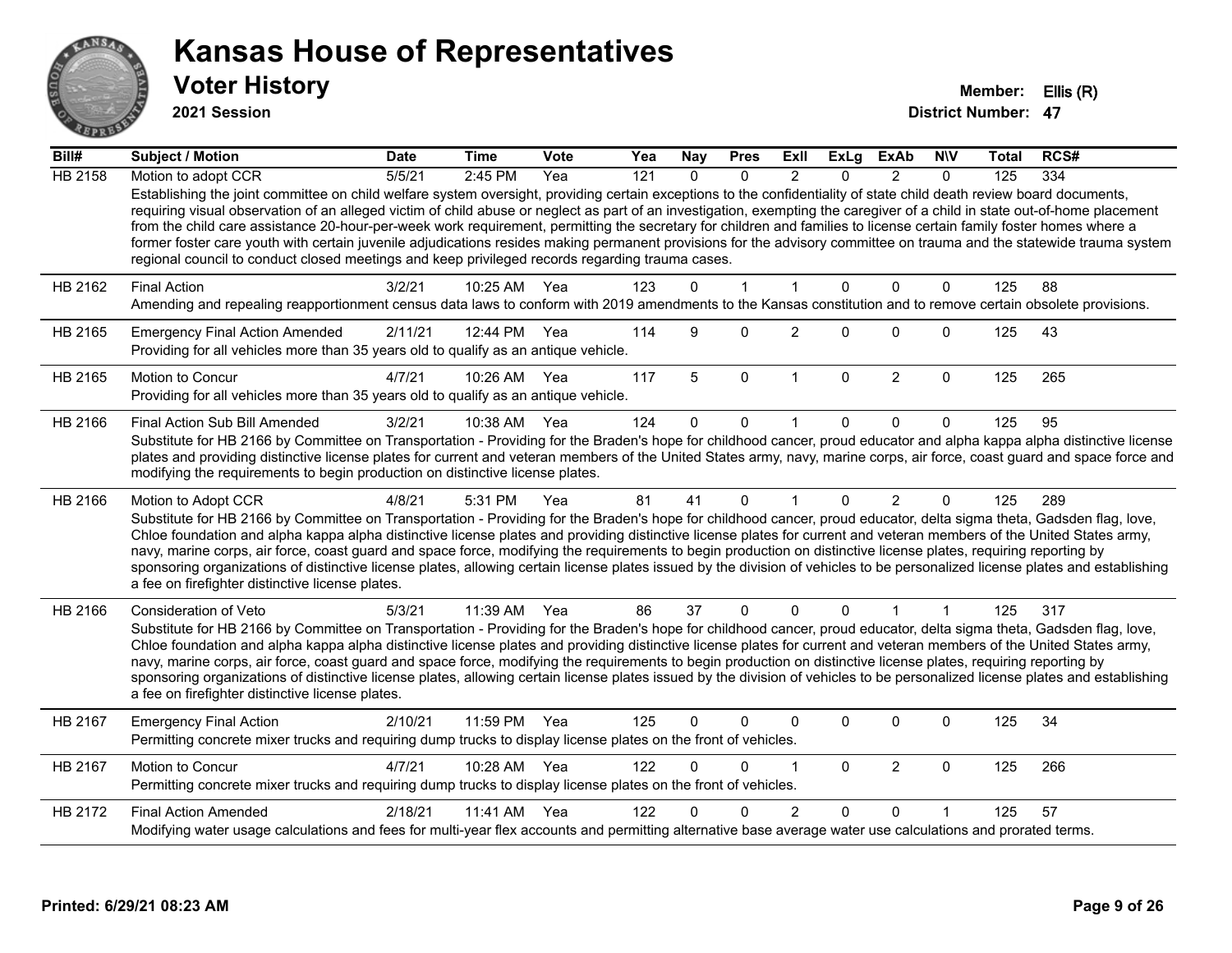

#### **Voter History Member: Ellis (R) Kansas House of Representatives**

**2021 Session**

| Bill#   | <b>Subject / Motion</b>                                                                                                                                                                                                                                                                                                                                                                                                                                                                                                                                                                                                                                                                                                                                                                                                                                                                                    | <b>Date</b> | <b>Time</b> | Vote | Yea | Nay            | <b>Pres</b> | ExIl           | <b>ExLg</b>  | <b>ExAb</b>    | <b>NIV</b>   | <b>Total</b> | RCS# |
|---------|------------------------------------------------------------------------------------------------------------------------------------------------------------------------------------------------------------------------------------------------------------------------------------------------------------------------------------------------------------------------------------------------------------------------------------------------------------------------------------------------------------------------------------------------------------------------------------------------------------------------------------------------------------------------------------------------------------------------------------------------------------------------------------------------------------------------------------------------------------------------------------------------------------|-------------|-------------|------|-----|----------------|-------------|----------------|--------------|----------------|--------------|--------------|------|
| HB 2175 | <b>Emergency Final Action</b><br>Creating the Dwayne Peaslee technical training center district.                                                                                                                                                                                                                                                                                                                                                                                                                                                                                                                                                                                                                                                                                                                                                                                                           | 2/25/21     | 12:52 PM    | Yea  | 122 | $\overline{2}$ | $\mathbf 0$ | $\mathbf 1$    | $\Omega$     | $\Omega$       | $\mathbf{0}$ | 125          | 81   |
| HB 2176 | <b>Emergency Final Action Amended</b><br>Clarify the vacation or exclusion of territory from city boundaries or release of easements.                                                                                                                                                                                                                                                                                                                                                                                                                                                                                                                                                                                                                                                                                                                                                                      | 3/25/21     | 12:22 PM    | Yea  | 120 | $\overline{2}$ | $\Omega$    | $\mathbf 1$    | $\mathbf{0}$ | $\overline{2}$ | $\Omega$     | 125          | 224  |
| HB 2178 | <b>Final Action</b><br>Vacating certain blocks in the original town plat set aside for a college and a park in the city of Americus and vesting fee simple title in the city.                                                                                                                                                                                                                                                                                                                                                                                                                                                                                                                                                                                                                                                                                                                              | 2/18/21     | 11:42 AM    | Yea  | 121 |                | $\Omega$    | $\overline{2}$ | $\Omega$     | $\Omega$       | 1            | 125          | 58   |
| HB 2178 | Motion to Concur<br>Providing for the vacation or exclusion of territory or easements by cities, including certain blocks in the original town plat set aside for a college and a park in the<br>city of Americus.                                                                                                                                                                                                                                                                                                                                                                                                                                                                                                                                                                                                                                                                                         | 3/30/21     | 3:05 PM     | Yea  | 121 | $\overline{2}$ | 0           |                | $\Omega$     | 0              | $\mathbf 1$  | 125          | 250  |
| HB 2183 | <b>Final Action Amended</b><br>Prohibiting the governor, the executive branch and the judicial branch from altering election laws or procedures and limiting the authority of the secretary of state to enter<br>into consent decrees with any court absent the approval of the legislative coordinating council.                                                                                                                                                                                                                                                                                                                                                                                                                                                                                                                                                                                          | 3/3/21      | 11:53 AM    | Yea  | 84  | 39             |             |                | $\Omega$     | 0              | $\Omega$     | 125          | 123  |
| HB 2183 | Motion to adopt CCR<br>Creating the transparency in revenues underwriting elections act; prohibiting the receipt and expenditure of private moneys by election officials; directing the secretary of<br>state to publish certain registered voter totals; relating to advance voting ballots by requiring signed statements for delivery of such ballots on behalf of a voter; limiting<br>the number of such ballots that can be delivered; prohibiting the altering or backdating of the mailing date on such ballots; requiring a matching signature on such<br>ballots; removing the secretary of state's authority to provide additional time for receipt of such ballots; prohibiting candidates for office from engaging in certain conduct<br>related to advance voting ballots; creating the crime of false representation of an election official; and, expanding the crime of electioneering.   | 4/8/21      | 10:11 PM    | Yea  | 80  | 42             | $\Omega$    |                | $\Omega$     | $\overline{2}$ | $\Omega$     | 125          | 296  |
| HB 2183 | Consideration of Veto<br>Creating the transparency in revenues underwriting elections act; prohibiting the receipt and expenditure of private moneys by election officials; directing the secretary of<br>state to publish certain registered voter totals; relating to advance voting ballots by requiring signed statements for delivery of such ballots on behalf of a voter; limiting<br>the number of such ballots that can be delivered; prohibiting the altering or backdating of the mailing date on such ballots; requiring a matching signature on such<br>ballots; removing the secretary of state's authority to provide additional time for receipt of such ballots; prohibiting candidates for office from engaging in certain conduct<br>related to advance voting ballots; creating the crime of false representation of an election official; and, expanding the crime of electioneering. | 5/3/21      | 12:01 PM    | Yea  | 85  | 38             | ŋ           |                |              |                |              | 125          | 319  |
| HB 2187 | <b>Final Action</b><br>Enacting the first-time home buyer savings account act.                                                                                                                                                                                                                                                                                                                                                                                                                                                                                                                                                                                                                                                                                                                                                                                                                             | 2/18/21     | 11:44 AM    | Yea  | 119 | 3              | $\Omega$    | $\overline{2}$ | $\Omega$     | $\Omega$       |              | 125          | 59   |
| HB 2187 | Motion to Concur<br>Enacting the first-time home buyer savings account act.                                                                                                                                                                                                                                                                                                                                                                                                                                                                                                                                                                                                                                                                                                                                                                                                                                | 5/5/21      | 2:47 PM     | Yea  | 119 | $\overline{2}$ | $\Omega$    | $\overline{2}$ | $\Omega$     | $\overline{2}$ | $\Omega$     | 125          | 335  |
| HB 2191 | <b>Final Action</b><br>Increasing criminal penalties for the crimes of riot and incitement to riot when the crime occurs in a correctional facility.                                                                                                                                                                                                                                                                                                                                                                                                                                                                                                                                                                                                                                                                                                                                                       | 2/24/21     | 11:20 AM    | Yea  | 123 | $\Omega$       | $\Omega$    |                | $\Omega$     | $\mathbf{1}$   | $\Omega$     | 125          | 67   |
| HB 2192 | <b>Final Action</b><br>Authorizing court services officers and community corrections officers to provide a certification of identification to offenders for use to obtain a new driver's license.                                                                                                                                                                                                                                                                                                                                                                                                                                                                                                                                                                                                                                                                                                          | 2/25/21     | 11:41 AM    | Yea  | 124 | n              | ∩           |                | 0            | $\Omega$       | 0            | 125          | 77   |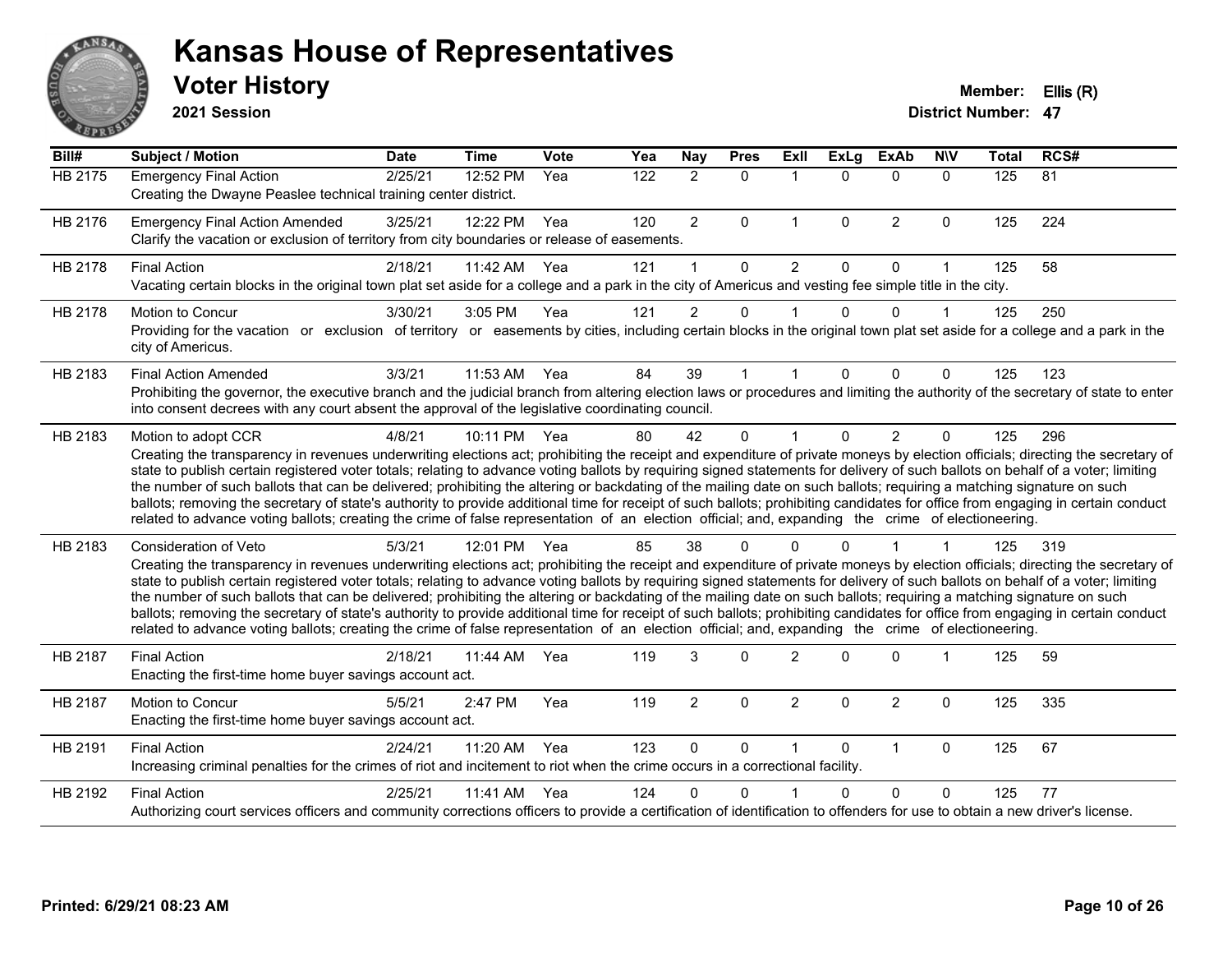

#### **Voter History Member: Ellis (R) Kansas House of Representatives**

**2021 Session**

| Bill#   | Subject / Motion                                                                                                                                                                                                                                                                                                                                                                                                                                                                                                                                                                                                                                                                                                                                                                                                                                                                                                                                                                                                                                                                                                                                  | <b>Date</b> | <b>Time</b>  | Vote | Yea | <b>Nay</b>      | <b>Pres</b>  | ExII           | ExLg         | ExAb           | <b>NIV</b>   | Total | RCS# |
|---------|---------------------------------------------------------------------------------------------------------------------------------------------------------------------------------------------------------------------------------------------------------------------------------------------------------------------------------------------------------------------------------------------------------------------------------------------------------------------------------------------------------------------------------------------------------------------------------------------------------------------------------------------------------------------------------------------------------------------------------------------------------------------------------------------------------------------------------------------------------------------------------------------------------------------------------------------------------------------------------------------------------------------------------------------------------------------------------------------------------------------------------------------------|-------------|--------------|------|-----|-----------------|--------------|----------------|--------------|----------------|--------------|-------|------|
| HB 2196 | Final Action Sub Bill Amended                                                                                                                                                                                                                                                                                                                                                                                                                                                                                                                                                                                                                                                                                                                                                                                                                                                                                                                                                                                                                                                                                                                     | 3/4/21      | 1:47 PM      | Yea  | 87  | $\overline{36}$ | $\mathbf{0}$ |                | $\Omega$     |                | $\mathbf{0}$ | 125   | 148  |
|         | Substitute for HB 2196 by Commerce, Labor and Economic Development - Changing provisions of the employment security law including creation of the unemployment<br>compensation modernization and improvement council, development of a new unemployment insurance information technology system, provision of tax information to<br>claimants, publication of trust fund data, the maximum benefit period, the charging of employer accounts for benefits paid, employer contribution rate determination and<br>schedules, abolishment of the employment security interest assessment fund, crediting of employer accounts for fraudulent or erroneous payments, appropriation of<br>federal COVID-19 moneys to the unemployment insurance trust fund, transfers from the state general fund to the unemployment insurance trust fund for improper<br>benefit payments, emergency expansion of the employment security board of review, providing for the my reemployment plan program and workforce training program<br>availability to claimants, changes to the shared work compensation program and other unemployment trust fund provisions. |             |              |      |     |                 |              |                |              |                |              |       |      |
| HB 2196 | Motion to adopt CCR                                                                                                                                                                                                                                                                                                                                                                                                                                                                                                                                                                                                                                                                                                                                                                                                                                                                                                                                                                                                                                                                                                                               | 4/9/21      | 5:58 PM      | Yea  | 122 |                 | $\Omega$     | $\overline{2}$ |              | U              |              | 125   | 314  |
|         | Senate Substitute for HB 2196 by Committee on Commerce - Changing provisions of the employment security law including creation of the unemployment                                                                                                                                                                                                                                                                                                                                                                                                                                                                                                                                                                                                                                                                                                                                                                                                                                                                                                                                                                                                |             |              |      |     |                 |              |                |              |                |              |       |      |
|         | compensation modernization and improvement council, development of a new unemployment insurance information technology system, provision of tax information to<br>claimants, publication of trust fund data, the maximum benefit period, the charging of employer accounts for benefits paid, employer contribution rate determination and                                                                                                                                                                                                                                                                                                                                                                                                                                                                                                                                                                                                                                                                                                                                                                                                        |             |              |      |     |                 |              |                |              |                |              |       |      |
|         | schedules, crediting of employer accounts for fraudulent or erroneous payments, transfer of federal COVID-19 moneys to the unemployment insurance trust fund,                                                                                                                                                                                                                                                                                                                                                                                                                                                                                                                                                                                                                                                                                                                                                                                                                                                                                                                                                                                     |             |              |      |     |                 |              |                |              |                |              |       |      |
|         | emergency expansion of the employment security board of review, providing for the my reemployment plan program and workforce training program availability to                                                                                                                                                                                                                                                                                                                                                                                                                                                                                                                                                                                                                                                                                                                                                                                                                                                                                                                                                                                     |             |              |      |     |                 |              |                |              |                |              |       |      |
|         | claimants, changes to the shared work compensation program and other unemployment trust fund provisions.                                                                                                                                                                                                                                                                                                                                                                                                                                                                                                                                                                                                                                                                                                                                                                                                                                                                                                                                                                                                                                          |             |              |      |     |                 |              |                |              |                |              |       |      |
| HB 2201 | <b>Final Action Amended</b>                                                                                                                                                                                                                                                                                                                                                                                                                                                                                                                                                                                                                                                                                                                                                                                                                                                                                                                                                                                                                                                                                                                       | 3/2/21      | 10:40 AM     | Yea  | 118 | 6               | $\Omega$     |                | $\Omega$     | $\Omega$       | $\mathbf{0}$ | 125   | 96   |
|         | Decreasing the Eisenhower legacy transportation program alternate delivery project threshold, authorizing usage of federal stimulus funds and KDOT bonding authority.                                                                                                                                                                                                                                                                                                                                                                                                                                                                                                                                                                                                                                                                                                                                                                                                                                                                                                                                                                             |             |              |      |     |                 |              |                |              |                |              |       |      |
| HB 2201 | Mot to Concur in Conference                                                                                                                                                                                                                                                                                                                                                                                                                                                                                                                                                                                                                                                                                                                                                                                                                                                                                                                                                                                                                                                                                                                       | 4/8/21      | 5:00 PM      | Nay  | 95  | 27              | $\mathbf{0}$ |                | $\Omega$     | $\overline{2}$ | 0            | 125   | 285  |
|         | Senate Substitute for HB 2201 by Committee on Transportation - Decreasing the Eisenhower legacy transportation program alternate delivery project threshold,<br>authorizing the usage of federal stimulus funds and KDOT bonding authority.                                                                                                                                                                                                                                                                                                                                                                                                                                                                                                                                                                                                                                                                                                                                                                                                                                                                                                       |             |              |      |     |                 |              |                |              |                |              |       |      |
| HB 2203 | <b>Final Action</b>                                                                                                                                                                                                                                                                                                                                                                                                                                                                                                                                                                                                                                                                                                                                                                                                                                                                                                                                                                                                                                                                                                                               | 3/2/21      | 10:42 AM Yea |      | 122 | $\overline{2}$  | $\mathbf{0}$ |                | $\Omega$     | $\Omega$       | $\mathbf{0}$ | 125   | 97   |
|         | Establishing the asbestos remediation fund for fees collected as part of the Kansas asbestos control program.                                                                                                                                                                                                                                                                                                                                                                                                                                                                                                                                                                                                                                                                                                                                                                                                                                                                                                                                                                                                                                     |             |              |      |     |                 |              |                |              |                |              |       |      |
| HB 2203 | Motion to Concur                                                                                                                                                                                                                                                                                                                                                                                                                                                                                                                                                                                                                                                                                                                                                                                                                                                                                                                                                                                                                                                                                                                                  | 4/8/21      | 7:45 PM      | Yea  | 121 |                 |              | $\mathbf{1}$   | $\mathbf 0$  | $\mathbf{1}$   | $\mathbf 0$  | 125   | 290  |
|         | Establishing the asbestos remediation fund for fees collected as part of the Kansas asbestos control program.                                                                                                                                                                                                                                                                                                                                                                                                                                                                                                                                                                                                                                                                                                                                                                                                                                                                                                                                                                                                                                     |             |              |      |     |                 |              |                |              |                |              |       |      |
| HB 2208 | <b>Final Action Amended</b>                                                                                                                                                                                                                                                                                                                                                                                                                                                                                                                                                                                                                                                                                                                                                                                                                                                                                                                                                                                                                                                                                                                       | 3/3/21      | 11:55 AM     | Yea  | 124 | $\Omega$        | $\Omega$     | 1              | $\Omega$     | $\Omega$       | $\Omega$     | 125   | 124  |
|         | Authorizing telemedicine waivers for out-of-state healthcare providers, reducing certain requirements for licensure by the behavioral sciences regulatory board and                                                                                                                                                                                                                                                                                                                                                                                                                                                                                                                                                                                                                                                                                                                                                                                                                                                                                                                                                                               |             |              |      |     |                 |              |                |              |                |              |       |      |
|         | expanding out-of-state temporary permits to practice behavioral sciences professions.                                                                                                                                                                                                                                                                                                                                                                                                                                                                                                                                                                                                                                                                                                                                                                                                                                                                                                                                                                                                                                                             |             |              |      |     |                 |              |                |              |                |              |       |      |
| HB 2208 | Motion to adopt CCR                                                                                                                                                                                                                                                                                                                                                                                                                                                                                                                                                                                                                                                                                                                                                                                                                                                                                                                                                                                                                                                                                                                               | 4/9/21      | 5:44 PM      | Yea  | 120 | $\overline{2}$  | $\mathbf 0$  | $\overline{2}$ | $\mathbf{0}$ | $\Omega$       |              | 125   | 312  |
|         | Senate Substitute for HB 2208 by Committee on Public Health and Welfare - Establishing certification and funding for certified community behavioral health clinics,<br>enacting the rural emergency hospital act to provide for the licensure of rural emergency hospitals, authorizing telemedicine waivers for out-of-state healthcare                                                                                                                                                                                                                                                                                                                                                                                                                                                                                                                                                                                                                                                                                                                                                                                                          |             |              |      |     |                 |              |                |              |                |              |       |      |
|         | providers, reducing certain requirements for licensure by the behavioral sciences regulatory board and expanding out-of-state temporary permits to practice behavioral                                                                                                                                                                                                                                                                                                                                                                                                                                                                                                                                                                                                                                                                                                                                                                                                                                                                                                                                                                            |             |              |      |     |                 |              |                |              |                |              |       |      |
|         | sciences professions.                                                                                                                                                                                                                                                                                                                                                                                                                                                                                                                                                                                                                                                                                                                                                                                                                                                                                                                                                                                                                                                                                                                             |             |              |      |     |                 |              |                |              |                |              |       |      |
| HB 2209 | <b>Final Action Amended</b>                                                                                                                                                                                                                                                                                                                                                                                                                                                                                                                                                                                                                                                                                                                                                                                                                                                                                                                                                                                                                                                                                                                       | 3/3/21      | 11:57 AM     | Yea  | 121 | 3               | $\Omega$     |                | $\Omega$     | $\Omega$       | $\Omega$     | 125   | 125  |
|         | Enacting the psychology interjurisdictional compact to provide for interjurisdictional authorization to practice telepsychology and temporary in-person, face-to-face<br>psychology.                                                                                                                                                                                                                                                                                                                                                                                                                                                                                                                                                                                                                                                                                                                                                                                                                                                                                                                                                              |             |              |      |     |                 |              |                |              |                |              |       |      |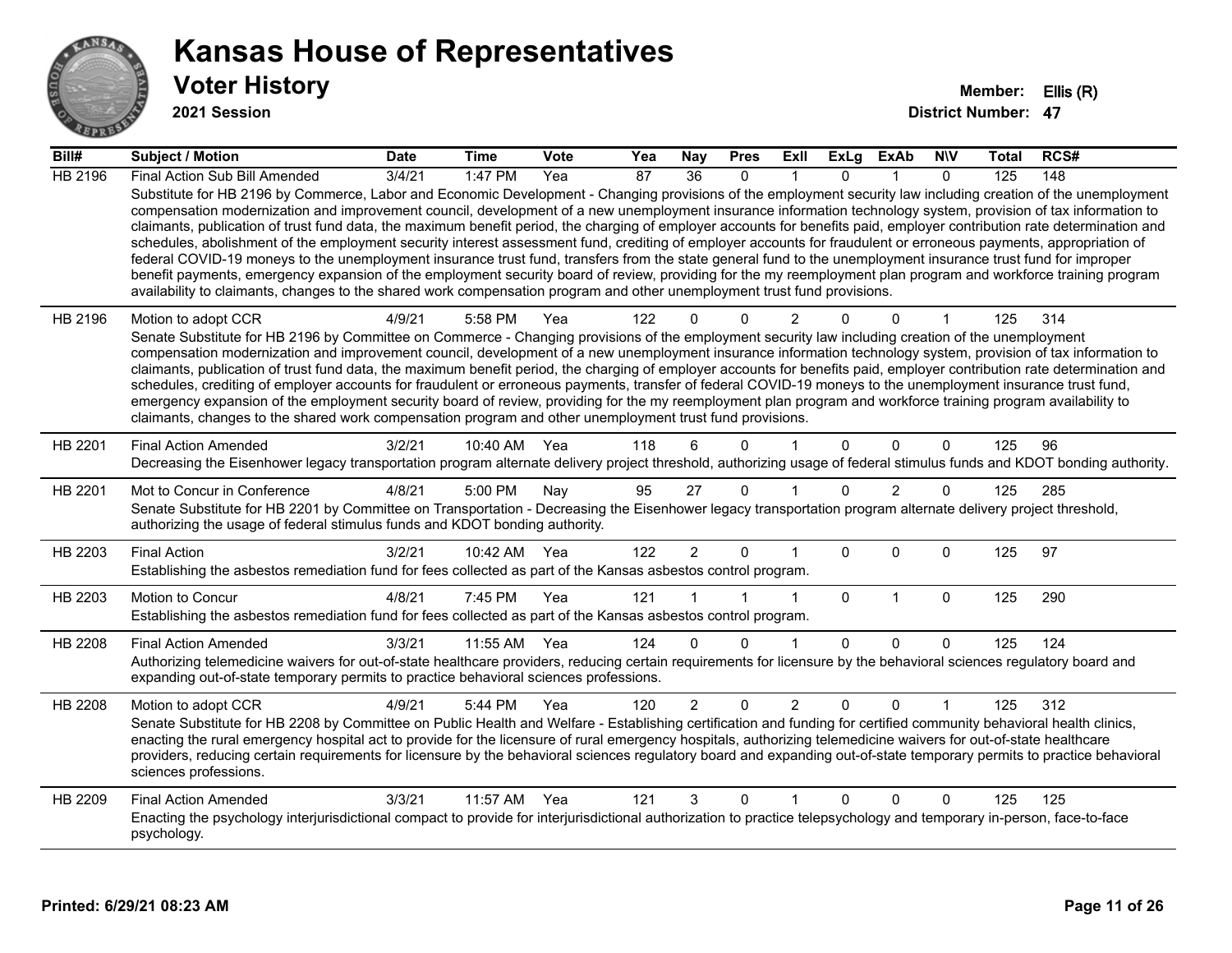

**2021 Session**

| Bill#   | <b>Subject / Motion</b>                                                                                                                                                      | <b>Date</b> | <b>Time</b> | Vote | Yea | Nay            | <b>Pres</b>  | ExII                 | <b>ExLg</b>  | <b>ExAb</b>    | <b>NIV</b>   | <b>Total</b> | RCS# |
|---------|------------------------------------------------------------------------------------------------------------------------------------------------------------------------------|-------------|-------------|------|-----|----------------|--------------|----------------------|--------------|----------------|--------------|--------------|------|
| HB 2212 | <b>Final Action</b>                                                                                                                                                          | 3/2/21      | 10:43 AM    | Yea  | 122 | $\overline{2}$ | $\mathbf{0}$ | 1                    | $\Omega$     | $\Omega$       | $\Omega$     | 125          | 98   |
|         | Eliminating Kansas residency requirements for various liquor licenses.                                                                                                       |             |             |      |     |                |              |                      |              |                |              |              |      |
| HB 2214 | <b>Final Action</b>                                                                                                                                                          | 3/2/21      | 10:45 AM    | Yea  | 124 | $\Omega$       | $\mathbf{0}$ | $\mathbf 1$          | $\Omega$     | $\Omega$       | $\Omega$     | 125          | 99   |
|         | Authorizing the secretary of administration on behalf of the department of corrections to convey land in Mitchell county to the city of Beloit.                              |             |             |      |     |                |              |                      |              |                |              |              |      |
| HB 2218 | <b>Final Action</b>                                                                                                                                                          | 3/4/21      | 1:49 PM     | Yea  | 123 | 0              | $\Omega$     |                      | $\Omega$     |                | 0            | 125          | 149  |
|         | Updating membership and requirements of the Kansas state employees health care commission to include a current and retired state employee enrolled in the state              |             |             |      |     |                |              |                      |              |                |              |              |      |
|         | healthcare benefits program group health insurance medical plan.                                                                                                             |             |             |      |     |                |              |                      |              |                |              |              |      |
| HB 2218 | Motion to adopt CCR                                                                                                                                                          | 4/9/21      | 2:33 PM     | Yea  | 123 | $\Omega$       | $\mathbf 0$  | $\overline{2}$       | $\mathbf{0}$ | $\mathbf 0$    | 0            | 125          | 306  |
|         | Updating the membership and responsibilities of the Kansas state employees health care commission and requiring the commission to make certain reports and                   |             |             |      |     |                |              |                      |              |                |              |              |      |
|         | recommendations to the legislature.                                                                                                                                          |             |             |      |     |                |              |                      |              |                |              |              |      |
| HB 2219 | <b>Final Action</b>                                                                                                                                                          | 3/16/21     | 11:13 AM    | Yea  | 123 |                | $\Omega$     |                      | $\Omega$     | 0              | $\Omega$     | 125          | 168  |
|         | Enacting the Kansas targeted employment act to provide tax credits for the employment of persons with developmental disabilities.                                            |             |             |      |     |                |              |                      |              |                |              |              |      |
| HB 2224 | <b>Final Action Amended</b>                                                                                                                                                  | 3/4/21      | 1:50 PM     | Yea  | 117 | 6              | $\mathbf 0$  |                      | $\Omega$     | 1              | $\mathbf 0$  | 125          | 150  |
|         | Expanding the definition of "infectious disease" in certain statutes related to crimes in which bodily fluids may have been transmitted from one person to another.          |             |             |      |     |                |              |                      |              |                |              |              |      |
|         |                                                                                                                                                                              |             |             |      |     |                |              |                      |              |                |              |              |      |
| HB 2224 | Mot to Concur in Conference                                                                                                                                                  | 5/7/21      | 4:21 PM     | Yea  | 112 | 7              | $\Omega$     |                      | $\Omega$     | 5              | $\Omega$     | 125          | 350  |
|         | Expanding the definition of "infectious disease" in certain statutes related to crimes in which bodily fluids may have been transmitted from one person to another.          |             |             |      |     |                |              |                      |              |                |              |              |      |
| HB 2227 | <b>Final Action Amended</b>                                                                                                                                                  | 3/4/21      | 1:53 PM     | Yea  | 113 | 10             | $\Omega$     |                      | $\Omega$     |                | 0            | 125          | 151  |
|         | Providing immunity from civil liability for COVID-19 claims for certain covered facilities, including adult care homes, community mental health centers, crisis intervention |             |             |      |     |                |              |                      |              |                |              |              |      |
|         | centers, community service providers and community developmental disability organizations.                                                                                   |             |             |      |     |                |              |                      |              |                |              |              |      |
| HB 2228 | <b>Final Action Amended</b>                                                                                                                                                  | 3/3/21      | 11:58 AM    | Yea  | 124 | 0              | $\Omega$     | $\blacktriangleleft$ | $\Omega$     | $\Omega$       | $\mathbf{0}$ | 125          | 126  |
|         | Requiring law enforcement agencies to adopt a policy regarding submission of sexual assault evidence kits and allowing evidence collection at child advocacy centers or      |             |             |      |     |                |              |                      |              |                |              |              |      |
|         | other facilities.                                                                                                                                                            |             |             |      |     |                |              |                      |              |                |              |              |      |
| HB 2231 | <b>Emergency Final Action</b>                                                                                                                                                | 3/4/21      | 4:35 PM     | Nay  | 78  | 45             | $\mathbf 0$  | $\mathbf 1$          | $\Omega$     | 1              | $\mathbf 0$  | 125          | 159  |
|         | Amending the definition of the crime of conducting a pyramid promotional scheme, providing for an exemption and defining key terms.                                          |             |             |      |     |                |              |                      |              |                |              |              |      |
| HB 2234 | <b>Final Action</b>                                                                                                                                                          | 3/3/21      | 12:00 PM    | Yea  | 123 |                | $\Omega$     |                      | 0            | 0              | 0            | 125          | 127  |
|         | Requiring medical directors of emergency medical services to provide medical oversight of such services and emergency medical service providers.                             |             |             |      |     |                |              |                      |              |                |              |              |      |
| HB 2236 | <b>Final Action Amended</b>                                                                                                                                                  | 3/18/21     | 11:27 AM    | Yea  | 122 | 0              | $\mathbf{0}$ |                      | $\Omega$     | $\overline{2}$ | $\Omega$     | 125          | 181  |
|         | Authorizing exclusion of the sales comparison approach in mortgage financing appraisals of certain unique residential real property in rural counties.                       |             |             |      |     |                |              |                      |              |                |              |              |      |
|         | <b>Final Action</b>                                                                                                                                                          | 2/24/21     | 11:22 AM    | Yea  | 107 | 16             | $\Omega$     |                      | $\Omega$     | 1              | $\Omega$     | 125          | 68   |
| HB 2237 | Extending the eligible time period for the rural opportunity zone loan repayment program and income tax credit.                                                              |             |             |      |     |                |              |                      |              |                |              |              |      |
|         |                                                                                                                                                                              |             |             |      |     |                |              |                      |              |                |              |              |      |
| HB 2238 | <b>Final Action</b>                                                                                                                                                          | 3/2/21      | 10:47 AM    | Yea  | 124 | 0              | $\Omega$     |                      | $\Omega$     | $\Omega$       | $\mathbf 0$  | 125          | 100  |
|         | Eliminating the dollar limitation for acceptance of gifts by donors to school districts or cities, or both, for library purposes.                                            |             |             |      |     |                |              |                      |              |                |              |              |      |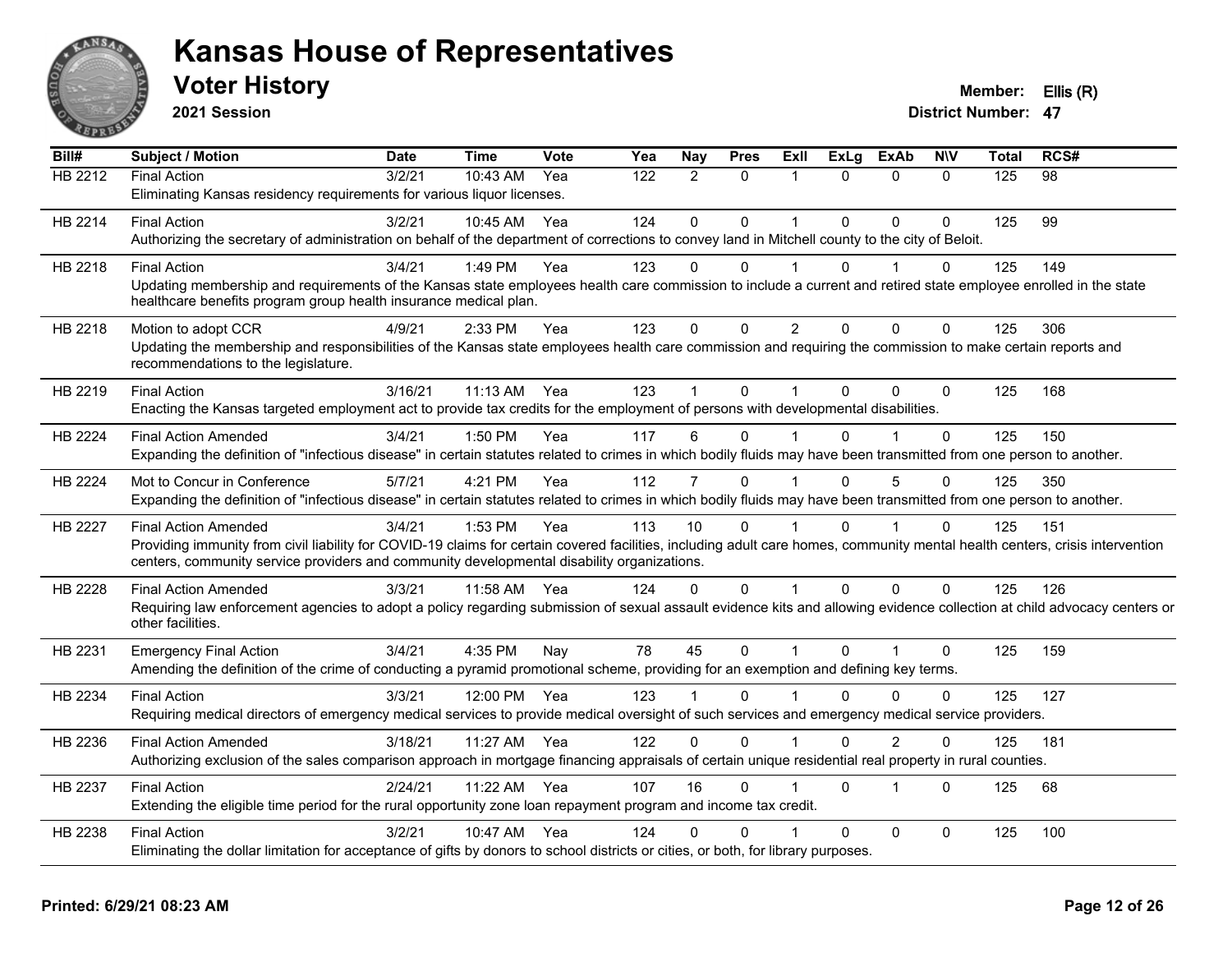

**2021 Session**

#### **Voter History Member: Ellis (R)**

| Bill#          | <b>Subject / Motion</b>                                                                                                                                                                                                                                                                                                                                                                                  | <b>Date</b> | <b>Time</b>  | Vote | Yea | Nay            | <b>Pres</b>  | <b>Exll</b>  | <b>ExLg</b>  | <b>ExAb</b>             | <b>NIV</b>   | <b>Total</b> | RCS# |
|----------------|----------------------------------------------------------------------------------------------------------------------------------------------------------------------------------------------------------------------------------------------------------------------------------------------------------------------------------------------------------------------------------------------------------|-------------|--------------|------|-----|----------------|--------------|--------------|--------------|-------------------------|--------------|--------------|------|
| HB 2239        | <b>Emergency Final Action Amended</b><br>Extending the Kansas corporate income tax net operating loss carryforward.                                                                                                                                                                                                                                                                                      | 3/4/21      | 4:33 PM      | Yea  | 123 | $\mathbf{0}$   | $\mathbf{0}$ | 1            | $\Omega$     | $\mathbf{1}$            | $\mathbf{0}$ | 125          | 158  |
| HB 2243        | <b>Final Action</b><br>Adjusting the frequency of the KPERS actuarial experience study.                                                                                                                                                                                                                                                                                                                  | 2/25/21     | 11:43 AM     | Yea  | 123 | 1              | $\Omega$     | 1            | $\mathbf{0}$ | $\mathbf{0}$            | $\Omega$     | 125          | 78   |
| HB 2243        | Motion to adopt CCR<br>Adjusting the frequency of the KPERS actuarial experience study, providing a moratorium on KPERS death and long-term disability employer contributions, allowing the<br>extension of certain DROP periods and conforming certain KPERS provisions with the federal CARES act.                                                                                                     | 4/8/21      | 5:11 PM      | Yea  | 122 | $\mathbf 0$    | 0            | $\mathbf{1}$ | 0            | $\overline{2}$          | 0            | 125          | 288  |
| HB 2244        | <b>Emergency Final Action Amended</b><br>Establishing requirements for the effective disposal of industrial hemp and requiring industrial hemp processors to register with the state fire marshal.                                                                                                                                                                                                       | 2/25/21     | 12:49 PM     | Yea  | 97  | 27             | $\Omega$     | $\mathbf 1$  | $\Omega$     | $\Omega$                | $\Omega$     | 125          | 79   |
| HB 2244        | Motion to adopt CCR<br>Establishing requirements for the effective disposal of industrial hemp and requiring industrial hemp processors to register with the state fire marshal.                                                                                                                                                                                                                         | 4/8/21      | 9:32 PM      | Nay  | 101 | 22             | $\Omega$     | 1            | $\Omega$     |                         | $\Omega$     | 125          | 295  |
| HB 2245        | <b>Final Action</b><br>Permitting the division of vehicles to collect emergency contact information for registration purposes and permitting law enforcement agencies to use such information in<br>the case of an emergency.                                                                                                                                                                            | 3/4/21      | 1:54 PM      | Yea  | 123 | 0              | 0            |              | $\Omega$     |                         | 0            | 125          | 152  |
| HB 2245        | Motion to Concur<br>Permitting the division of vehicles to collect emergency contact information for registration purposes and permitting law enforcement agencies to use such information in<br>the case of an emergency.                                                                                                                                                                               | 4/7/21      | 10:30 AM     | Yea  | 122 | $\mathbf{0}$   | $\Omega$     | $\mathbf{1}$ | $\mathbf{0}$ | 2                       | $\Omega$     | 125          | 267  |
| <b>HB 2247</b> | <b>Final Action Amended</b><br>Designating a portion of K-67 highway as the COII Trenton J Brinkman memorial highway, designating bridges on U.S. highway 54 as the Max Zimmerman memorial<br>bridge and the Jack Taylor memorial bridge, designating a bridge on U.S. highway 77 as the PFC Loren H Larson bridge and designating a bridge on U.S. highway 166<br>as the Tyler A Juden memorial bridge. | 3/2/21      | 10:48 AM Yea |      | 124 | $\Omega$       | $\Omega$     | 1            | $\Omega$     | $\mathbf{0}$            | $\Omega$     | 125          | 101  |
| <b>HB 2247</b> | <b>Motion to Concur</b><br>Designating a portion of K-67 highway as the COII Trenton J Brinkman memorial highway, designating bridges on U.S. highway 54 as the Max Zimmerman memorial<br>bridge and the Jack Taylor memorial bridge, designating a bridge on U.S. highway 77 as the PFC Loren H Larson bridge and designating a bridge on U.S. highway 166<br>as the Tyler A Juden memorial bridge.     | 4/7/21      | 10:23 AM Yea |      | 122 | $\Omega$       | $\Omega$     |              | $\Omega$     | $\mathcal{P}$           | $\Omega$     | 125          | 264  |
| HB 2248        | <b>Final Action</b><br>Increasing state financial assistance to local health departments under specified circumstances.                                                                                                                                                                                                                                                                                  | 3/17/21     | 11:19 AM     | Yea  | 111 | 12             | $\Omega$     | 1            | $\Omega$     | $\overline{1}$          | 0            | 125          | 175  |
| HB 2252        | <b>Final Action Amended</b><br>Creating fulfillment house licenses to authorize storage and shipping services provided to winery special order shipping licensees.                                                                                                                                                                                                                                       | 3/2/21      | 10:50 AM     | Yea  | 122 | $\overline{2}$ | 0            | 1            | $\mathbf{0}$ | $\mathbf 0$             | $\pmb{0}$    | 125          | 102  |
| HB 2254        | <b>Final Action Amended</b><br>Increasing the monetary cap on irrevocable prearranged funeral agreements to \$10,000.                                                                                                                                                                                                                                                                                    | 2/24/21     | 11:23 AM     | Yea  | 123 | $\Omega$       | $\Omega$     | 1            | $\Omega$     | $\overline{1}$          | $\Omega$     | 125          | 69   |
| HB 2254        | Mot to Concur in Conference<br>Increasing the monetary cap on irrevocable prearranged funeral agreements to \$10,000.                                                                                                                                                                                                                                                                                    | 4/8/21      | 7:48 PM      | Yea  | 122 |                | 0            | 1            | $\Omega$     | $\overline{\mathbf{1}}$ | 0            | 125          | 291  |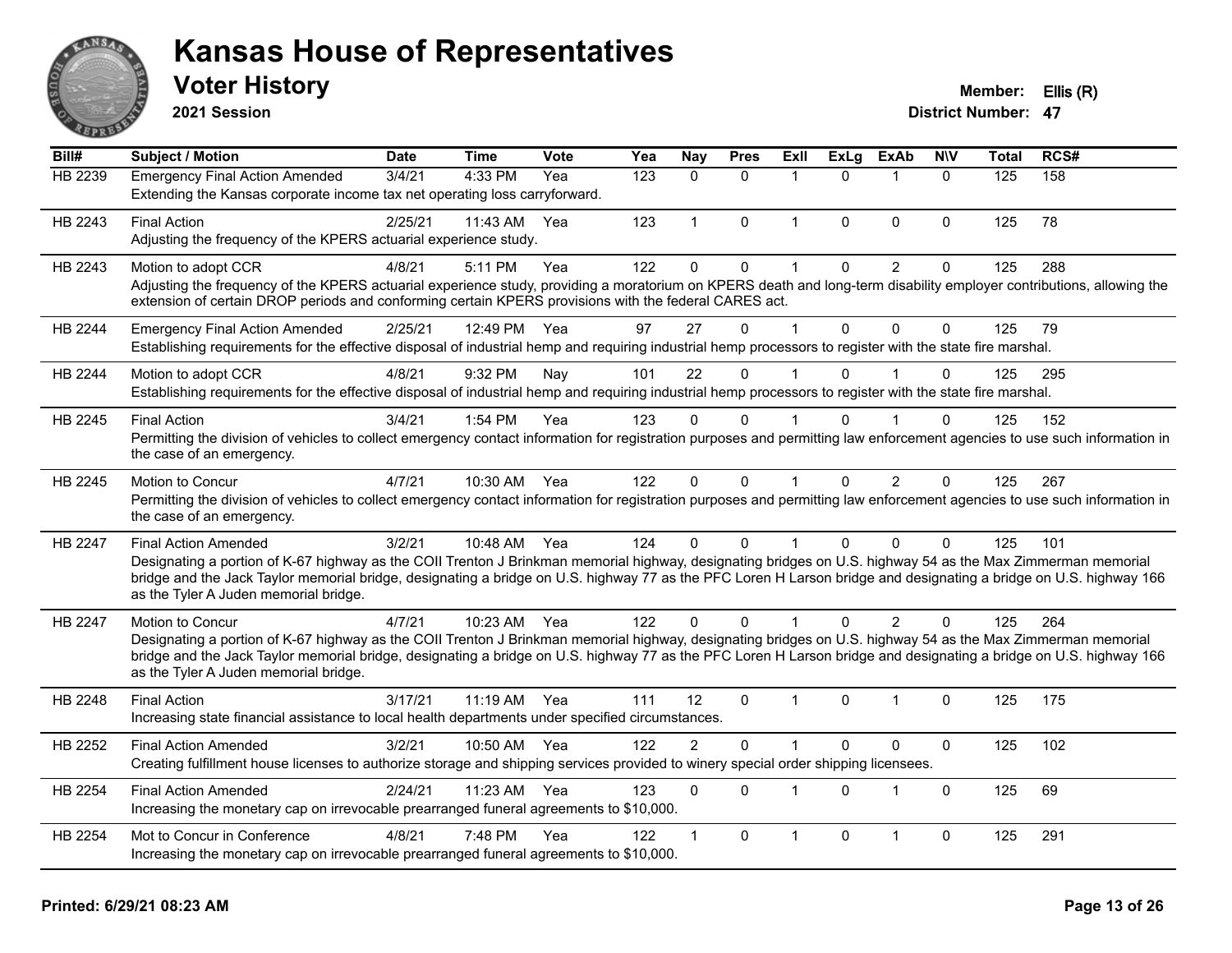

**2021 Session**

| Bill#   | <b>Subject / Motion</b>                                                                                                                                                                                                                                                                                 | <b>Date</b> | <b>Time</b> | Vote | Yea | Nay            | <b>Pres</b> | <b>ExII</b>    | <b>ExLg</b>  | <b>ExAb</b>    | <b>NIV</b>   | <b>Total</b> | RCS# |
|---------|---------------------------------------------------------------------------------------------------------------------------------------------------------------------------------------------------------------------------------------------------------------------------------------------------------|-------------|-------------|------|-----|----------------|-------------|----------------|--------------|----------------|--------------|--------------|------|
| HB 2259 | <b>Final Action Amended</b><br>Permitting the use of expedited partner therapy to treat a sexually transmitted disease.                                                                                                                                                                                 | 3/2/21      | 10:53 AM    | Nay  | 75  | 49             | 0           | 1              | $\Omega$     | $\mathbf{0}$   | $\Omega$     | 125          | 103  |
| HB 2262 | <b>Final Action Amended</b><br>Eliminating the requirement to provide a permit to cremate in certain circumstances and authorizing electronic permits to cremate.                                                                                                                                       | 2/24/21     | 11:25 AM    | Yea  | 122 |                | 0           | -1             | $\Omega$     | $\overline{1}$ | $\mathbf 0$  | 125          | 70   |
| HB 2264 | <b>Final Action</b><br>Permitting student athletes at postsecondary educational institutions to receive compensation for the use of their name, image, likeness rights or athletic reputation.                                                                                                          | 3/2/21      | 10:56 AM    | Nay  | 95  | 29             | 0           |                | $\Omega$     | $\Omega$       | $\mathbf 0$  | 125          | 104  |
| HB 2270 | <b>Final Action</b><br>Modifying the distribution of the levy on fire insurance business premiums to the state fire marshal fee fund, the emergency medical services operating fund and the fire<br>service training program fund.                                                                      | 3/2/21      | 10:58 AM    | Yea  | 123 |                | $\Omega$    |                | 0            | $\Omega$       | $\mathbf{0}$ | 125          | 105  |
| HB 2275 | <b>Final Action</b><br>Requiring the department of corrections to develop guidance to be used by parole officers when responding to violations of parole and postrelease supervision and that<br>incentivize compliant behavior.                                                                        | 3/2/21      | 10:27 AM    | Yea  | 124 | $\Omega$       | $\Omega$    | $\mathbf{1}$   | $\Omega$     | $\Omega$       | $\mathbf{0}$ | 125          | 89   |
| HB 2277 | <b>Emergency Final Action Amended</b><br>Clarifying the definition of possession in the Kansas criminal code.                                                                                                                                                                                           | 2/25/21     | 12:51 PM    | Yea  | 116 | 8              | 0           | $\mathbf 1$    | $\mathbf 0$  | $\mathbf 0$    | $\mathbf 0$  | 125          | 80   |
| HB 2279 | <b>Final Action Amended</b><br>Enacting the physical therapy licensure compact and authorizing criminal history record checks.                                                                                                                                                                          | 3/3/21      | 12:02 PM    | Yea  | 122 | $\overline{2}$ | 0           | $\mathbf{1}$   | $\mathbf{0}$ | $\mathbf 0$    | $\mathbf 0$  | 125          | 128  |
| HB 2280 | <b>Final Action Amended</b><br>Updating statutes relating to the powers, duties and functions of the state board of pharmacy.                                                                                                                                                                           | 3/3/21      | 12:03 PM    | Yea  | 116 | 8              | 0           | $\mathbf{1}$   | $\pmb{0}$    | $\mathbf 0$    | $\pmb{0}$    | 125          | 129  |
| HB 2287 | <b>Final Action</b><br>Establishing the Kansas promise scholarship act to provide scholarships to students who attend postsecondary educational programs that correspond to high-need<br>career fields.                                                                                                 | 3/16/21     | 11:15 AM    | Yea  | 115 | 9              | 0           | $\mathbf{1}$   | $\mathbf 0$  | $\mathbf 0$    | $\mathbf 0$  | 125          | 169  |
| HB 2292 | <b>Final Action</b><br>Creating exemptions in the open records act for cyber security assessments, plans and vulnerabilities.                                                                                                                                                                           | 3/2/21      | 10:28 AM    | Yea  | 124 | $\Omega$       | $\Omega$    | $\mathbf{1}$   | $\Omega$     | $\Omega$       | $\mathbf{0}$ | 125          | 90   |
| HB 2295 | <b>Final Action</b><br>Exempting municipal motor grader vehicle operators from Kansas uniform commercial drivers' license act requirements.                                                                                                                                                             | 3/4/21      | 1:56 PM     | Nay  | 122 |                | $\Omega$    | $\overline{1}$ | $\Omega$     | $\mathbf{1}$   | $\mathbf 0$  | 125          | 153  |
| HB 2297 | <b>Final Action</b><br>Concerning requirements of publication of certain documents by the secretary of state; relating to session laws, the Kansas register, proposed amendments to the<br>constitution of the state of Kansas, and Kansas administrative rules and regulations and guidance documents. | 3/2/21      | 10:59 AM    | Yea  | 124 | $\Omega$       | $\Omega$    | $\overline{1}$ | $\Omega$     | $\Omega$       | $\Omega$     | 125          | 106  |
| HB 2298 | <b>Final Action</b><br>Changing requirements for service of process on nonresident drivers and clarifying service of process on certain business entities.                                                                                                                                              | 3/2/21      | 11:01 AM    | Nay  | 120 | 4              | 0           |                | $\Omega$     | $\Omega$       | $\mathbf 0$  | 125          | 107  |
| HB 2313 | <b>Final Action</b><br>Allowing Kansas national guard and reservist members who are in good standing to receive a property tax exemption for up to two motor vehicles.                                                                                                                                  | 3/4/21      | 1:32 PM     | Yea  | 123 | 0              | 0           |                | U            |                | $\mathbf{0}$ | 125          | 142  |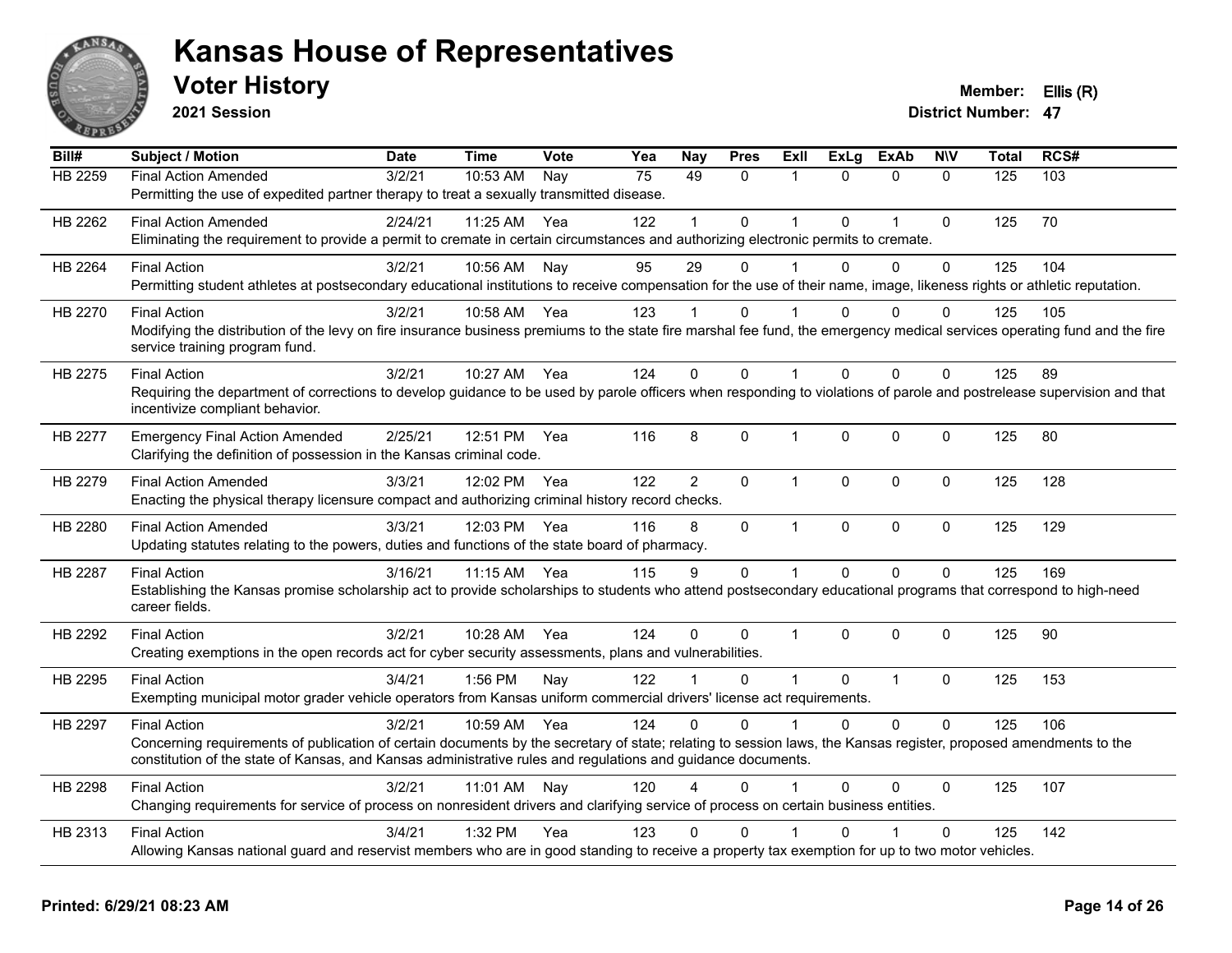

**2021 Session**

| Bill#   | Subject / Motion                                                                                                                                                                                                                                                                                                                                                                                                                                                                                                                                                                                                                                                                                                          | <b>Date</b> | <b>Time</b>  | Vote | Yea | <b>Nay</b>     | <b>Pres</b>  | Exll         | ExLg         | ExAb           | <b>NIV</b>   | Total | RCS# |
|---------|---------------------------------------------------------------------------------------------------------------------------------------------------------------------------------------------------------------------------------------------------------------------------------------------------------------------------------------------------------------------------------------------------------------------------------------------------------------------------------------------------------------------------------------------------------------------------------------------------------------------------------------------------------------------------------------------------------------------------|-------------|--------------|------|-----|----------------|--------------|--------------|--------------|----------------|--------------|-------|------|
| HB 2313 | Motion to adopt CCR                                                                                                                                                                                                                                                                                                                                                                                                                                                                                                                                                                                                                                                                                                       | 5/7/21      | 11:59 PM     | Yea  | 108 | 3              | $\Omega$     |              | $\Omega$     | 13             | $\Omega$     | 125   | 355  |
|         | Senate Substitute for HB 2313 by Committee on Assessment and Taxation - Providing for reimbursement of property taxes for certain business shutdowns or<br>restrictions, allowing Kansas national guard and reservist members who are in good standing to receive a property tax exemption for up to two motor vehicles,<br>authorizing continuation of the statewide levy for schools and the exemption of a portion of residential property from such levy, authorizing appointment by the governor<br>of a member pro tempore when a vacancy on the state board of tax appeals exists and directing post audit study of the impact of non-profit and governmental entities<br>competing against for-profit businesses. |             |              |      |     |                |              |              |              |                |              |       |      |
| HB 2315 | <b>Emergency Final Action</b><br>Providing a tax credit for contributions to technical colleges.                                                                                                                                                                                                                                                                                                                                                                                                                                                                                                                                                                                                                          | 3/4/21      | 4:41 PM      | Yea  | 119 | $\overline{4}$ | $\mathbf 0$  | $\mathbf{1}$ | 0            | $\overline{1}$ | 0            | 125   | 164  |
| HB 2316 | <b>Final Action</b><br>Eliminating the prohibition of a surcharge when purchases are made with a credit or debit card.                                                                                                                                                                                                                                                                                                                                                                                                                                                                                                                                                                                                    | 3/30/21     | 10:34 AM     | Yea  | 90  | 34             | $\Omega$     | $\mathbf 1$  | $\Omega$     | 0              | 0            | 125   | 234  |
| HB 2321 | <b>Final Action Amended</b><br>Requiring electric public utilities to notify cities prior to construction of urban electric transmission lines.                                                                                                                                                                                                                                                                                                                                                                                                                                                                                                                                                                           | 3/2/21      | 11:03 AM     | Yea  | 122 | $\overline{2}$ | 0            | $\mathbf{1}$ | 0            | $\mathbf 0$    | $\mathbf 0$  | 125   | 108  |
| HB 2329 | <b>Final Action Amended</b><br>Updating the entities who are subject to the pipeline safety program of the state corporation commission.                                                                                                                                                                                                                                                                                                                                                                                                                                                                                                                                                                                  | 3/24/21     | 11:14 AM     | Yea  | 121 |                | $\mathbf 0$  | $\mathbf{1}$ | $\Omega$     | $\overline{2}$ | $\mathbf 0$  | 125   | 200  |
| HB 2332 | <b>Final Action Amended</b><br>Requiring identification of the sender on third party solicitations to registered voters to file an application for an advance voting ballot.                                                                                                                                                                                                                                                                                                                                                                                                                                                                                                                                              | 3/3/21      | 12:05 PM     | Yea  | 86  | 38             | $\Omega$     | $\mathbf 1$  | $\Omega$     | $\Omega$       | $\mathbf{0}$ | 125   | 130  |
| HB 2332 | Motion to adopt CCR<br>Prohibiting the modification of election laws other than by legislative process, requiring county election officials to maintain residential and mailing addresses for<br>registered voters, requiring identification of the sender on third party solicitations to registered voters to file an application for an advance voting ballot and prohibiting<br>such solicitations by nonresidents of this state, expanding the crime of election tampering and providing for the appointment of elected officials when vacancy is due to<br>military service.                                                                                                                                        | 4/8/21      | 10:21 PM     | Yea  | 83  | 38             | $\Omega$     |              | $\Omega$     | 3              | $\Omega$     | 125   | 297  |
| HB 2332 | <b>Consideration of Veto</b><br>Prohibiting the modification of election laws other than by legislative process, requiring county election officials to maintain residential and mailing addresses for<br>registered voters, requiring identification of the sender on third party solicitations to registered voters to file an application for an advance voting ballot and prohibiting<br>such solicitations by nonresidents of this state, expanding the crime of election tampering and providing for the appointment of elected officials when vacancy is due to<br>military service.                                                                                                                               | 5/3/21      | 11:45 AM     | Yea  | 86  | 37             | $\Omega$     | $\Omega$     | $\mathbf{0}$ | 1              |              | 125   | 318  |
| HB 2339 | <b>Final Action Amended</b><br>Expanding the crime of election tampering to include changing or altering votes cast, manipulating computer hardware or software or vote tabulation methods or<br>producing false vote totals.                                                                                                                                                                                                                                                                                                                                                                                                                                                                                             | 3/17/21     | 11:21 AM     | Yea  | 122 |                | $\Omega$     |              | $\Omega$     |                | $\Omega$     | 125   | 176  |
| HB 2361 | <b>Final Action</b><br>Authorizing the supreme court to adopt rules establishing specialty courts, creating the specialty court funding advisory committee and the specialty court resources<br>fund.                                                                                                                                                                                                                                                                                                                                                                                                                                                                                                                     | 3/3/21      | 12:07 PM Yea |      | 122 |                | $\mathbf{1}$ | $\mathbf{1}$ | $\Omega$     | $\Omega$       | $\mathbf 0$  | 125   | 131  |
| HB 2362 | <b>Final Action</b><br>Modifying the elements of and making changes to the criminal penalties of abuse of a child.                                                                                                                                                                                                                                                                                                                                                                                                                                                                                                                                                                                                        | 3/3/21      | 12:08 PM     | Yea  | 124 | 0              | 0            |              | $\Omega$     | 0              | 0            | 125   | 132  |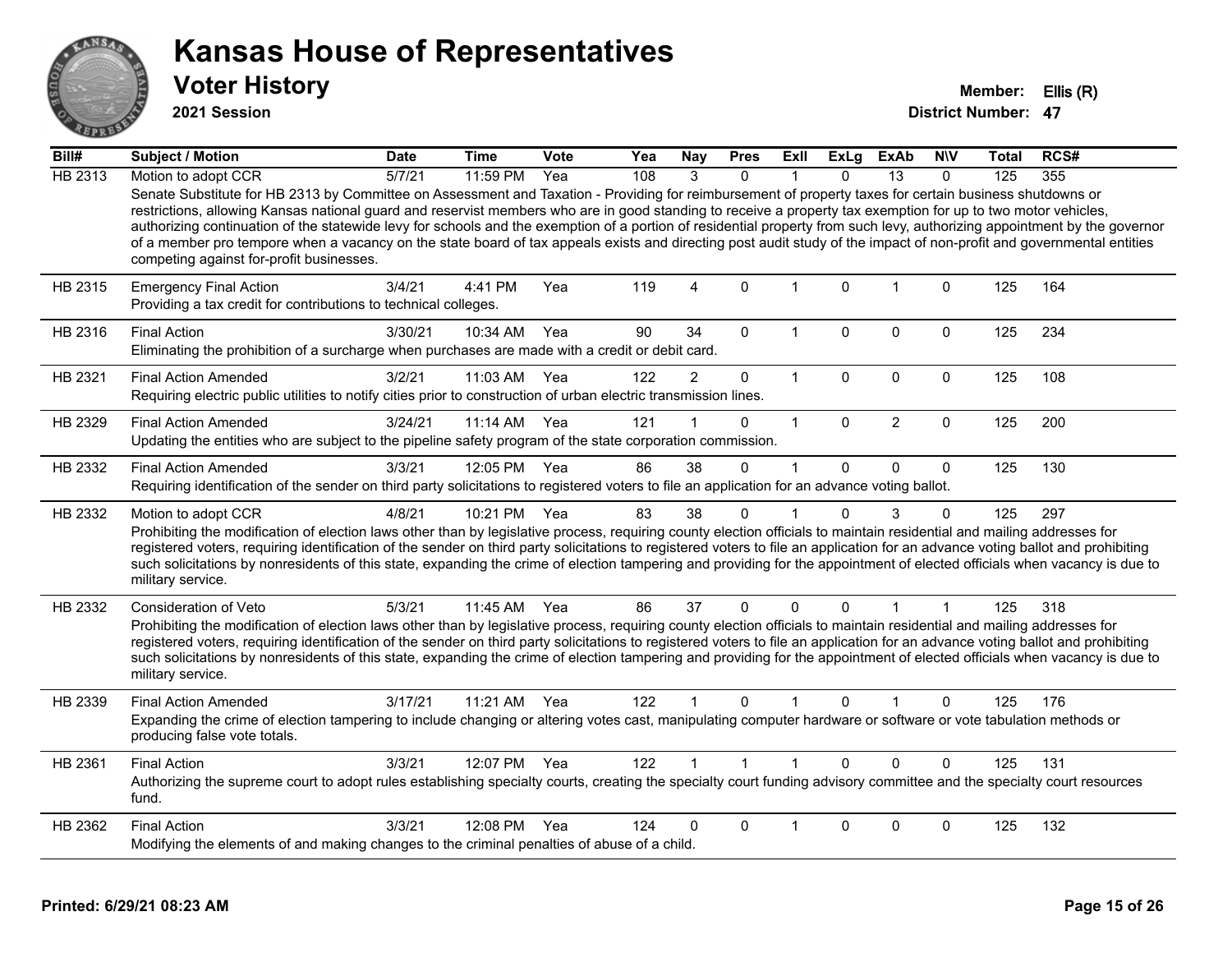

#### **Voter History Member: Ellis (R) Kansas House of Representatives**

**2021 Session**

| Bill#   | <b>Subject / Motion</b>                                                                                                                                                                                                                                                                                                                                                                                                                                                                                                                                                                                             | <b>Date</b> | <b>Time</b> | Vote | Yea | Nay           | <b>Pres</b>  | ExIl           | <b>ExLg</b> | <b>ExAb</b>    | <b>NIV</b>   | <b>Total</b> | RCS# |
|---------|---------------------------------------------------------------------------------------------------------------------------------------------------------------------------------------------------------------------------------------------------------------------------------------------------------------------------------------------------------------------------------------------------------------------------------------------------------------------------------------------------------------------------------------------------------------------------------------------------------------------|-------------|-------------|------|-----|---------------|--------------|----------------|-------------|----------------|--------------|--------------|------|
| HB 2363 | <b>Final Action Amended</b><br>Increasing the maximum rate paid to appointed counsel.                                                                                                                                                                                                                                                                                                                                                                                                                                                                                                                               | 3/30/21     | 10:36 AM    | Yea  | 116 | 8             | $\mathbf{0}$ | $\mathbf 1$    | $\Omega$    | $\mathbf{0}$   | $\mathbf{0}$ | 125          | 235  |
| HB 2366 | <b>Emergency Final Action</b><br>Requiring prosecutors to disclose their intent to introduce testimony from a jailhouse witness and to forward information to the Kansas bureau of investigation.                                                                                                                                                                                                                                                                                                                                                                                                                   | 4/8/21      | 11:33 AM    | Yea  | 123 | $\mathbf{0}$  | $\mathbf{0}$ | 1              | $\Omega$    | $\overline{1}$ | $\mathbf{0}$ | 125          | 279  |
| HB 2367 | <b>Final Action</b><br>Authorizing the state corporation commission to regulate certain transmission line wire stringing activities.                                                                                                                                                                                                                                                                                                                                                                                                                                                                                | 3/2/21      | 11:04 AM    | Yea  | 124 | $\Omega$      | $\Omega$     |                | $\Omega$    | $\Omega$       | $\Omega$     | 125          | 109  |
| HB 2374 | <b>Final Action</b><br>Authorizing the Kansas sentencing commission to change risk assessment cut-off levels for participation in the certified drug abuse treatment program.                                                                                                                                                                                                                                                                                                                                                                                                                                       | 3/2/21      | 11:06 AM    | Yea  | 124 | 0             | $\mathbf{0}$ | 1              | $\Omega$    | $\mathbf{0}$   | $\mathbf{0}$ | 125          | 110  |
| HB 2377 | <b>Final Action Amended</b><br>Revising the laws concerning driving under the influence, including authorizing reinstatement of a driver's license for certain persons with an ignition interlock device<br>restriction, requiring persons with an ignition interlock device restriction to complete the ignition interlock device program before driving privileges are fully reinstated,<br>providing for reduced ignition interlock device program costs for certain persons and modifying the criminal penalties for driving a commercial motor vehicle under the<br>influence and driving under the influence. | 3/3/21      | 12:10 PM    | Yea  | 101 | 23            | $\mathbf 0$  |                | U           | $\Omega$       | 0            | 125          | 133  |
| HB 2379 | <b>Final Action Amended</b><br>Enacting the peer-to-peer vehicle sharing act to provide insurance, liability, recordkeeping and consumer protection requirements for peer-to-peer vehicle sharing.                                                                                                                                                                                                                                                                                                                                                                                                                  | 3/4/21      | 1:58 PM     | Yea  | 123 | $\Omega$      | $\Omega$     | $\mathbf{1}$   | $\Omega$    | $\mathbf{1}$   | $\Omega$     | 125          | 154  |
| HB 2380 | <b>Final Action Amended</b><br>Amending healthcare stabilization fund minimum professional liability insurance coverage requirements and the membership of the board of governors of such fund.                                                                                                                                                                                                                                                                                                                                                                                                                     | 3/30/21     | 10:37 AM    | Yea  | 104 | 20            | $\Omega$     |                |             | $\Omega$       | $\Omega$     | 125          | 236  |
| HB 2387 | <b>Final Action Amended</b><br>Revising laws relating to operating an aircraft under the influence, including prescribing criminal and administrative penalties and providing for testing of blood, breath,<br>urine or other bodily substances, and preliminary screening tests of breath or oral fluid.                                                                                                                                                                                                                                                                                                           | 3/2/21      | 11:08 AM    | Yea  | 101 | 23            | $\mathbf{0}$ |                | $\Omega$    | $\Omega$       | $\Omega$     | 125          | 111  |
| HB 2390 | <b>Final Action</b><br>Making permanent certain exceptions to the disclosure of public records under the open records act.                                                                                                                                                                                                                                                                                                                                                                                                                                                                                          | 3/2/21      | 10:30 AM    | Yea  | 124 | $\Omega$      | $\Omega$     | $\mathbf 1$    | $\Omega$    | $\mathbf 0$    | $\mathbf{0}$ | 125          | 91   |
| HB 2390 | Motion to adopt CCR<br>Making permanent certain exceptions to the disclosure of public records under the open records act, creating exemptions in the open records act for cyber security<br>assessments, plans and vulnerabilities, prohibiting the filing of certain liens or claims against real or personal property and providing for criminal penalties and<br>authorizing local correctional or detention officers and administrative hearing officers to have identifying information restricted from public access on public websites that<br>identify home addresses or home ownership.                   | 4/9/21      | 10:20 AM    | Yea  | 121 | $\mathcal{P}$ | $\Omega$     | $\overline{2}$ | $\Omega$    | $\Omega$       | $\Omega$     | 125          | 300  |
| HB 2391 | <b>Final Action Amended</b><br>Changing the secretary of state's business filings provisions including instituting biennial business report filings and making other changes to business filing provisions,<br>information requirements and fees, removing exemptions from the open records act for tax records no longer kept by the secretary of state, permitting the public<br>recording of UCC filings with improperly included social security numbers and repealing certain obsolete statutes including blanket music license filing provisions.                                                             | 3/2/21      | 11:10 AM    | Yea  | 121 | 3             | 0            |                | U           | $\Omega$       | 0            | 125          | 112  |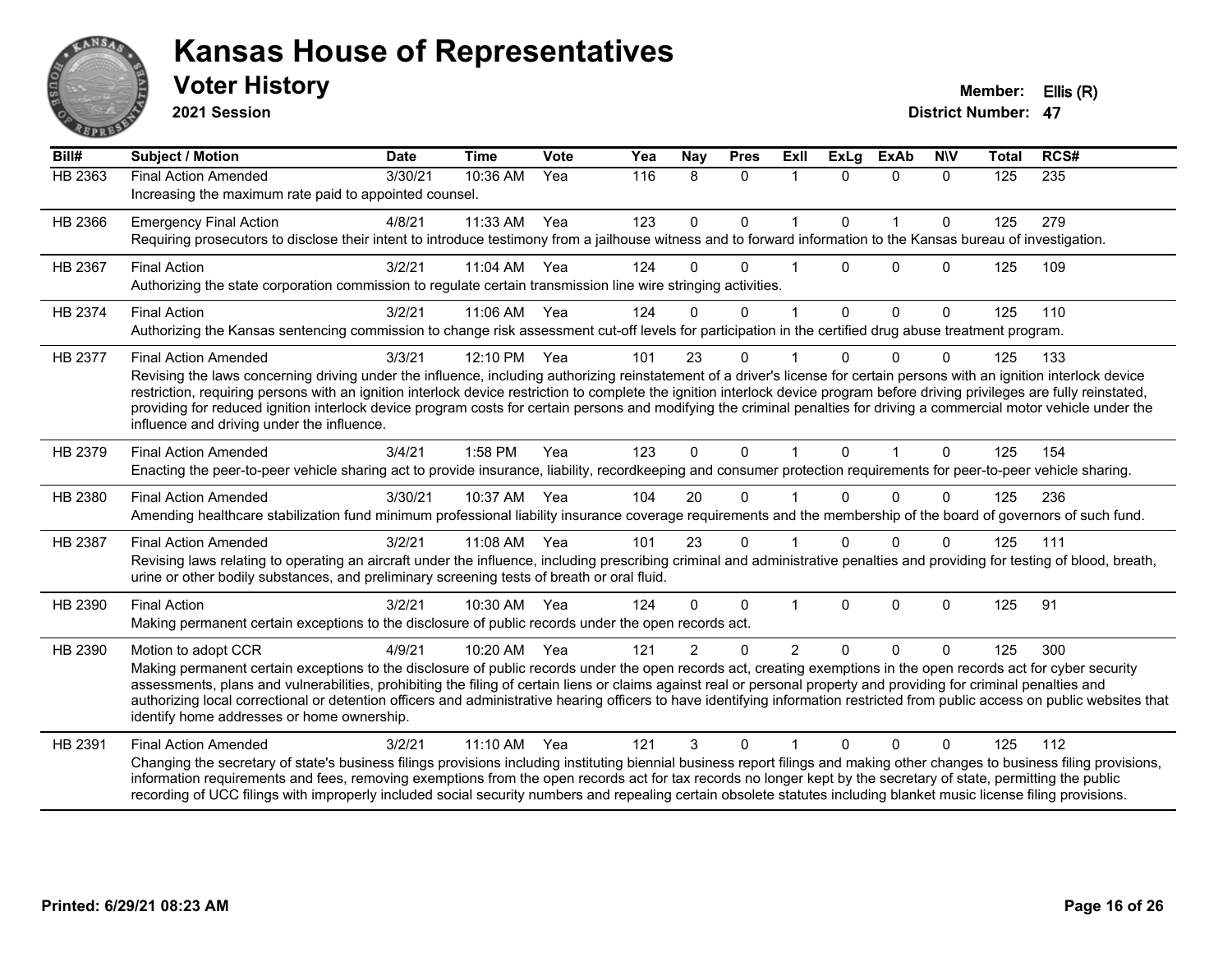**2021 Session**

**Voter History Member: Ellis (R)** 

| Bill#          | <b>Subject / Motion</b>                                                                                                                                                                                                                                                                                                                                                                                                                                      | <b>Date</b> | <b>Time</b>  | <b>Vote</b> | Yea | <b>Nay</b> | <b>Pres</b>    | ExII           | ExLg        | <b>ExAb</b>  | <b>NIV</b>  | Total | RCS# |
|----------------|--------------------------------------------------------------------------------------------------------------------------------------------------------------------------------------------------------------------------------------------------------------------------------------------------------------------------------------------------------------------------------------------------------------------------------------------------------------|-------------|--------------|-------------|-----|------------|----------------|----------------|-------------|--------------|-------------|-------|------|
| <b>HB 2391</b> | Mot to Concur in Conference                                                                                                                                                                                                                                                                                                                                                                                                                                  | 4/8/21      | 7:51 PM      | Yea         | 123 | $\Omega$   | $\mathbf{0}$   |                | 0           |              | $\Omega$    | 125   | 292  |
|                | Changing the secretary of state's business filings provisions, including instituting biennial business report filings, authorizing the secretary of state to contract with private<br>entities for printing and binding services, changing publication and price requirements for publications of the secretary of state and repealing certain obsolete statutes<br>including blanket music license filing provisions.                                       |             |              |             |     |            |                |                |             |              |             |       |      |
| HB 2397        | <b>EFA Sub Bill Amended</b><br>Appropriations for FY 2021, FY 2022, FY 2023 and FY 2024 for various state agencies.                                                                                                                                                                                                                                                                                                                                          | 3/30/21     | 8:00 PM      | Yea         | 71  | 52         | $\mathbf{0}$   | -1             | $\Omega$    | $\mathbf{1}$ | $\Omega$    | 125   | 257  |
| HB 2397        | Motion to Concur<br>Senate Substitute for Substitute for HB 2397 by Committee on Ways and Means - Reconciling conflicting amendments to certain statutes.                                                                                                                                                                                                                                                                                                    | 5/7/21      | 11:57 AM     | Yea         | 116 | 3          |                |                | $\Omega$    | 3            |             | 125   | 348  |
| HB 2401        | <b>Final Action Amended</b>                                                                                                                                                                                                                                                                                                                                                                                                                                  | 3/23/21     | 11:13 AM     | Yea         | 123 |            | $\Omega$       | $\overline{2}$ | $\Omega$    | $\Omega$     | $\Omega$    | 125   | 189  |
|                | Authorizing the secretary of corrections to enter agreements for public-private partnerships for projects for new or renovated buildings at correctional institutions for<br>education, skills-building and spiritual needs programs; establishing a nonprofit corporation to receive gifts, donations, grants and other moneys and engage in<br>fundraising projects for funding such projects for education, skills-building and spiritual needs programs. |             |              |             |     |            |                |                |             |              |             |       |      |
| HB 2401        | Motion to Concur                                                                                                                                                                                                                                                                                                                                                                                                                                             | 4/8/21      | 5:04 PM      | Yea         | 120 |            | U              |                | 0           | 2            | 0           | 125   | 286  |
|                | Authorizing the secretary of corrections to enter agreements for public-private partnerships for projects for new or renovated buildings at correctional institutions for<br>education, skills-building and spiritual needs programs; establishing a nonprofit corporation to receive gifts, donations, grants and other moneys and engage in<br>fundraising projects for funding such projects for education, skills-building and spiritual needs programs. |             |              |             |     |            |                |                |             |              |             |       |      |
| HB 2405        | <b>Emergency Final Action Amended</b><br>Authorizing the issuance of \$1,000,000,000 of pension obligation bonds to finance a portion of the unfunded actuarial liability of KPERS.                                                                                                                                                                                                                                                                          | 3/4/21      | 4:38 PM      | Yea         | 117 | 6          | $\Omega$       |                | 0           | $\mathbf 1$  | $\mathbf 0$ | 125   | 161  |
| HB 2405        | Motion to adopt CCR<br>Authorizing the issuance of \$500,000,000 of pension obligation bonds to finance a portion of the unfunded actuarial liability of KPERS.                                                                                                                                                                                                                                                                                              | 4/9/21      | 5:48 PM      | Yea         | 112 | 10         | $\Omega$       | $\overline{2}$ | 0           | $\mathbf{0}$ | 1           | 125   | 313  |
| HB 2406        | <b>Final Action Amended</b><br>Sunday start time for the sale of alcoholic liquor and cereal malt beverage in retail stores changed from 12 noon to 10 a.m.                                                                                                                                                                                                                                                                                                  | 3/24/21     | 11:17 AM     | Nay         | 80  | 42         | $\mathbf{0}$   |                | $\Omega$    | 2            | $\Omega$    | 125   | 201  |
| HB 2408        | <b>Final Action Amended</b><br>Authorizing the state historical society to convey certain real property to the Iowa Tribe of Kansas and Nebraska.                                                                                                                                                                                                                                                                                                            | 3/30/21     | 10:38 AM     | Yea         | 124 | $\Omega$   | $\Omega$       |                | $\mathbf 0$ | 0            | 0           | 125   | 237  |
| HB 2412        | <b>Final Action Amended</b><br>Enacting the Kansas fights addiction act to establish a grant program for the purpose of preventing, reducing, treating and mitigating the effects of substance abuse and<br>addiction.                                                                                                                                                                                                                                       | 3/30/21     | 10:40 AM Yea |             | 81  | 43         | $\Omega$       |                | $\Omega$    | $\Omega$     | $\mathbf 0$ | 125   | 238  |
| HB 2416        | <b>Final Action Amended</b>                                                                                                                                                                                                                                                                                                                                                                                                                                  | 3/4/21      | $2:05$ PM    | Yea         | 81  | 40         | $\overline{2}$ |                | 0           |              | 0           | 125   | 155  |
|                | Modifying the procedure for declaring and extending a state of disaster emergency, limiting powers granted to the governor during a state of disaster emergency,<br>authorizing the legislative coordinating council and the legislature to take certain action related to a state of disaster emergency and prohibiting the governor or the state<br>board of education from closing private schools during a state of disaster emergency.                  |             |              |             |     |            |                |                |             |              |             |       |      |
| HB 2417        | <b>Final Action</b><br>Allowing clubs and drinking establishments to sell beer and cereal malt beverage for consumption off the licensed premises.                                                                                                                                                                                                                                                                                                           | 3/30/21     | 10:41 AM     | Nay         | 106 | 18         | $\mathbf{0}$   |                | 0           | $\Omega$     | $\mathbf 0$ | 125   | 239  |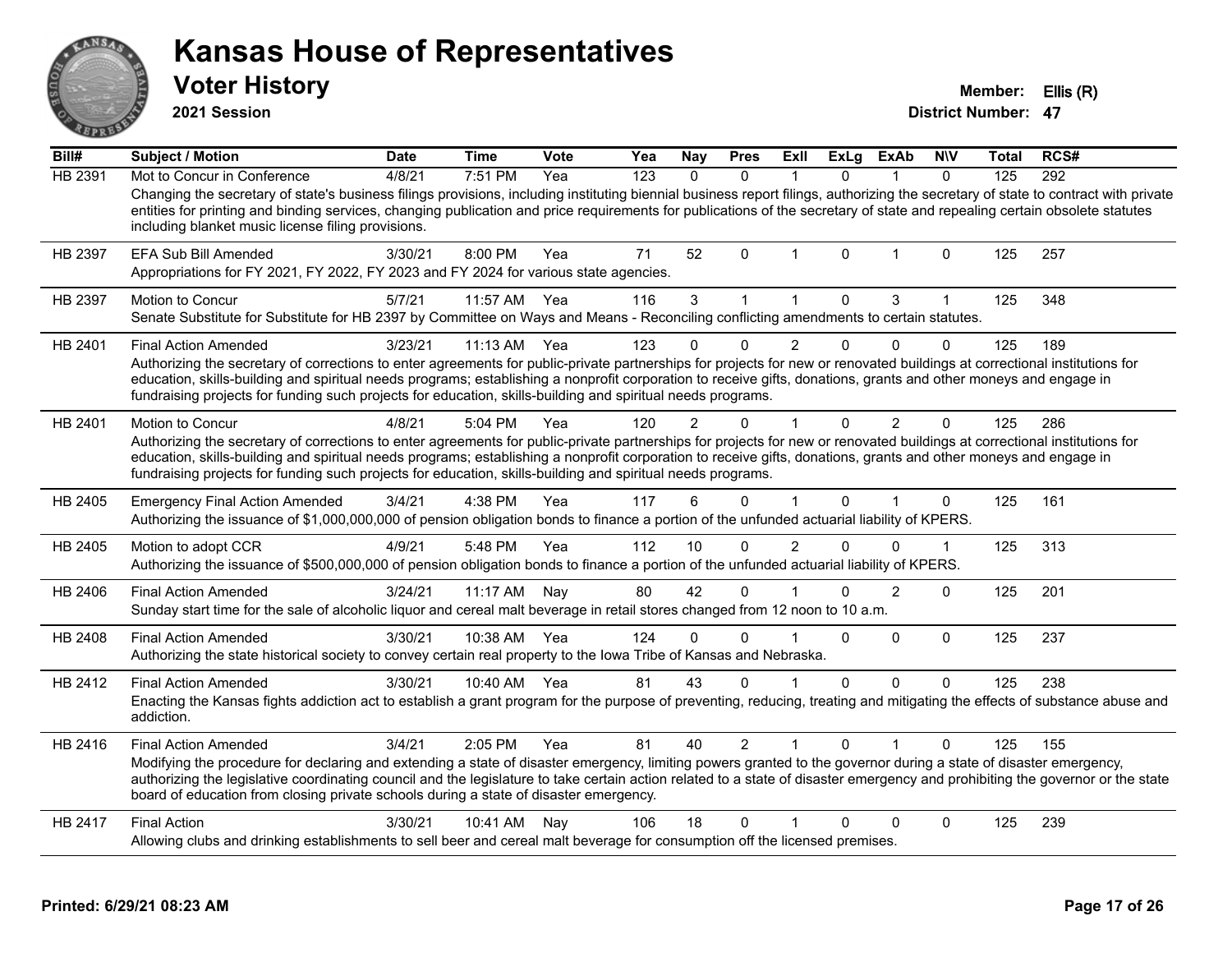

**2021 Session**

| Bill#           | Subject / Motion                                                                                                                                                                                                                     | <b>Date</b> | <b>Time</b> | Vote | Yea | <b>Nay</b> | <b>Pres</b>    | Exll           | <b>ExLg</b>  | <b>ExAb</b>    | <b>NIV</b>   | <b>Total</b> | RCS# |
|-----------------|--------------------------------------------------------------------------------------------------------------------------------------------------------------------------------------------------------------------------------------|-------------|-------------|------|-----|------------|----------------|----------------|--------------|----------------|--------------|--------------|------|
| <b>HB 2448</b>  | <b>Emergency Final Action</b>                                                                                                                                                                                                        | 3/30/21     | 7:57 PM     | Yea  | 119 | 4          | $\Omega$       | -1             | $\Omega$     | 1              | $\mathbf{0}$ | 125          | 256  |
|                 | Permitting the secretary for children and families to license certain family foster homes where a former foster care youth with juvenile adjudications resides.                                                                      |             |             |      |     |            |                |                |              |                |              |              |      |
| <b>HCR 5001</b> | <b>Emergency Final Action Amended</b>                                                                                                                                                                                                | 1/21/21     | 12:56 PM    | ExAb | 117 | 5          | $\mathbf{0}$   | $\Omega$       | $\Omega$     | 3              | $\Omega$     | 125          | 5    |
|                 | Adopting joint rules for the House of Representatives and Senate for the 2021-2022 biennium.                                                                                                                                         |             |             |      |     |            |                |                |              |                |              |              |      |
| <b>HCR 5003</b> | <b>EFA Amend and Debate</b>                                                                                                                                                                                                          | 1/22/21     | 11:30 AM    | Yea  | 86  | 38         | $\mathbf 0$    | $\mathsf 0$    | $\mathbf 0$  |                | 0            | 125          | 10   |
|                 | Amending the bill of rights of the constitution of the state of Kansas to reserve to the people the right to regulate abortion through their elected state representatives and<br>senators.                                          |             |             |      |     |            |                |                |              |                |              |              |      |
| <b>HCR 5013</b> | <b>Final Action</b>                                                                                                                                                                                                                  | 3/18/21     | 11:29 AM    | Yea  | 84  | 38         | $\Omega$       | 1              | $\Omega$     | $\overline{2}$ | $\Omega$     | 125          | 182  |
|                 | Urging congress to propose the "keep nine" amendment to the United States constitution to prohibit expanding the number of justices on the United States supreme<br>court.                                                           |             |             |      |     |            |                |                |              |                |              |              |      |
| <b>HCR 5015</b> | <b>Final Action Amended</b>                                                                                                                                                                                                          | 3/24/21     | 11:25 AM    | Yea  | 84  | 38         | $\Omega$       | 1              | $\Omega$     | $\overline{2}$ | $\Omega$     | 125          | 202  |
|                 | Urging the United States Congress to reject the For the People Act of 2021.                                                                                                                                                          |             |             |      |     |            |                |                |              |                |              |              |      |
| HR 6004         | <b>Emergency Final Action Amended</b>                                                                                                                                                                                                | 1/21/21     | 12:54 PM    | ExAb | 110 | 12         | $\mathbf 0$    | 0              | $\mathbf 0$  | $\mathfrak{S}$ | $\mathbf{0}$ | 125          | 4    |
|                 | Adopting permanent rules of the House of Representatives for the 2021-2022 biennium.                                                                                                                                                 |             |             |      |     |            |                |                |              |                |              |              |      |
| HR 6009         | <b>Final Action</b>                                                                                                                                                                                                                  | 3/25/21     | 11:16 AM    | Yea  | 84  | 38         | $\mathbf 0$    | $\mathbf{1}$   | $\Omega$     | $\overline{2}$ | $\mathbf 0$  | 125          | 208  |
|                 | Disapproving executive reorganization order no. 47 that relates to the newly named Kansas department of human services.                                                                                                              |             |             |      |     |            |                |                |              |                |              |              |      |
| HR 6015         | <b>Emergency Final Action</b>                                                                                                                                                                                                        | 3/30/21     | 7:48 PM     | Yea  | 84  | 39         | $\Omega$       |                | $\Omega$     |                | $\Omega$     | 125          | 254  |
|                 | Urging the legislative coordinating council to revoke an executive order issued by the governor related to mandating face coverings if such an executive order is issued                                                             |             |             |      |     |            |                |                |              |                |              |              |      |
|                 | while the legislature is adjourned.                                                                                                                                                                                                  |             |             |      |     |            |                |                |              |                |              |              |      |
| HR 6018         | Motion to Adopt                                                                                                                                                                                                                      | 5/26/21     | 12:42 PM    | Yea  | 83  | 27         | $\overline{1}$ | $\mathbf{1}$   | $\mathbf{0}$ | $\overline{7}$ | 6            | 125          | 359  |
|                 | Condemning the recent attacks on the State of Israel.                                                                                                                                                                                |             |             |      |     |            |                |                |              |                |              |              |      |
| <b>SB 13</b>    | <b>Emergency Final Action Amended</b>                                                                                                                                                                                                | 3/4/21      | 4:32 PM     | Yea  | 120 | 3          | $\mathbf 0$    | $\mathbf{1}$   | $\Omega$     | $\mathbf{1}$   | $\mathbf 0$  | 125          | 157  |
|                 | Establishing notice and public hearing requirements prior to approval by a governing body to exceed its revenue neutral rate for property tax purposes and discontinuing                                                             |             |             |      |     |            |                |                |              |                |              |              |      |
|                 | the city and county tax lid, prohibiting valuation increase of real property solely as the result of normal repair, replacement or maintenance of existing structure,                                                                |             |             |      |     |            |                |                |              |                |              |              |      |
|                 | establishing a payment plan for the payment of delinquent or nondelinquent property taxes and establishing the taxpayer notification costs fund.                                                                                     |             |             |      |     |            |                |                |              |                |              |              |      |
| <b>SB 14</b>    | <b>Final Action</b>                                                                                                                                                                                                                  | 1/21/21     | $1:00$ PM   | ExAb | 119 | 3          | $\Omega$       | $\mathbf{0}$   | $\Omega$     | 3              | 0            | 125          | 6    |
|                 | Extending certain provisions of the governmental response to the COVID-19 pandemic in Kansas and providing certain relief related to health, welfare, property and                                                                   |             |             |      |     |            |                |                |              |                |              |              |      |
|                 | economic security during this public health emergency.                                                                                                                                                                               |             |             |      |     |            |                |                |              |                |              |              |      |
| <b>SB 15</b>    | <b>Emergency Final Action</b>                                                                                                                                                                                                        | 2/11/21     | 12:36 PM    | Yea  | 122 |            | $\Omega$       | $\overline{2}$ | $\Omega$     | $\Omega$       | $\Omega$     | 125          | 38   |
|                 | Enacting the Kansas economic recovery loan deposit program, updating field of membership requirements of credit unions and allowing privilege tax deductions on<br>agricultural real estate loans and single family residence loans. |             |             |      |     |            |                |                |              |                |              |              |      |
| <b>SB 16</b>    | <b>Final Action</b>                                                                                                                                                                                                                  | 4/6/21      | $9:19$ AM   | Yea  | 117 | 0          | $\Omega$       | 1              | $\Omega$     | $\overline{7}$ | 0            | 125          | 260  |
|                 | Removing the requirement that certain entities submit certain reports to the division of post audit.                                                                                                                                 |             |             |      |     |            |                |                |              |                |              |              |      |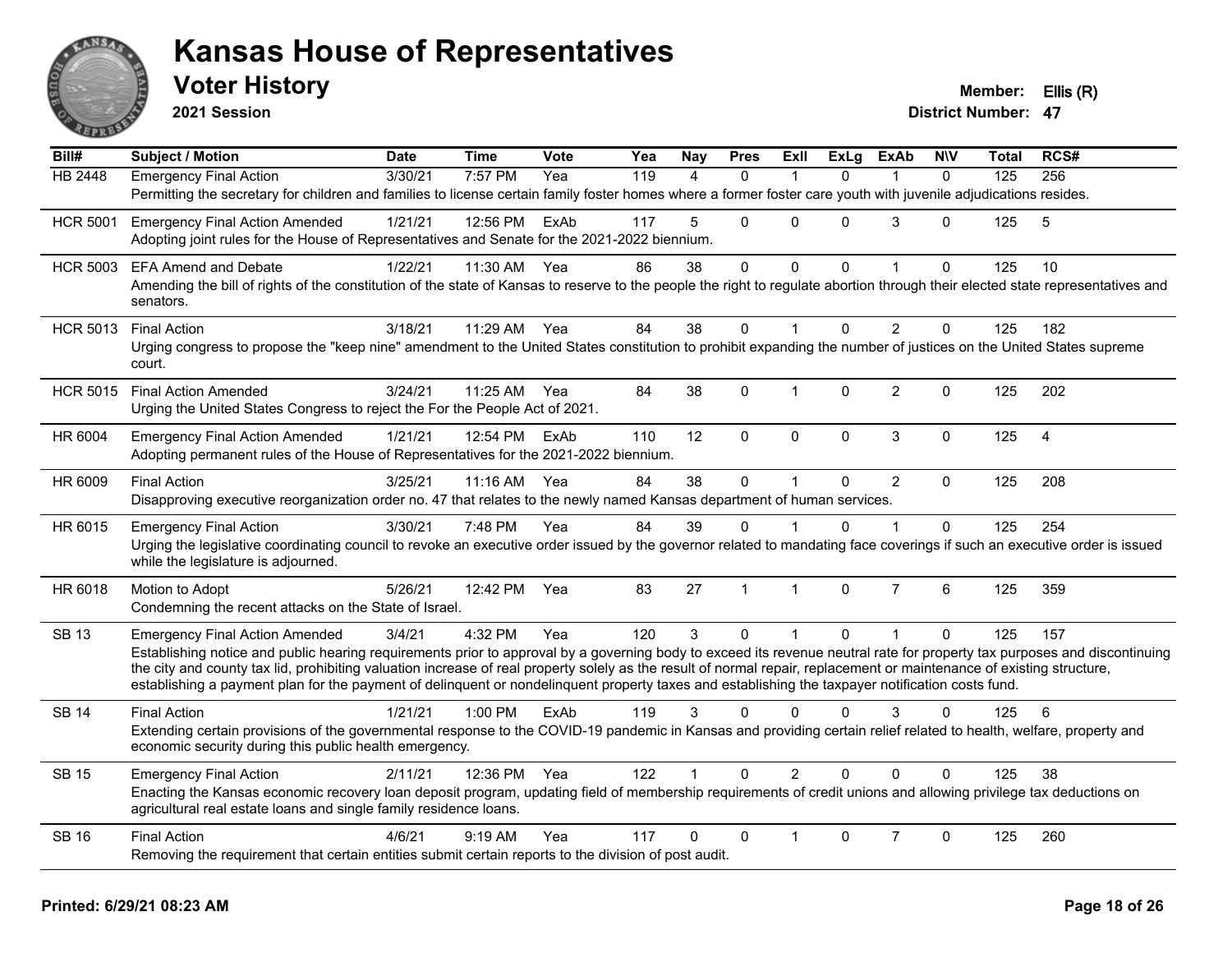

**2021 Session**

| Bill#        | Subject / Motion                                                                                                                                                                                                                                                                                                                                                                                                                                                                                                                                                                                                         | <b>Date</b> | <b>Time</b> | <b>Vote</b> | Yea | <b>Nay</b>  | <b>Pres</b> | ExIl           | <b>ExLg</b>  | <b>ExAb</b>    | <b>NIV</b>     | <b>Total</b> | RCS# |
|--------------|--------------------------------------------------------------------------------------------------------------------------------------------------------------------------------------------------------------------------------------------------------------------------------------------------------------------------------------------------------------------------------------------------------------------------------------------------------------------------------------------------------------------------------------------------------------------------------------------------------------------------|-------------|-------------|-------------|-----|-------------|-------------|----------------|--------------|----------------|----------------|--------------|------|
| <b>SB 21</b> | <b>Emergency Final Action Amended</b><br>Approving election for sales tax authority for Cherokee county.                                                                                                                                                                                                                                                                                                                                                                                                                                                                                                                 | 3/4/21      | 4:40 PM     | Yea         | 119 | 4           | $\Omega$    | $\mathbf 1$    | $\Omega$     | $\mathbf{1}$   | $\mathbf{0}$   | 125          | 163  |
| <b>SB 24</b> | <b>Final Action Amended</b><br>Prohibiting municipalities from imposing restrictions on customer's use of energy based upon source of energy.                                                                                                                                                                                                                                                                                                                                                                                                                                                                            | 3/24/21     | 11:27 AM    | Yea         | 93  | 29          | 0           | $\mathbf{1}$   | $\mathbf 0$  | 2              | $\mathbf 0$    | 125          | 203  |
| SB 26        | <b>Final Action Sub Bill</b><br>House Substitute for SB 26 by Committee on Transportation - Designating a portion of K-7 as the Senator Bud Burke memorial highway and designating a portion of<br>United States highway 77 as the CPL Allen E Oatney and SP4 Gene A Myers memorial highway.                                                                                                                                                                                                                                                                                                                             | 3/23/21     | 11:14 AM    | Yea         | 123 | 0           | 0           | $\overline{2}$ | $\mathbf 0$  | $\mathbf 0$    | $\pmb{0}$      | 125          | 190  |
| <b>SB 26</b> | Motion to adopt CCR<br>House Substitute for SB 26 by Committee on Transportation - Updating motor carrier laws and the regulation of motor carriers by the state corporation commission.                                                                                                                                                                                                                                                                                                                                                                                                                                 | 4/8/21      | 2:17 PM     | Yea         | 123 | $\Omega$    | $\mathbf 0$ | 1              | $\mathbf{0}$ | $\overline{1}$ | $\mathbf 0$    | 125          | 280  |
| <b>SB 27</b> | <b>Final Action</b><br>Amending the Kansas storage tank act to extend the sunsets of certain funds and to increase certain liability and reimbursement amounts.                                                                                                                                                                                                                                                                                                                                                                                                                                                          | 2/24/21     | 11:27 AM    | Yea         | 123 | $\Omega$    | $\Omega$    |                | $\Omega$     | 1              | $\Omega$       | 125          | 71   |
| SB 29        | <b>Emergency Final Action Amended</b><br>Updating the version of risk-based capital instructions in effect.                                                                                                                                                                                                                                                                                                                                                                                                                                                                                                              | 2/25/21     | 12:57 PM    | Yea         | 124 | $\Omega$    | $\Omega$    | 1              | $\Omega$     | $\Omega$       | $\Omega$       | 125          | 84   |
| <b>SB 29</b> | Motion to Adopt CCR<br>Providing for short-term, limited-duration health plans.                                                                                                                                                                                                                                                                                                                                                                                                                                                                                                                                          | 5/7/21      | 11:53 AM    | Yea         | 68  | 51          | $\mathbf 0$ | $\mathbf{1}$   | $\mathbf{0}$ | $\mathbf{3}$   | $\overline{2}$ | 125          | 347  |
| <b>SB 29</b> | Consideration of Veto<br>Providing for short-term, limited-duration health plans.                                                                                                                                                                                                                                                                                                                                                                                                                                                                                                                                        | 5/26/21     | 11:53 AM    | Yea         | 67  | 48          | $\mathbf 0$ | $\mathbf{1}$   | $\mathbf 0$  | $\overline{7}$ | $\overline{2}$ | 125          | 357  |
| <b>SB 33</b> | <b>Final Action</b><br>Providing for display show licenses under the vehicle dealers and manufacturers licensing act.                                                                                                                                                                                                                                                                                                                                                                                                                                                                                                    | 3/2/21      | 11:12 AM    | Yea         | 124 | $\mathbf 0$ | 0           | $\mathbf{1}$   | $\mathbf 0$  | $\mathbf 0$    | $\mathbf 0$    | 125          | 113  |
| SB 36        | <b>Final Action Amended</b><br>Requiring the Kansas highway patrol to make multiple vehicle checks within a set time period for certain salvage vehicle pools and allowing salvage vehicle pools and<br>dealers to apply for ownership documents for vehicles that are disclaimed by insurance companies.                                                                                                                                                                                                                                                                                                                | 3/24/21     | 11:28 AM    | Yea         | 116 | 6           | 0           | 1              | $\Omega$     | 2              | $\mathbf{0}$   | 125          | 204  |
| SB 36        | Motion to adopt CCR<br>Requiring the Kansas highway patrol to make multiple vehicle checks within a set time period for certain salvage vehicle pools and allowing salvage vehicle pools and<br>dealers to apply for ownership documents for vehicles that are disclaimed by insurance companies, prohibiting the towing vehicles outside the state of Kansas without<br>prior consent, requiring an interstate search of registered owners and lienholders prior to sale of vehicles less than 15 years old and requiring publication in the<br>newspaper seven days prior to sale of vehicles and property at auction. | 4/8/21      | 10:35 AM    | Yea         | 118 |             | $\Omega$    |                | $\Omega$     |                |                | 125          | 273  |
| <b>SB 37</b> | <b>Final Action</b><br>Updating producer licensing statutes pertaining to appointment, examinations, fees, licensing, renewal dates, continuing education, suspension, revocation and denial of<br>licensure and reinstatement.                                                                                                                                                                                                                                                                                                                                                                                          | 3/25/21     | 11:19 AM    | Yea         | 109 | 13          | $\Omega$    | 1              | $\Omega$     | 2              | $\Omega$       | 125          | 210  |
| <b>SB 38</b> | <b>Emergency Final Action Amended</b><br>Establishing the Kansas pesticide waste disposal program and permitting up to \$50,000 to be transferred annually from the Kansas agricultural remediation fund to a<br>new Kansas pesticide waste disposal fund.                                                                                                                                                                                                                                                                                                                                                               | 3/25/21     | 12:13 PM    | Yea         | 121 | $\mathbf 1$ | 0           | 1              | 0            | $\overline{2}$ | 0              | 125          | 216  |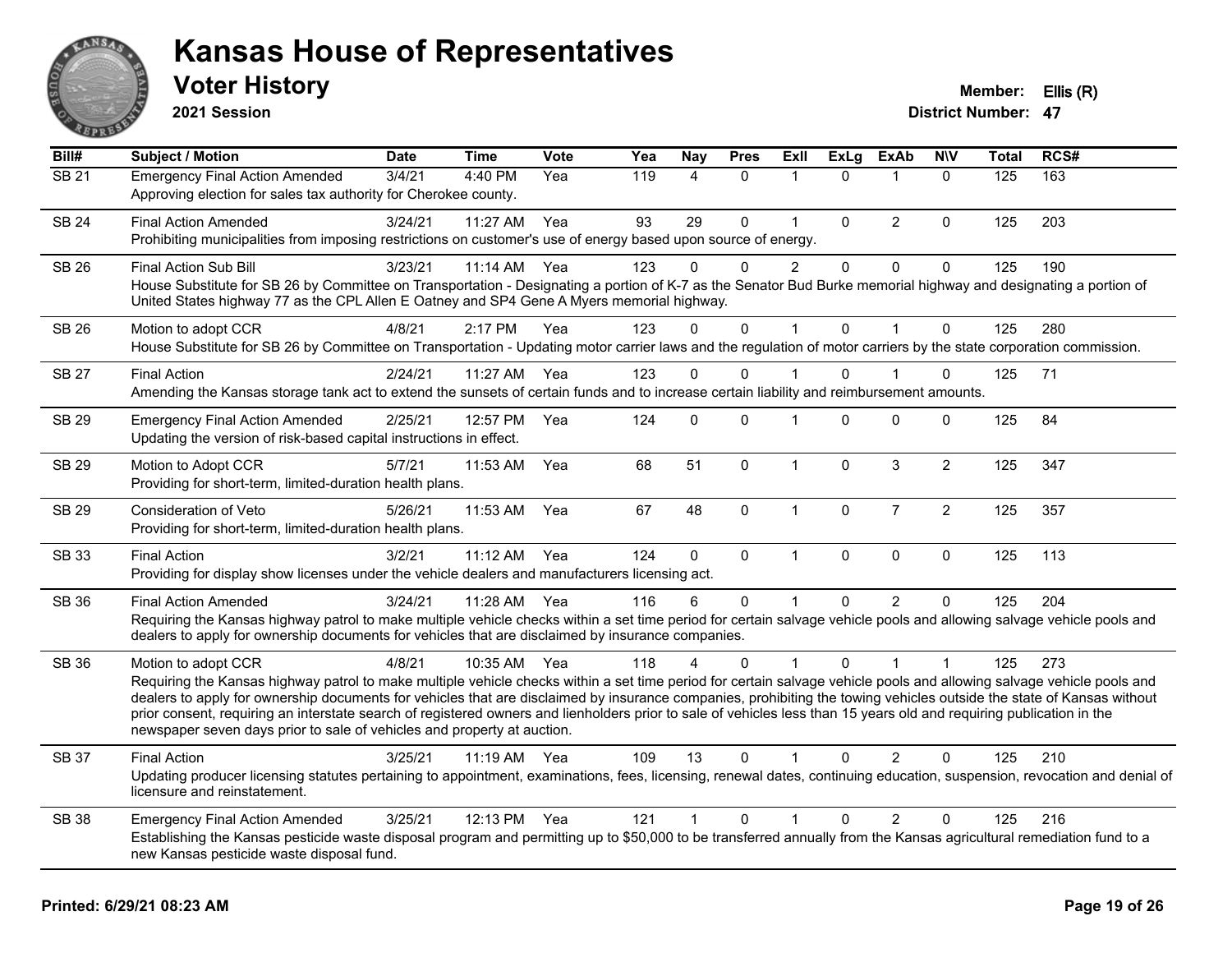# AN. **PARTIE**

#### **Kansas House of Representatives**

**2021 Session**

| Bill#        | <b>Subject / Motion</b>                                                                                                                                                                                                                                                                                                                                    | <b>Date</b> | <b>Time</b> | Vote | Yea | Nay | <b>Pres</b>  | ExII        | <b>ExLg</b> | <b>ExAb</b> | <b>NIV</b>   | <b>Total</b> | RCS# |
|--------------|------------------------------------------------------------------------------------------------------------------------------------------------------------------------------------------------------------------------------------------------------------------------------------------------------------------------------------------------------------|-------------|-------------|------|-----|-----|--------------|-------------|-------------|-------------|--------------|--------------|------|
| <b>SB 38</b> | Motion to adopt CCR                                                                                                                                                                                                                                                                                                                                        | 4/8/21      | 2:19 PM     | Yea  | 120 | 3   | $\mathbf{0}$ | $\mathbf 1$ | $\Omega$    |             | $\mathbf{0}$ | 125          | 281  |
|              | Establishing the Kansas pesticide waste disposal program and implementing the provisions of 2011 executive reorganization order No. 40 relating to the Kansas<br>department of agriculture's division of conservation.                                                                                                                                     |             |             |      |     |     |              |             |             |             |              |              |      |
| <b>SB 39</b> | <b>Emergency Final Action Amended</b>                                                                                                                                                                                                                                                                                                                      | 2/25/21     | 12:54 PM    | Yea  | 117 |     | 0            |             | $\Omega$    | $\Omega$    | 0            | 125          | 82   |
|              | Changing Kansas department of agriculture division of animal health license, permit and registration renewal deadlines and allowing the animal health commissioner to<br>recover the actual cost of official calfhood vaccination tags.                                                                                                                    |             |             |      |     |     |              |             |             |             |              |              |      |
| <b>SB 40</b> | <b>Emergency Final Action Amended</b>                                                                                                                                                                                                                                                                                                                      | 2/25/21     | 12:59 PM    | Yea  | 123 |     | $\Omega$     |             | $\Omega$    | $\Omega$    | 0            | 125          | 85   |
|              | Updating provisions related to the Kansas department of agriculture division of conservation.                                                                                                                                                                                                                                                              |             |             |      |     |     |              |             |             |             |              |              |      |
| <b>SB 40</b> | Motion to adopt CCR                                                                                                                                                                                                                                                                                                                                        | 3/16/21     | 12:40 PM    | Yea  | 118 | 5   | $\Omega$     |             | $\Omega$    | $\Omega$    |              | 125          | 171  |
|              | Prescribing powers, duties and functions of the board of education of each school district, the governing body of each community college and the governing body of                                                                                                                                                                                         |             |             |      |     |     |              |             |             |             |              |              |      |
|              | each technical college related to the COVID-19 health emergency, adding the vice president of the senate to the legislative coordinating council, modifying the<br>procedure for the declaration and extension of a state of disaster emergency under the Kansas emergency management act, prohibiting certain actions by the governor                     |             |             |      |     |     |              |             |             |             |              |              |      |
|              | related to the COVID-19 health emergency and revoking all executive orders related to such emergency on March 31, 2021, establishing judicial review for certain                                                                                                                                                                                           |             |             |      |     |     |              |             |             |             |              |              |      |
|              | executive orders issued during a state of disaster emergency and certain actions taken by a local unit of government during a state of local disaster emergency,                                                                                                                                                                                           |             |             |      |     |     |              |             |             |             |              |              |      |
|              | authorizing the legislature or the legislative coordinating council to revoke certain orders issued by the secretary of health and environment and limiting powers granted<br>to local health officers related to certain orders.                                                                                                                          |             |             |      |     |     |              |             |             |             |              |              |      |
| SB 47        | <b>Emergency Final Action Amended</b>                                                                                                                                                                                                                                                                                                                      | 3/4/21      | 4:29 PM     | Yea  | 115 | 8   | $\Omega$     |             | $\Omega$    |             | 0            | 125          | 156  |
|              | Enacting the Kansas taxpayer protection act, requiring the signature and tax identification number of paid tax return preparers on income tax returns and authorizing<br>actions to enjoin paid tax return preparers from engaging in certain conduct.                                                                                                     |             |             |      |     |     |              |             |             |             |              |              |      |
| SB 47        | Motion to adopt CCR                                                                                                                                                                                                                                                                                                                                        | 5/4/21      | 11:26 AM    | Yea  | 107 | 14  | 0            |             | $\Omega$    | 3           | 0            | 125          | 328  |
|              | Enacting the Kansas taxpayer protection act requiring the signature and tax identification number of paid tax return preparers on income tax returns and authorizing                                                                                                                                                                                       |             |             |      |     |     |              |             |             |             |              |              |      |
|              | actions to enjoin paid tax return preparers from engaging in certain conduct, exempting compensation attributable as a result of identity fraud, extending the dates when<br>corporate returns are required to be filed, providing conformity with the federal return due date for returns other than corporate returns, providing a temporary withholding |             |             |      |     |     |              |             |             |             |              |              |      |
|              | option for certain teleworking employees, establishing the Eisenhower foundation contribution credit and the friends of cedar crest association contribution credit,                                                                                                                                                                                       |             |             |      |     |     |              |             |             |             |              |              |      |
|              | extending the time period and expanding eligibility for the single city port authority credit, extending the time period for eligibility in the loan repayment program and                                                                                                                                                                                 |             |             |      |     |     |              |             |             |             |              |              |      |
|              | income tax credit related to rural opportunity zones and defining rural opportunity zone on the basis of population.                                                                                                                                                                                                                                       |             |             |      |     |     |              |             |             |             |              |              |      |
| SB 50        | <b>Final Action Amended</b>                                                                                                                                                                                                                                                                                                                                | 3/30/21     | 10:46 AM    | Yea  | 81  | 43  | 0            |             |             | $\Omega$    | 0            | 125          | 240  |
|              | Requiring marketplace facilitators to collect and remit sales, compensating use and transient guest taxes and prepaid wireless 911 fees, removing clickthrough nexus                                                                                                                                                                                       |             |             |      |     |     |              |             |             |             |              |              |      |
|              | provisions, providing for addition and subtraction modifications for the treatment of global intangible low-taxed income, business interest, capital contributions, FDIC<br>premiums and business meals, expanding the expense deduction for income taxpayers and calculating the deduction amount, providing the ability to elect to itemize for          |             |             |      |     |     |              |             |             |             |              |              |      |
|              | individuals, providing an exemption of unemployment compensation income attributable as a result of identity fraud, removing the line for reporting compensating use                                                                                                                                                                                       |             |             |      |     |     |              |             |             |             |              |              |      |
|              | tax from individual tax returns, extending the dates when corporate tax returns are required to be filed, increasing the Kansas standard deduction and providing for an                                                                                                                                                                                    |             |             |      |     |     |              |             |             |             |              |              |      |
|              | extension of the corporate net operating loss carryforward period.                                                                                                                                                                                                                                                                                         |             |             |      |     |     |              |             |             |             |              |              |      |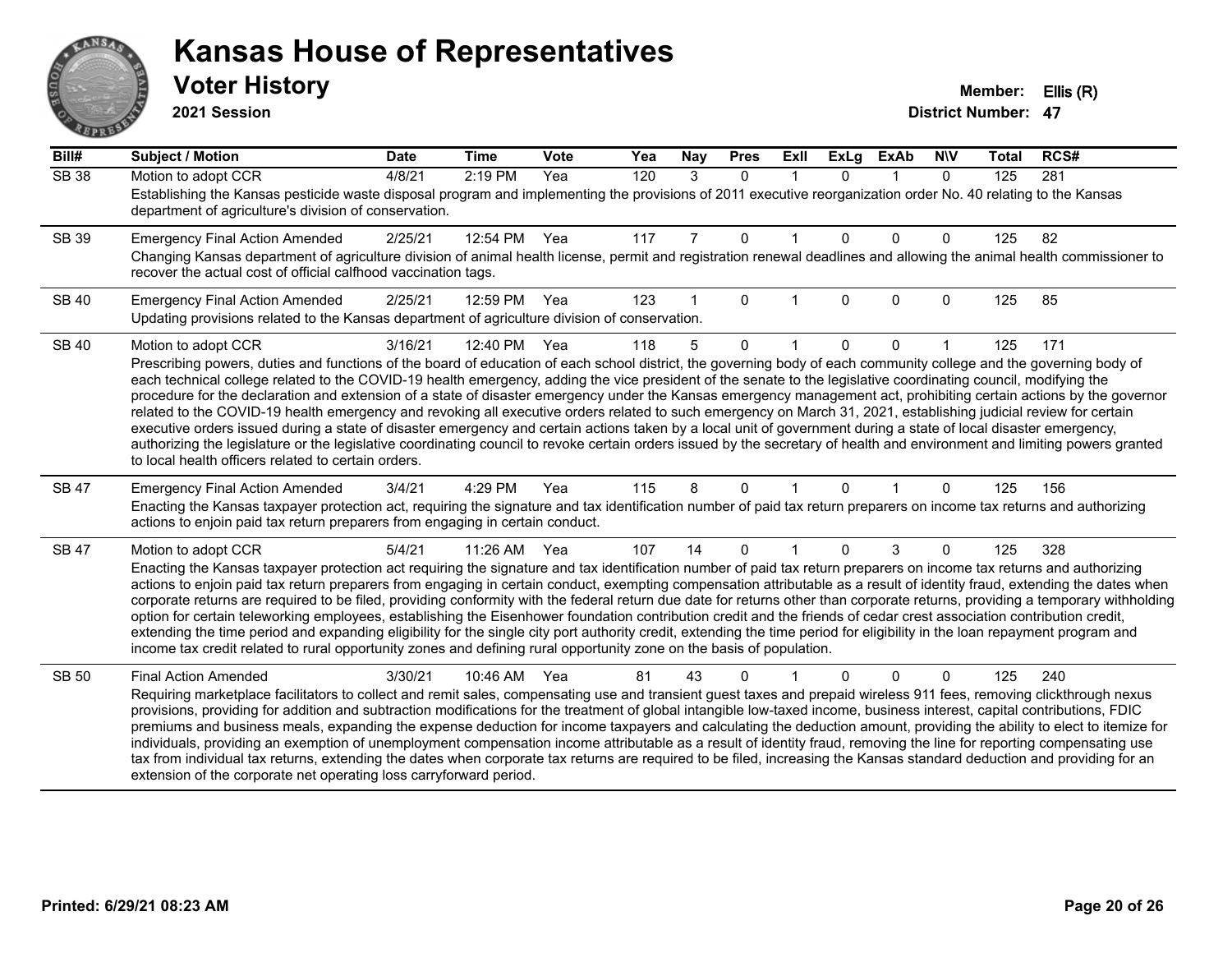

**2021 Session**

| Bill#        | <b>Subject / Motion</b>                                                                                                                                                                                                                                                                                                                                                                                                                                                                                                                                                                                                                                                                                                                                                                                                                                                                                                                            | <b>Date</b> | <b>Time</b>  | <b>Vote</b> | Yea | Nay            | <b>Pres</b>  | Exll           | <b>ExLg</b>  | <b>ExAb</b>    | <b>NIV</b>     | <b>Total</b> | RCS# |
|--------------|----------------------------------------------------------------------------------------------------------------------------------------------------------------------------------------------------------------------------------------------------------------------------------------------------------------------------------------------------------------------------------------------------------------------------------------------------------------------------------------------------------------------------------------------------------------------------------------------------------------------------------------------------------------------------------------------------------------------------------------------------------------------------------------------------------------------------------------------------------------------------------------------------------------------------------------------------|-------------|--------------|-------------|-----|----------------|--------------|----------------|--------------|----------------|----------------|--------------|------|
| <b>SB 50</b> | Consideration of Veto                                                                                                                                                                                                                                                                                                                                                                                                                                                                                                                                                                                                                                                                                                                                                                                                                                                                                                                              | 5/3/21      | 12:47 PM     | Yea         | 84  | 39             | $\Omega$     | $\Omega$       | $\Omega$     |                |                | 125          | 321  |
|              | Requiring marketplace facilitators to collect and remit sales, compensating use and transient guest taxes and prepaid wireless 911 fees, removing clickthrough nexus<br>provisions, providing for addition and subtraction modifications for the treatment of global intangible low-taxed income, business interest, capital contributions, FDIC<br>premiums and business meals, expanding the expense deduction for income taxpayers and calculating the deduction amount, providing the ability to elect to itemize for<br>individuals, providing an exemption of unemployment compensation income attributable as a result of identity fraud, removing the line for reporting compensating use<br>tax from individual tax returns, extending the dates when corporate tax returns are required to be filed, increasing the Kansas standard deduction and providing for an<br>extension of the corporate net operating loss carryforward period. |             |              |             |     |                |              |                |              |                |                |              |      |
| <b>SB 52</b> | <b>Emergency Final Action</b><br>Creating the Sedgwick county urban area nuisance abatement act.                                                                                                                                                                                                                                                                                                                                                                                                                                                                                                                                                                                                                                                                                                                                                                                                                                                   | 3/25/21     | 12:18 PM     | Nav         | 80  | 42             | $\Omega$     |                | $\Omega$     | $\overline{2}$ | $\Omega$       | 125          | 220  |
| <b>SB 55</b> | <b>Final Action Amended</b><br>Clarifying the authority of healing arts school clinics to provide healing arts services.                                                                                                                                                                                                                                                                                                                                                                                                                                                                                                                                                                                                                                                                                                                                                                                                                           | 3/24/21     | 11:29 AM     | Yea         | 122 | $\Omega$       | $\mathbf{0}$ | 1              | $\Omega$     | $\overline{2}$ | $\mathbf{0}$   | 125          | 205  |
| <b>SB 55</b> | Motion to Adopt CCR                                                                                                                                                                                                                                                                                                                                                                                                                                                                                                                                                                                                                                                                                                                                                                                                                                                                                                                                | 4/8/21      | 11:43 PM     | Yea         | 76  | 43             | $\Omega$     |                | $\Omega$     | 3              | $\overline{2}$ | 125          | 298  |
|              | Creating the fairness in women's sports act to require that female student athletic teams only include members who are biologically female.                                                                                                                                                                                                                                                                                                                                                                                                                                                                                                                                                                                                                                                                                                                                                                                                        |             |              |             |     |                |              |                |              |                |                |              |      |
| <b>SB 58</b> | <b>Final Action Amended</b>                                                                                                                                                                                                                                                                                                                                                                                                                                                                                                                                                                                                                                                                                                                                                                                                                                                                                                                        | 3/25/21     | 11:20 AM     | Yea         | 122 | $\Omega$       | $\Omega$     |                | $\Omega$     | $\overline{2}$ | 0              | 125          | 211  |
|              | Prohibiting the filing of certain liens or claims against real or personal property and providing for criminal penalties.                                                                                                                                                                                                                                                                                                                                                                                                                                                                                                                                                                                                                                                                                                                                                                                                                          |             |              |             |     |                |              |                |              |                |                |              |      |
| SB 60        | <b>Final Action Amended</b><br>Defining proximate result for purposes of determining when a crime is committed partly within this state and amending the crimes of criminal sodomy and sexual battery<br>to make certain conduct unlawful when the victim's consent was obtained through a knowing misrepresentation.                                                                                                                                                                                                                                                                                                                                                                                                                                                                                                                                                                                                                              | 3/30/21     | 10:48 AM Yea |             | 113 | 11             | $\Omega$     |                | $\Omega$     | $\Omega$       | $\Omega$       | 125          | 241  |
| SB 60        | Motion to adopt CCR                                                                                                                                                                                                                                                                                                                                                                                                                                                                                                                                                                                                                                                                                                                                                                                                                                                                                                                                | 5/4/21      | 11:05 AM Yea |             | 118 | 3              | $\mathbf{0}$ |                | $\Omega$     | 3              | $\Omega$       | 125          | 327  |
|              | Creating the crime of sexual extortion and requiring an offender to register under the Kansas offender registration act, prohibiting a court from requiring psychiatric or<br>psychological examinations of an alleged victim of any crime, increasing criminal penalties for fleeing or attempting to elude a police officer when operating a stolen<br>vehicle, committing certain driving violations or causing a collision involving another driver, defining proximate result for purposes of determining when a crime is<br>committed partly within this state, removing the spousal exception from the crime of sexual battery and making fleeing or attempting to elude a police officer evidence of<br>intent to commit theft of a vehicle.                                                                                                                                                                                               |             |              |             |     |                |              |                |              |                |                |              |      |
| SB 63        | Final Action Sub Bill                                                                                                                                                                                                                                                                                                                                                                                                                                                                                                                                                                                                                                                                                                                                                                                                                                                                                                                              | 3/23/21     | 11:19 AM Yea |             | 77  | 46             | $\Omega$     | $\overline{2}$ | $\Omega$     | $\Omega$       | $\Omega$       | 125          | 191  |
|              | House Substitute for SB 63 by Committee on K-12 Education Budget - Enacting the back to school act to require school districts to provide a full-time, in person<br>attendance option for all students beginning March 31, 2021, for school year 2020-2021.                                                                                                                                                                                                                                                                                                                                                                                                                                                                                                                                                                                                                                                                                        |             |              |             |     |                |              |                |              |                |                |              |      |
| <b>SB 64</b> | <b>Final Action</b>                                                                                                                                                                                                                                                                                                                                                                                                                                                                                                                                                                                                                                                                                                                                                                                                                                                                                                                                | 3/24/21     | 11:12 AM     | Yea         | 120 | $\overline{2}$ | $\Omega$     |                | $\Omega$     | 2              | $\Omega$       | 125          | 199  |
|              | Amending the private and out-of-state postsecondary educational institution act to clarify the state board of regents ' authority and provide additional student<br>protections and institutional accountability.                                                                                                                                                                                                                                                                                                                                                                                                                                                                                                                                                                                                                                                                                                                                  |             |              |             |     |                |              |                |              |                |                |              |      |
| SB 65        | <b>Emergency Final Action Amended</b>                                                                                                                                                                                                                                                                                                                                                                                                                                                                                                                                                                                                                                                                                                                                                                                                                                                                                                              | 3/25/21     | 12:16 PM     | Yea         | 121 |                | $\Omega$     | 1              | <sup>0</sup> | $\mathcal{P}$  | $\Omega$       | 125          | 219  |
|              | Enhancing the high performance incentive program by decoupling the KIT and KIR workforce training programs and by providing for the transferability of the tax credit.                                                                                                                                                                                                                                                                                                                                                                                                                                                                                                                                                                                                                                                                                                                                                                             |             |              |             |     |                |              |                |              |                |                |              |      |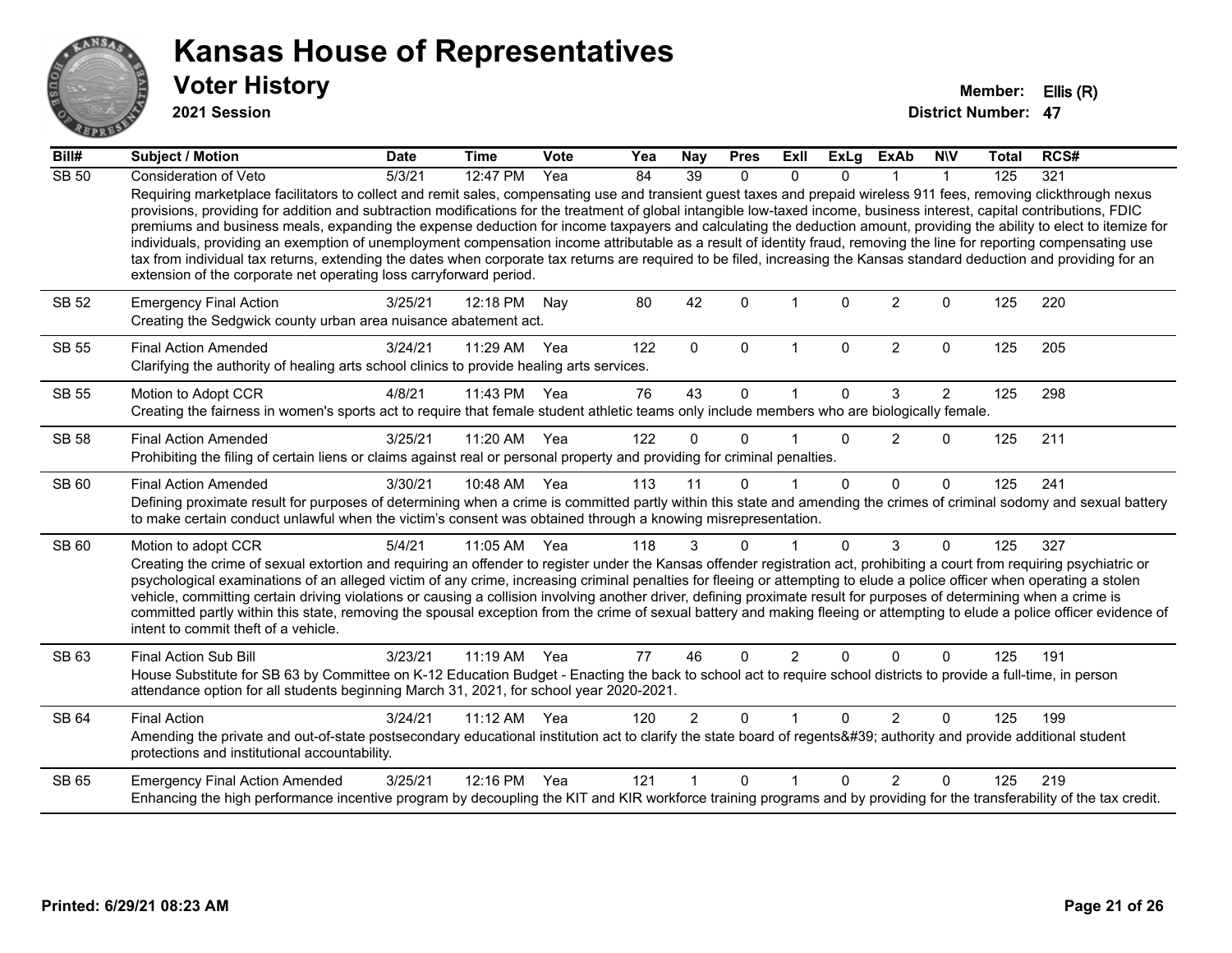# $ANS$ **BALLE**

#### **Kansas House of Representatives**

**2021 Session**

**Voter History Member: Ellis (R)** 

| Bill#        | Subject / Motion                                                                                                                                                                                                                                                                                                                                                                                                                                                                                                                                                                                                                                                                                                                               | <b>Date</b> | <b>Time</b> | Vote | Yea | Nay            | <b>Pres</b>  | ExII           | <b>ExLg</b> | <b>ExAb</b>            | <b>NIV</b>   | <b>Total</b> | RCS# |
|--------------|------------------------------------------------------------------------------------------------------------------------------------------------------------------------------------------------------------------------------------------------------------------------------------------------------------------------------------------------------------------------------------------------------------------------------------------------------------------------------------------------------------------------------------------------------------------------------------------------------------------------------------------------------------------------------------------------------------------------------------------------|-------------|-------------|------|-----|----------------|--------------|----------------|-------------|------------------------|--------------|--------------|------|
| <b>SB 66</b> | <b>Emergency Final Action Amended</b><br>Amending the angel investor tax credit with respect to the definition of qualified securities, tax credit limitations and amounts, investor requirements and extending the<br>date that credits may be allowed, and also amending the tax credit for expenses incurred to make a residence accessible to persons with a disability by increasing the<br>credit.                                                                                                                                                                                                                                                                                                                                       | 3/25/21     | 12:14 PM    | Yea  | 109 | 12             | $\mathbf{1}$ | $\mathbf 1$    | $\Omega$    | $\overline{2}$         | $\mathbf{0}$ | 125          | 217  |
| SB 67        | <b>Final Action Amended</b><br>Expanding the definitions of all-terrain vehicles and recreational off-highway vehicles.                                                                                                                                                                                                                                                                                                                                                                                                                                                                                                                                                                                                                        | 3/23/21     | 11:21 AM    | Yea  | 99  | 24             | 0            | $\overline{2}$ | $\Omega$    | $\Omega$               | $\Omega$     | 125          | 192  |
| SB 67        | Motion to adopt CCR<br>Permitting funeral escorts to direct traffic for funeral processions and requiring drivers to yield the right-of-way and move over for authorized utility or telecommunication<br>vehicles.                                                                                                                                                                                                                                                                                                                                                                                                                                                                                                                             | 4/8/21      | 10:37 AM    | Yea  | 119 | 3 <sup>1</sup> | 0            | $\mathbf{1}$   | 0           | $\mathbf{1}$           | $\mathbf{1}$ | 125          | 274  |
| <b>SB 77</b> | <b>Final Action Amended</b><br>Enacting the audiology and speech-language pathology interstate compact.                                                                                                                                                                                                                                                                                                                                                                                                                                                                                                                                                                                                                                        | 3/18/21     | 11:30 AM    | Yea  | 119 | 3              | $\Omega$     | $\overline{1}$ | $\Omega$    | $\overline{2}$         | $\Omega$     | 125          | 183  |
| <b>SB78</b>  | Final Action Sub Bill<br>House Substitute for SB 78 by Committee on Insurance and Pensions - Updating the national insurance commissioners credit for insurance reinsurance model law,<br>codifying the national insurance commissioners credit for reinsurance model regulation and updating certain terms and definitions relating to the insurance holding<br>company act, service contracts and surplus lines insurance. Eliminating certain requirements relating to the annual submittal of certain documents by out-of-state risk<br>retention groups, extending the time frame to submit certain documents by professional employer organizations, abolishing the utilization review advisory committee and<br>replacing it with URAC. | 3/30/21     | 10:49 AM    | Yea  | 124 | $\Omega$       | 0            | $\mathbf{1}$   | $\Omega$    | 0                      | $\mathbf 0$  | 125          | 242  |
| <b>SB 78</b> | Motion to adopt CCR<br>House Substitute for SB 78 by Committee on Insurance and Pensions - Updating the national insurance commissioners credit for insurance reinsurance model law,<br>codifying the national insurance commissioners credit for reinsurance model regulation and updating certain terms and definitions relating to the insurance holding<br>company act, service contracts and surplus lines insurance. Eliminating certain requirements relating to the annual submittal of certain documents by out-of-state risk<br>retention groups, extending the time frame to submit certain documents by professional employer organizations, abolishing the utilization review advisory committee and<br>replacing it with URAC.   | 5/7/21      | 11:24 AM    | Yea  | 113 | $\overline{7}$ | $\Omega$     | $\mathbf{1}$   | $\Omega$    | $\boldsymbol{\Lambda}$ | $\mathbf{0}$ | 125          | 346  |
| SB 86        | <b>Final Action Amended</b><br>Conforming certain KPERS provisions with the federal CARES act.                                                                                                                                                                                                                                                                                                                                                                                                                                                                                                                                                                                                                                                 | 3/24/21     | 11:30 AM    | Yea  | 122 | 0              | 0            | $\mathbf{1}$   | 0           | $\overline{2}$         | $\mathbf 0$  | 125          | 206  |
| SB 86        | Motion to adopt CCR<br>Establishing the Kansas extraordinary utility costs loan deposit program and the Kansas economic recovery loan deposit program and amending the city utility low-<br>interest loan program by providing for electronic repayment of loans, cash basis exception, payment frequency, loan security and an ending date for making loans.                                                                                                                                                                                                                                                                                                                                                                                  | 4/9/21      | 11:43 AM    | Yea  | 117 | 6              | 0            | $\overline{2}$ | $\Omega$    | 0                      | $\mathbf{0}$ | 125          | 302  |
| <b>SB 88</b> | <b>EFA Amend and Debate</b><br>House Substitute for SB 88 by Committee on Financial Institutions and Rural Development - Establishing the city utility low-interest loan program, allowing cities to apply<br>to the state treasurer for loans from state unencumbered funds for extraordinary electric or natural gas costs incurred during the extreme winter weather event of<br>February 2021.                                                                                                                                                                                                                                                                                                                                             | 3/3/21      | 11:34 AM    | Yea  | 124 | 0              | $\Omega$     |                | $\Omega$    | $\Omega$               | $\Omega$     | 125          | 116  |
| <b>SB 89</b> | <b>Emergency Final Action Amended</b><br>Exempting the transport of agricultural forage commodities from secured load requirements.                                                                                                                                                                                                                                                                                                                                                                                                                                                                                                                                                                                                            | 3/25/21     | 12:15 PM    | Yea  | 122 | $\Omega$       | $\Omega$     | 1              | $\Omega$    | $\overline{2}$         | $\mathbf{0}$ | 125          | 218  |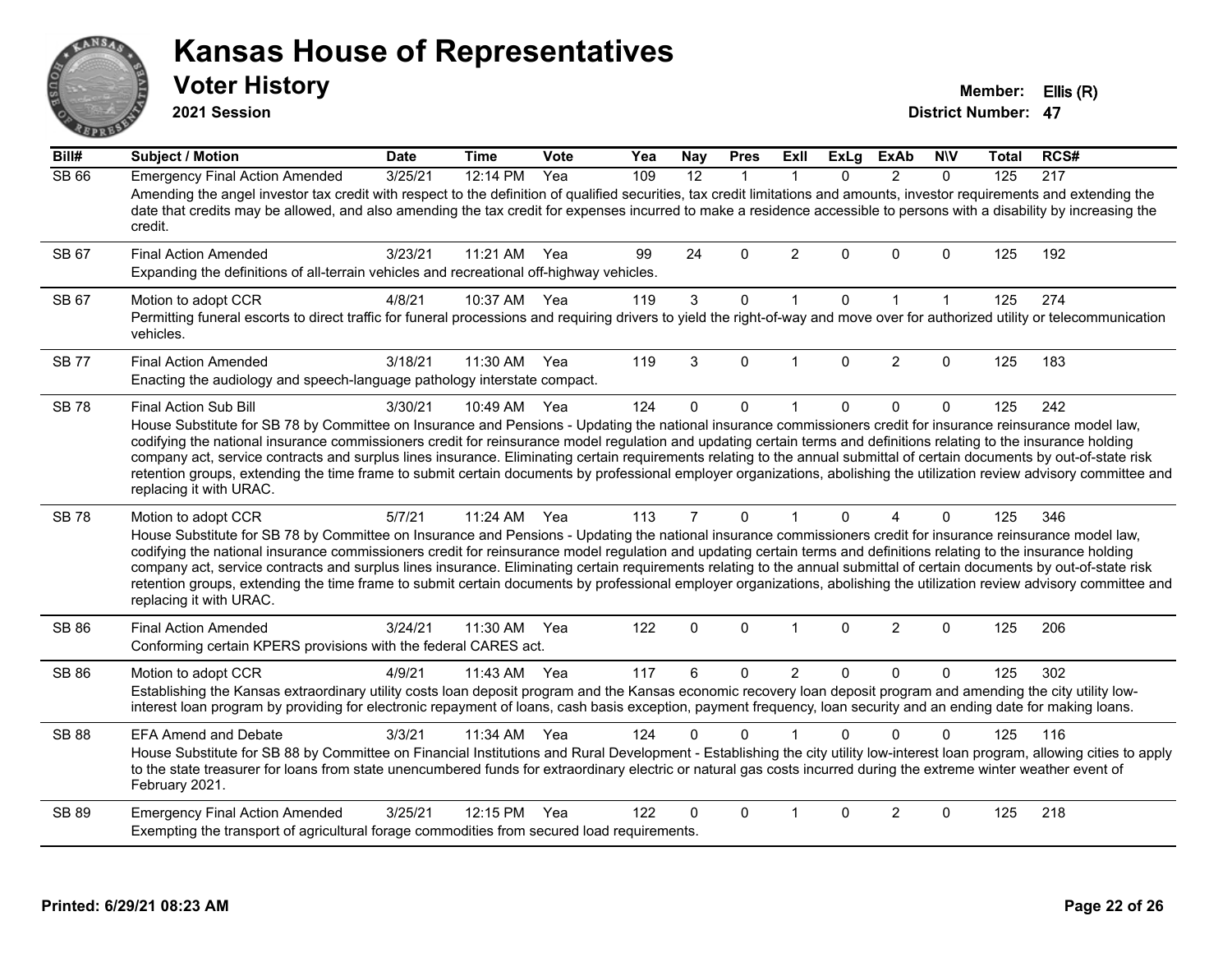

**2021 Session**

| Bill#         | <b>Subject / Motion</b>                                                                                                                                                                                                                                                                                                                                                        | <b>Date</b> | <b>Time</b> | Vote | Yea | <b>Nay</b>     | <b>Pres</b> | ExIl           | <b>ExLg</b>  | <b>ExAb</b>    | <b>NIV</b>   | <b>Total</b> | RCS# |
|---------------|--------------------------------------------------------------------------------------------------------------------------------------------------------------------------------------------------------------------------------------------------------------------------------------------------------------------------------------------------------------------------------|-------------|-------------|------|-----|----------------|-------------|----------------|--------------|----------------|--------------|--------------|------|
| SB 90         | <b>Emergency Final Action Amended</b><br>Amending the Kansas rural housing incentive district act to permit bond funding for vertical residential renovation of older buildings in central business districts and by<br>changing the definitions of an eligible city or county.                                                                                                | 3/25/21     | 12:20 PM    | Nay  | 105 | 17             | $\mathbf 0$ | 1              | $\mathbf{0}$ | $\overline{2}$ | $\Omega$     | 125          | 222  |
| SB 91         | <b>EFA Sub Bill</b><br>House Substitute for SB 91 by Committee on Commerce, Labor and Economic Development - Providing liability protection for businesses, municipalities and<br>educational institutions that participate in high school work-based learning programs and providing that schools are responsible for injuries to students participating in<br>such programs. | 4/8/21      | 11:31 AM    | Yea  | 123 | 0              | $\Omega$    |                | $\Omega$     |                | $\Omega$     | 125          | 278  |
| <b>SB 95</b>  | <b>Final Action Amended</b><br>Exempting motor vehicle odometer reading recording requirements when such recording requirements are exempted by federal law.                                                                                                                                                                                                                   | 3/23/21     | 11:22 AM    | Yea  | 123 | $\Omega$       | $\Omega$    | $\overline{2}$ | $\Omega$     | $\Omega$       | $\Omega$     | 125          | 193  |
| SB 95         | Motion to adopt CCR<br>Exempting motor vehicle odometer reading recording requirements when such recording requirements are exempted by federal law and expanding the definitions of all-<br>terrain vehicles and recreational off-highway vehicles.                                                                                                                           | 4/8/21      | 10:40 AM    | Yea  | 116 | 6              | $\mathbf 0$ |                | 0            |                | $\mathbf{1}$ | 125          | 275  |
| SB 99         | <b>Final Action Sub Bill</b><br>House Substitute for SB 99 by Committee on Transportation - Increasing the bond amount required for a vehicle dealer license and providing for display show licenses<br>under the vehicle dealers and manufacturers licensing act.                                                                                                             | 3/23/21     | 11:23 AM    | Yea  | 121 | $\overline{2}$ | $\Omega$    | $\overline{2}$ | $\Omega$     | $\Omega$       | $\Omega$     | 125          | 194  |
| <b>SB 103</b> | <b>Final Action Amended</b><br>Amending the Kansas power of attorney act regarding the form of a power of attorney and the duties of third parties relying and acting on a power of attorney.                                                                                                                                                                                  | 3/25/21     | 11:21 AM    | Yea  | 122 | $\mathbf 0$    | $\mathbf 0$ | $\mathbf{1}$   | $\mathbf 0$  | $\overline{2}$ | $\mathbf 0$  | 125          | 212  |
| SB 103        | Motion to adopt CCR<br>Amending the Kansas power of attorney act regarding the form of a power of attorney and the duties of third parties relying and acting on a power of attorney.                                                                                                                                                                                          | 4/7/21      | 3:44 PM     | Yea  | 123 | 0              | $\Omega$    |                | 0            |                | 0            | 125          | 268  |
| <b>SB 106</b> | <b>Final Action Amended</b><br>Enacting the revised uniform law on notarial acts and repealing the uniform law on notarial acts.                                                                                                                                                                                                                                               | 3/30/21     | 10:51 AM    | Yea  | 122 | $\overline{2}$ | $\mathbf 0$ | 1              | $\Omega$     | 0              | $\mathbf 0$  | 125          | 243  |
| <b>SB 106</b> | Motion to adopt CCR<br>Enacting the revised uniform law on notarial acts and repealing the uniform law on notarial acts.                                                                                                                                                                                                                                                       | 4/7/21      | 3:46 PM     | Yea  | 123 | 0              | $\mathbf 0$ | $\mathbf{1}$   | $\mathbf 0$  | $\mathbf{1}$   | $\mathbf 0$  | 125          | 269  |
| <b>SB 107</b> | <b>Final Action Amended</b><br>Enacting the uniform fiduciary income and principal act (UFIPA).                                                                                                                                                                                                                                                                                | 3/25/21     | 11:23 AM    | Yea  | 122 | 0              | $\Omega$    | $\mathbf{1}$   | $\Omega$     | $\overline{2}$ | $\Omega$     | 125          | 213  |
| <b>SB 107</b> | Motion to adopt CCR<br>Enacting the uniform fiduciary income and principal act (UFIPA).                                                                                                                                                                                                                                                                                        | 4/7/21      | 3:48 PM     | Yea  | 123 | 0              | $\mathbf 0$ | $\mathbf{1}$   | $\mathbf 0$  | $\mathbf{1}$   | $\mathbf 0$  | 125          | 270  |
| <b>SB 118</b> | <b>Final Action</b><br>Providing for the dissolution of special districts and the assumption of responsibilities by a city or county.                                                                                                                                                                                                                                          | 3/23/21     | 11:26 AM    | Yea  | 121 | $\overline{2}$ | $\Omega$    | $\overline{2}$ | $\mathbf{0}$ | $\Omega$       | $\mathbf 0$  | 125          | 195  |
| SB 122        | <b>Final Action Amended</b><br>Modifying certain rules of evidence in the code of civil procedure related to authentication of records and documents.                                                                                                                                                                                                                          | 3/30/21     | 10:52 AM    | Yea  | 117 |                | $\Omega$    | $\mathbf 1$    | $\Omega$     | $\Omega$       | $\mathbf 0$  | 125          | 244  |
| <b>SB 122</b> | Motion to adopt CCR<br>Modifying certain rules of evidence in the code of civil procedure related to authentication of records and documents.                                                                                                                                                                                                                                  | 4/7/21      | 3:49 PM     | Yea  | 115 | 8              | $\Omega$    |                | $\Omega$     | $\mathbf{1}$   | $\mathbf 0$  | 125          | 271  |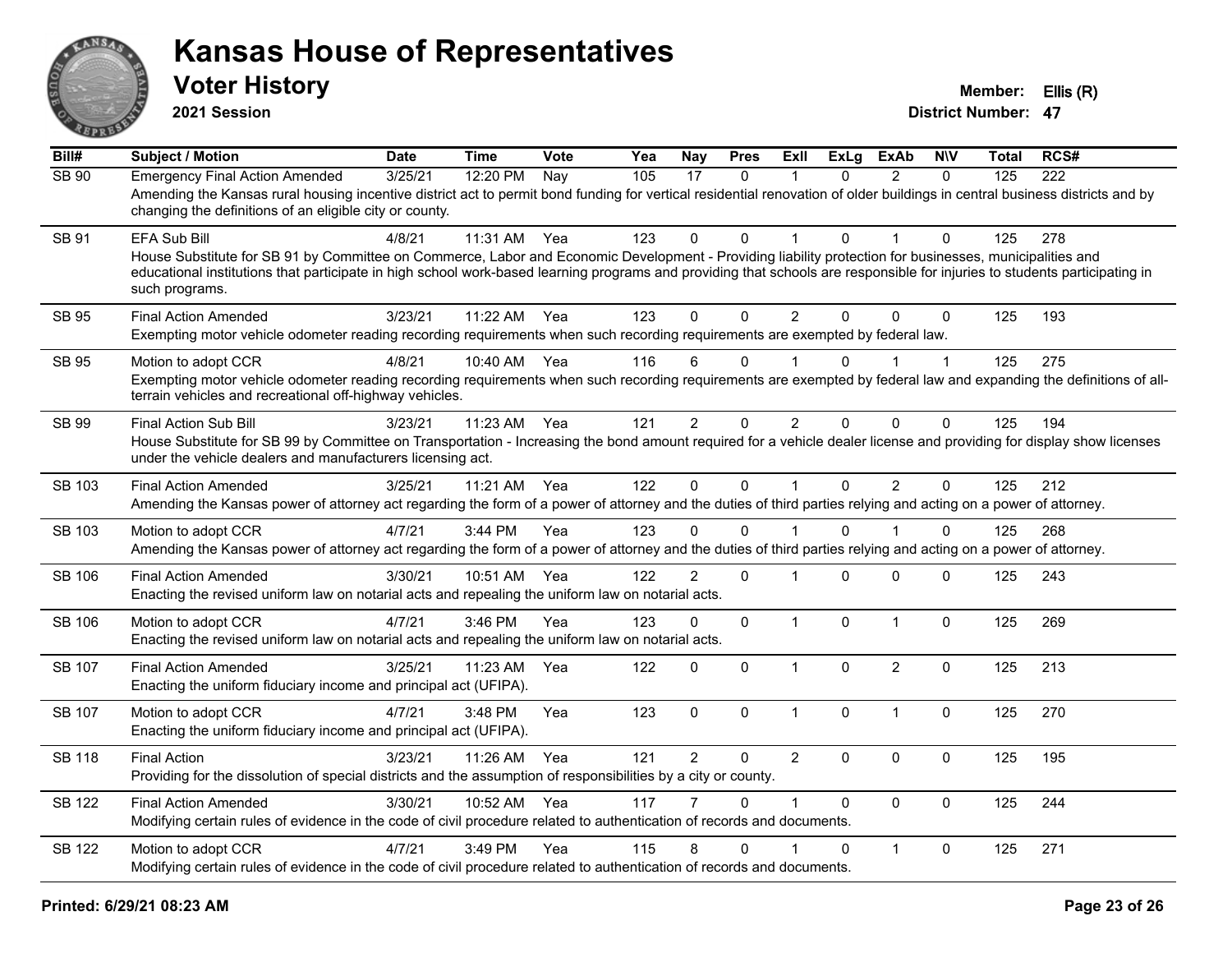

**2021 Session**

| Bill#         | <b>Subject / Motion</b>                                                                                                                                                                                                                                                                                                                                                                                                                                                                                                                                                                                                                                                                                                                                                                                                                                              | <b>Date</b> | <b>Time</b>  | <b>Vote</b> | Yea | Nay            | <b>Pres</b> | <b>Exll</b>  | <b>ExLg</b> | <b>ExAb</b> | <b>NIV</b> | Total | RCS# |
|---------------|----------------------------------------------------------------------------------------------------------------------------------------------------------------------------------------------------------------------------------------------------------------------------------------------------------------------------------------------------------------------------------------------------------------------------------------------------------------------------------------------------------------------------------------------------------------------------------------------------------------------------------------------------------------------------------------------------------------------------------------------------------------------------------------------------------------------------------------------------------------------|-------------|--------------|-------------|-----|----------------|-------------|--------------|-------------|-------------|------------|-------|------|
| <b>SB 124</b> | Final Action Sub Bill Amended<br>House Substitute for SB 124 by Committee on Commerce, Labor and Economic Development - Expanding STAR bonds by adding rural redevelopment projects and<br>major business facilities, prohibiting public officials from employment with a developer, providing for public notice of hearings on city or county websites, posting of<br>certain documents and links on websites, disclosure of names of developer, disclosure of state, federal and local tax incentives within a STAR bond district, changing<br>certain project financing, investment and sales provisions, adding visitor tracking plan requirements and additional feasibility study requirements with oversight by the<br>secretary, requiring approval by the secretary for real estate transfers, requiring district contiguity and extending the sunset date. | 3/30/21     | 10:53 AM     | Nay         | 101 | 23             | $\Omega$    | $\mathbf{1}$ | $\Omega$    | $\Omega$    | $\Omega$   | 125   | 245  |
| <b>SB 127</b> | <b>Final Action Amended</b><br>Modifying the eligibility requirements for restricted driving privileges, increasing the age for eligibility to renew drivers' licenses online to 65 and allowing drivers' license<br>renewal notices to be sent electronically.                                                                                                                                                                                                                                                                                                                                                                                                                                                                                                                                                                                                      | 3/30/21     | 10:55 AM Yea |             | 123 |                | O           |              |             |             | 0          | 125   | 246  |
| <b>SB 127</b> | Motion to adopt CCR<br>Modifying the eligibility requirements for restricted driving privileges, increasing the age for eligibility to renew drivers' licenses online to 65, allowing drivers' license<br>renewal notices to be sent electronically, authorizing a waiver of traffic fines for manifest hardship situations and excluding the additional 90-day wait period for driver's<br>license suspension for certain offenses.                                                                                                                                                                                                                                                                                                                                                                                                                                 | 4/8/21      | 10:42 AM     | Yea         | 122 | $\Omega$       | $\mathbf 0$ |              | $\Omega$    |             |            | 125   | 276  |
| <b>SB 142</b> | <b>Emergency Final Action Amended</b><br>Requiring coast guard-approved personal flotation devices as prescribed by the secretary of wildlife, parks and tourism in rules and regulations.                                                                                                                                                                                                                                                                                                                                                                                                                                                                                                                                                                                                                                                                           | 3/25/21     | 12:24 PM     | Yea         | 102 | 20             | $\mathbf 0$ | $\mathbf 1$  | $\Omega$    | 2           | $\Omega$   | 125   | 225  |
| <b>SB 142</b> | Motion to adopt CCR<br>Amending certain department of wildlife, parks and tourism statutes by requiring coast guard-approved personal flotation devices as prescribed by the secretary of<br>wildlife, parks and tourism in rules and regulations and updating the reference to the guidelines of the American fisheries society in the commercialization of wildlife<br>statute.                                                                                                                                                                                                                                                                                                                                                                                                                                                                                    | 4/8/21      | 2:23 PM      | Nay         | 109 | 14             | $\Omega$    |              | $\Omega$    |             | 0          | 125   | 282  |
| SB 143        | <b>Emergency Final Action Amended</b><br>Updating definitions and increasing maximum functional unit license and storage fees relating to grain and public warehouse laws.                                                                                                                                                                                                                                                                                                                                                                                                                                                                                                                                                                                                                                                                                           | 3/25/21     | 12:21 PM     | Yea         | 117 | 5              | $\Omega$    |              | $\Omega$    | 2           | $\Omega$   | 125   | 223  |
| <b>SB 143</b> | Motion to adopt CCR<br>Updating definitions and increasing maximum functional unit license and storage fees relating to grain and public warehouse laws.                                                                                                                                                                                                                                                                                                                                                                                                                                                                                                                                                                                                                                                                                                             | 4/8/21      | 2:25 PM      | Yea         | 115 | 8              | 0           |              |             |             | $\Omega$   | 125   | 283  |
| <b>SB 158</b> | <b>EFA Sub Bill Amended</b><br>House Substitute for SB 158 by Committee on Federal and State Affairs - Creating the Kansas medical marijuana regulation act.                                                                                                                                                                                                                                                                                                                                                                                                                                                                                                                                                                                                                                                                                                         | 5/6/21      | 3:36 PM      | Nay         | 79  | 42             | $\Omega$    | $\Omega$     |             | 2           | 1          | 125   | 342  |
| <b>SB 159</b> | <b>Emergency Final Action Amended</b><br>Paying certain claims against the state submitted by the joint committee on special claims against the state.                                                                                                                                                                                                                                                                                                                                                                                                                                                                                                                                                                                                                                                                                                               | 3/30/21     | 8:01 PM      | Yea         | 106 | 17             | 0           |              | $\Omega$    |             | $\Omega$   | 125   | 258  |
| SB 159        | Motion to adopt CCR<br>Appropriations for FY 2021, FY 2022, and FY 2023, for various state agencies; authorizing the payment of certain claims against the state; authorizing certain transfers<br>and capital improvement projects.                                                                                                                                                                                                                                                                                                                                                                                                                                                                                                                                                                                                                                 | 5/7/21      | 3:50 PM      | Yea         | 98  | 21             | 0           |              | $\Omega$    | 4           |            | 125   | 349  |
| SB 160        | <b>Emergency Final Action Amended</b><br>Updating the reference to the guidelines of the American fisheries society in the commercialization of wildlife statute.                                                                                                                                                                                                                                                                                                                                                                                                                                                                                                                                                                                                                                                                                                    | 3/25/21     | 12:19 PM     | Yea         | 120 | $\overline{2}$ | $\Omega$    |              |             | 2           | $\Omega$   | 125   | 221  |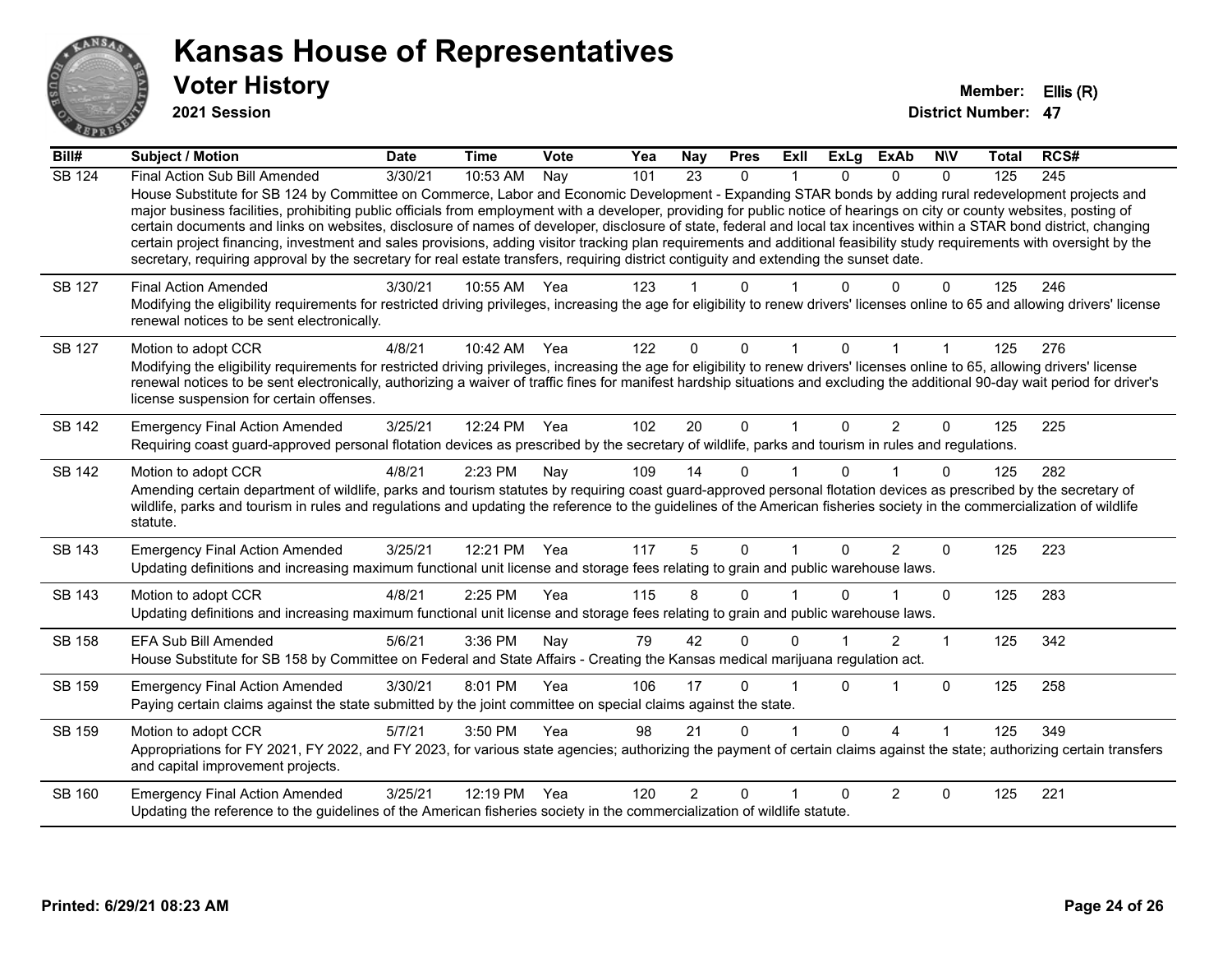

**2021 Session**

| Bill#         | <b>Subject / Motion</b>                                                                                                                                                                                                                                                                                                                                                                                                                                                                                                                                                                                                                                                       | <b>Date</b> | <b>Time</b>  | Vote | Yea | <b>Nay</b>     | <b>Pres</b>  | ExII           | <b>ExLg</b> | <b>ExAb</b>    | <b>NIV</b>   | Total | RCS# |
|---------------|-------------------------------------------------------------------------------------------------------------------------------------------------------------------------------------------------------------------------------------------------------------------------------------------------------------------------------------------------------------------------------------------------------------------------------------------------------------------------------------------------------------------------------------------------------------------------------------------------------------------------------------------------------------------------------|-------------|--------------|------|-----|----------------|--------------|----------------|-------------|----------------|--------------|-------|------|
| <b>SB 170</b> | <b>Emergency Final Action Amended</b><br>Clarifying the authority of the Kansas commission for the deaf and hard of hearing with regard to registration of interpreters, establishing guidelines for communication<br>access services and authorizing the adoption of rules and regulations.                                                                                                                                                                                                                                                                                                                                                                                  | 3/18/21     | $11:54$ AM   | Yea  | 98  | 23             | $\Omega$     |                | 0           | $\overline{2}$ | $\mathbf{1}$ | 125   | 185  |
| SB 170        | Motion to adopt CCR<br>Enacting the psychology interjurisdictional compact to provide for interjurisdictional authorization to practice telepsychology and temporary in-person, face-to-face<br>psychology and enacting the physical therapy licensure compact and authorizing criminal history record checks in the physical therapy practice act.                                                                                                                                                                                                                                                                                                                           | 4/9/21      | 2:25 PM      | Yea  | 119 | 4              | $\Omega$     | 2              | 0           | 0              | $\Omega$     | 125   | 304  |
| <b>SB 172</b> | <b>Final Action Amended</b><br>Creating the crimes of trespassing on a critical infrastructure facility and criminal damage to a critical infrastructure facility and eliminating the crime of tampering with a<br>pipeline.                                                                                                                                                                                                                                                                                                                                                                                                                                                  | 3/30/21     | 10:56 AM     | Yea  | 82  | 42             | $\Omega$     |                | U           | $\Omega$       | $\Omega$     | 125   | 247  |
| <b>SB 175</b> | <b>Final Action Amended</b><br>Enacting the rural emergency hospital act to provide for the licensure of rural emergency hospitals and establishing the rural hospital innovation grant program to assist<br>rural hospitals in serving rural communities.                                                                                                                                                                                                                                                                                                                                                                                                                    | 3/25/21     | 11:24 AM     | Yea  | 119 | 3              | $\Omega$     |                | $\Omega$    | $\overline{2}$ | $\mathbf 0$  | 125   | 214  |
| <b>SB 175</b> | Motion to adopt CCR<br>Enacting the rural emergency hospital act to provide for the licensure of rural emergency hospitals and establishing the rural hospital innovation grant program to assist<br>rural hospitals in serving rural communities.                                                                                                                                                                                                                                                                                                                                                                                                                            | 4/8/21      | 3:30 PM      | Nay  | 64  | 59             | $\mathbf 0$  | $\overline{1}$ | $\Omega$    | $\mathbf{1}$   | $\Omega$     | 125   | 284  |
| <b>SB 178</b> | <b>Final Action Amended</b><br>Providing for trust company charter conversions.                                                                                                                                                                                                                                                                                                                                                                                                                                                                                                                                                                                               | 3/18/21     | 11:31 AM     | Yea  | 121 |                | $\Omega$     |                | 0           | $\overline{2}$ | $\Omega$     | 125   | 184  |
| SB 235        | <b>Final Action</b><br>Enacting the back to school act to require school districts to provide a full-time, in person attendance option for all students beginning on March 26, 2021.                                                                                                                                                                                                                                                                                                                                                                                                                                                                                          | 3/16/21     | 11:19 AM     | Yea  | 55  | 69             | $\Omega$     | $\mathbf{1}$   | $\Omega$    | $\Omega$       | $\mathbf 0$  | 125   | 170  |
| SB 238        | <b>Final Action Sub Amended</b><br>Establishing certification and funding for certified community behavioral health clinics, authorizing telemedicine waivers for out-of-state healthcare providers, reducing<br>certain requirements for licensure by the behavioral sciences regulatory board and expanding out-of-state temporary permits to practice behavioral sciences<br>professions.                                                                                                                                                                                                                                                                                  | 3/25/21     | 11:27 AM     | Yea  | 121 |                | $\Omega$     |                | 0           | $\overline{2}$ | $\mathbf{0}$ | 125   | 215  |
| SB 238        | Motion to adopt CCR<br>Requiring emergency medical services operators be overseen by medical directors or physicians; clarifying duties and functions of the state board of pharmacy;<br>providing for confidentiality of investigations, inspections and audits; establishing fees on out-of-state facilities; defining telepharmacy and requiring the adoption of rules<br>and regulations related thereto.                                                                                                                                                                                                                                                                 | 4/9/21      | 2:28 PM      | Yea  | 116 | $\overline{7}$ | $\mathbf 0$  | $\overline{2}$ | 0           | $\mathbf 0$    | $\mathbf 0$  | 125   | 305  |
| SB 273        | <b>Final Action Sub Bill</b><br>House Substitute for Substitute for SB 273 by Committee on Judiciary - Directing that tobacco product manufacturer remittances be credited to the Kansas endowment<br>for youth fund rather than deposited into escrow upon certification by the attorney general.                                                                                                                                                                                                                                                                                                                                                                            | 3/30/21     | 10:57 AM Yea |      | 123 | $\mathbf{1}$   | $\mathbf{0}$ |                | $\Omega$    | $\Omega$       | $\Omega$     | 125   | 248  |
| SB 273        | Motion to Adopt CCR<br>Enacting the COVID-19 small business relief act to provide funds for impacted small businesses, create the COVID-19 small business relief fund of the legislative<br>coordinating council and the COVID-19 small business relief claims board, require certain counties to establish and administer a county COVID-19 small business relief<br>fund and certain cities to establish and administer a city COVID-19 small business relief fund, require a study by the legislative division of post audit and prohibit<br>compensation for intangible losses related to the COVID-19 public health emergency under the Kansas emergency management act. | 5/7/21      | 11:59 PM     | Yea  | 68  | 42             | $\mathbf{1}$ | $\mathbf{1}$   | $\Omega$    | 13             | $\Omega$     | 125   | 354  |